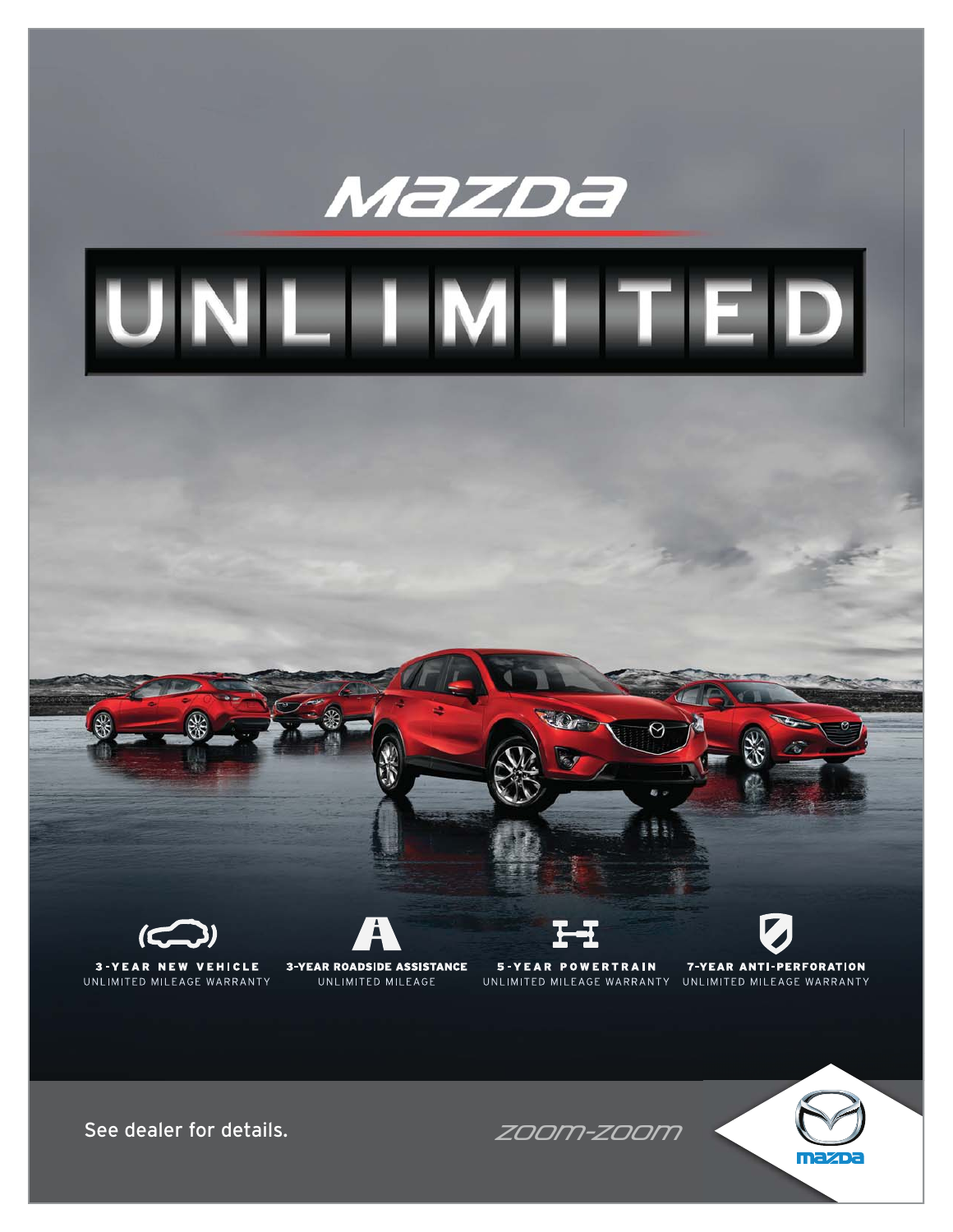# **2015 MODEL YEAR SUPPLEMENTAL UNLIMITED DISTANCE WARRANTY CONDITIONS**

The supplier of this Supplemental Unlimited Distance Warranty (also referred to herein as the "Supplemental Limited Warranty") is Mazda Canada Inc. (**"Mazda"**) 55 Vogell Road, Richmond Hill, Ontario, L4B 3K5. The Supplemental Limited Warranty does not mean that your new Mazda vehicle is defect free. Mazda provides this Supplemental Limited Warranty in order to remedy during the applicable warranty period any such defects in materials and workmanship of all parts supplied by Mazda subject to the exclusions indicated below under "What is Not Covered" and the terms and conditions set out in the Warranty Information Booklet. A Mazda dealer will make the necessary repairs, using new or remanufactured parts, to correct any defect covered by this Supplemental Unlimited Distance Warranty without additional cost to you.

### **UNLIMITED DISTANCE WARRANTY COVERAGE AT A GLANCE**

|                             |                            | <b>WARRANTY TERM</b> |                   |  |
|-----------------------------|----------------------------|----------------------|-------------------|--|
|                             |                            | Months<br>in Service | Months in Service |  |
|                             | Service Adjustment         | 12                   | Unlimited mileage |  |
| M                           | <b>Basic Coverage</b>      | 36                   | Unlimited mileage |  |
| E<br>D                      | Original Equipment Battery | 36                   | Unlimited mileage |  |
| W<br>A<br>R                 | Powertrain                 | 60                   | Unlimited mileage |  |
| R<br>$\mathsf{A}$<br>N<br>Y | Safety Restraint           | 60                   | Unlimited mileage |  |
|                             | Perforation                | 84                   | Unlimited mileage |  |

This chart illustrates warranty coverage by time in service. Please read the applicable pages for detailed information on what is covered and what is not covered under each of these warranties.

The Supplemental Unlimited Distance Warranty provides additional limited warranty coverage for the repair or replacement of genuine Mazda parts defective in material or workmanship by a Mazda Dealer at its place of business. It does not cover incidental or consequential damages or expenses. Please review the following Warranty Conditions and the Warranty Information Booklet for details regarding the availability and application of this warranty.

**Note:** Tires are warranted by the tire manufacturers and are not covered by the Supplemental Unlimited Distance Warranty.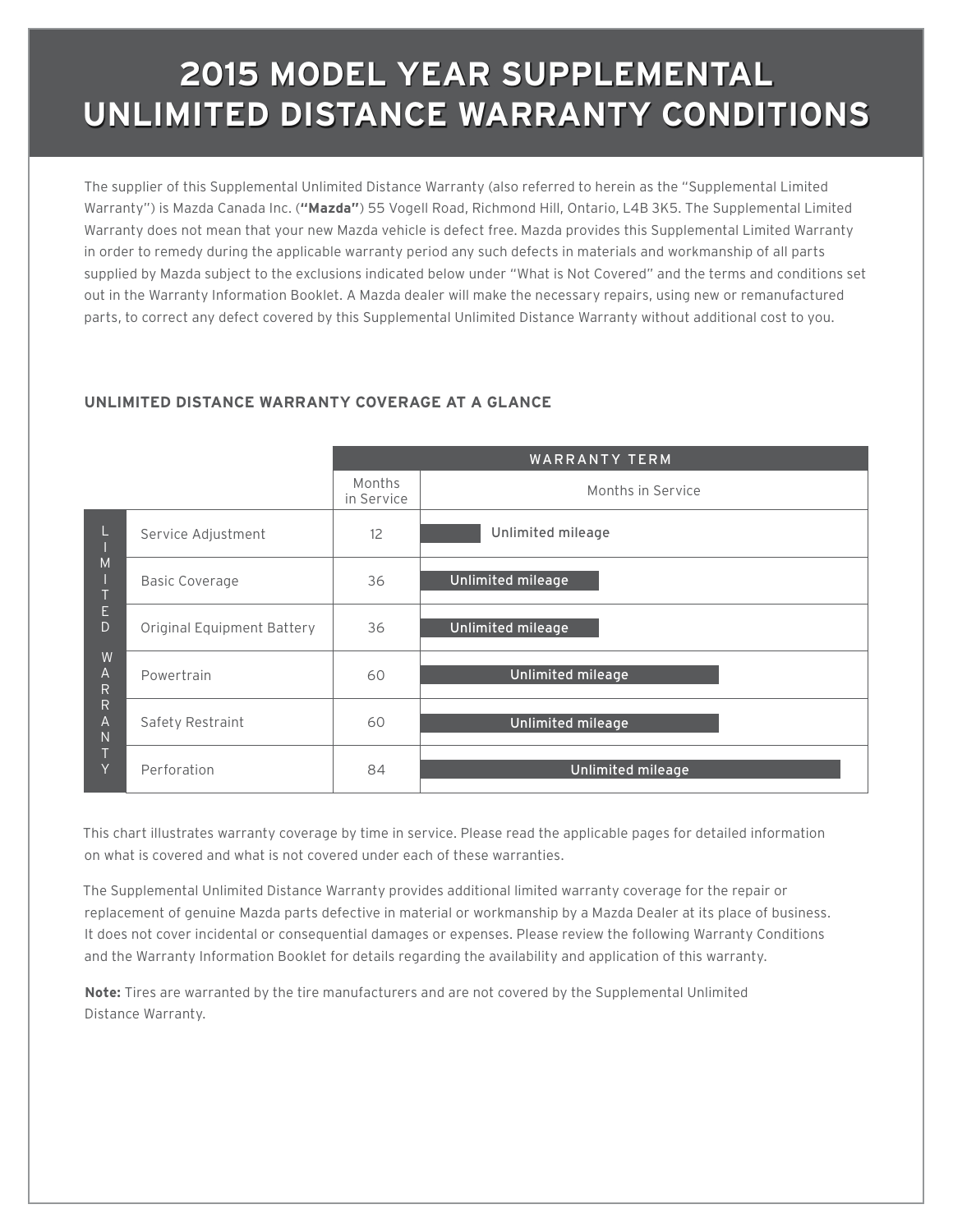### **1. Warranty Period**

This Supplemental Limited Warranty is offered in addition to the Service Adjustment Warranty of 12 months/20,000 km, the Basic Coverage Warranty of 36 months/80,000 km, the Original Equipment Battery Warranty of 36 months/80,000 km, the Powertrain Warranty of 60 months/100,000 km, the Safety Restraints Warranty of 60 months/100,000 km, and the Perforation Warranty of 84 months/160,000 km outlined in the 2015 Warranty Information Booklet. As such, your Mazda vehicle will be covered under this Supplemental Unlimited Distance Warranty for the Service Adjustment Warranty for a period of 12 months regardless of distance travelled, the Basic Coverage Warranty for a period of 36 months regardless of distance travelled, the Original Equipment Battery Warranty for a period of 36 months regardless of distance travelled, the Powertrain Warranty for a period of 60 months regardless of distance travelled, the Safety Restraints Warranty for a period of 60 months regardless of distance travelled, and the Perforation Warranty for a period of 84 months regardless of distance travelled. In each case, the warranty period under this Supplemental Limited warranty is determined from the earlier date of either retail delivery or first use. During the warranty period, this Supplemental Limited Warranty is transferable without charge to subsequent owners. Please use the "Subsequent Ownership Notification" in the Warranty Information Booklet to make this change. If you have any questions in this regard, please contact your Mazda dealer for assistance.

### **2. Warranty Application**

This Supplemental Unlimited Distance Warranty is applicable only to certain Mazda vehicles originally distributed by Mazda Canada Inc., and registered and normally operated in Canada. Mazda vehicles currently or previously used for taxi, courier/ delivery service, police/security, snow removal, emergency services, competition/racing or as an off-road vehicle are excluded from the Supplemental Unlimited Distance Warranty. Refer to the Warranty Information Booklet for details on other terms and conditions for exclusions.

### **3. What Is Not Covered**

In addition to the items listed in the sections "What Is Not Covered for New Vehicle Limited Warranty, Powertrain Warranty, Safety Restraint Warranty and Anti-Perforation Warranty" described in the Warranty Information Booklet, the following items are not covered under the Supplemental Unlimited Distance Warranty:

- Any repair under the Emission Warranty of 84 months/128,000 km;
- Any repair under the Genuine Replacement Parts and Mazda Accessories Warranty of 12 months/20,000 km;
- Any repair to a vehicle excluded from the Supplemental Unlimited Distance Warranty as described in section 2 "Warranty Application" above;
- Items listed under "Your Responsibilities" described in section 4 and in the Warranty Information Booklet;
- Damages or failures resulting, directly or indirectly, from any of the following:
	- Fire, accidents or theft,
	- Abuse or negligence,
	- Misuse, such as racing or overloading,
	- Improper repairs;
- Alterations, modifications or tampering, including the installation of non-genuine Mazda parts or accessories;
- Lack of or improper maintenance, including the use of fluids other than those specified in the Owner's Manual;
- Airborne chemicals, tree sap, road debris, stone chips, rail dust, salt, floods, hail, lightening, wind storms, and environmental conditions, and/or water contamination;
- Any repair caused by improper maintenance, lack of proper maintenance, or lack of proof of maintenance;
- Any repair performed by a repair facility that is not an authorized Mazda dealer and/or not using genuine Mazda parts;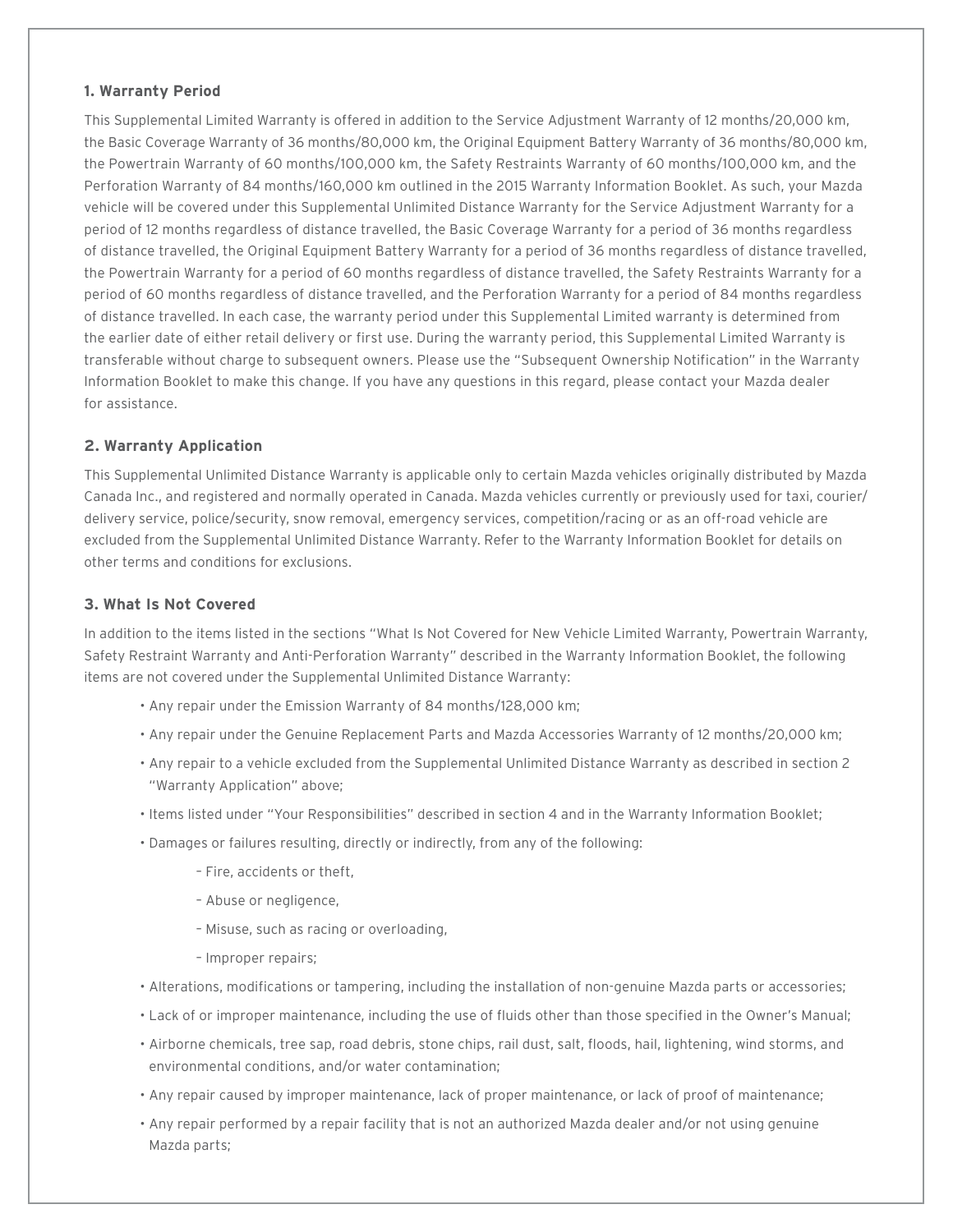- Normal wear and tear, including noise, vibration, cosmetic condition, and any other deterioration caused by normal wear and tear;
- Any non-genuine Mazda part or accessory;
- Maintenance or repair expenses for the service or replacement of fluids, filters, lubrication, engine tune-ups, cleaning and polishing, replacement of spark plugs and fuses, replacement of worn wiper blades, brake linings, and clutch linings, the replacement of belts, hoses, tires, glass, brake rotors/drums, struts/shocks due to normal wear or damage;
- Incidental or consequential damages associated with a vehicle failure. Such damages include but are not limited to inconvenience, the cost of transportation, telephone calls and lodging, the loss of personal or commercial property, and the loss of pay or revenue;
- Alternate transportation or rental vehicle expense;
- Any surface corrosion or perforation to panels previously repaired to correct collision damage, fire, theft, natural disaster, etc.;
- Any vehicle registered or regularly operated outside of Canada;
- Any vehicle that has been classified a total loss and/or sold for salvage purposes or branded for any other reasons;
- Tires are not covered by the Supplemental Unlimited Distance Warranty. Refer to the tire information booklet found in the glove box for specific tire information.

The Mazda dealer will be responsible for determining whether the warranty conditions under this Supplemental Unlimited Distance Warranty have been met and whether any of the above exclusions apply.

### **4. Your Responsibilities**

You are responsible for properly operating and maintaining your Mazda vehicle in accordance with the instructions and maintenance schedule described in the Owner's Manual for your vehicle. Mazda recommends having maintenance performed by an authorized Mazda dealership. Mazda dealership technicians are specially trained to maintain and service Mazda vehicles; Mazda technicians stay up-to-date on the latest service information through service bulletins, publications, and factory training. You can be reassured you are getting the best possible service for your Mazda vehicle when you take it to your Mazda dealer. We recommend that you retain your maintenance records, receipts, repair orders and any other documents as evidence this maintenance was performed. You must present these documents should any warranty coverage disagreement occur. Failure to do so can result in your warranty being voided either in whole or in part.

Your responsibilities for properly operating and maintaining your Mazda vehicle include the following:

- You should routinely check your vehicle's engine oil level at least once a month and regularly replace the oil and filter. Failure to do so can cause oil starvation and or sludge deposits, which can result in severe engine damage and costly repairs that are not covered by the new vehicle Basic Coverage Warranty or Powertrain Warranty;
- You shall retain the evidence that proper maintenance has been performed on your Mazda vehicle;
- You should maintain your Mazda vehicle in accordance with "Appearance Care" in the Owner's Manual;
- You must repair, without delay and at your expense, any body corrosion or damage due to your neglect, lack of maintenance or external causes;
- Special care should be taken to protect your Mazda vehicle from corrosion. Inspect the body sheet metal panels of your Mazda vehicle frequently. If you detect any stone chips or scratches in the paint or protective coating, touch them up immediately. You should inform an authorized Mazda dealer at the earliest possible date, when you find paint damage, surface corrosion or perforation to a body sheet metal panel of your Mazda vehicle;
- If you drive on salted roads, or if you drive near the ocean, rinse the underbody at least once a month with clean water;
- You should keep the drain holes in the lower edges of the body clear;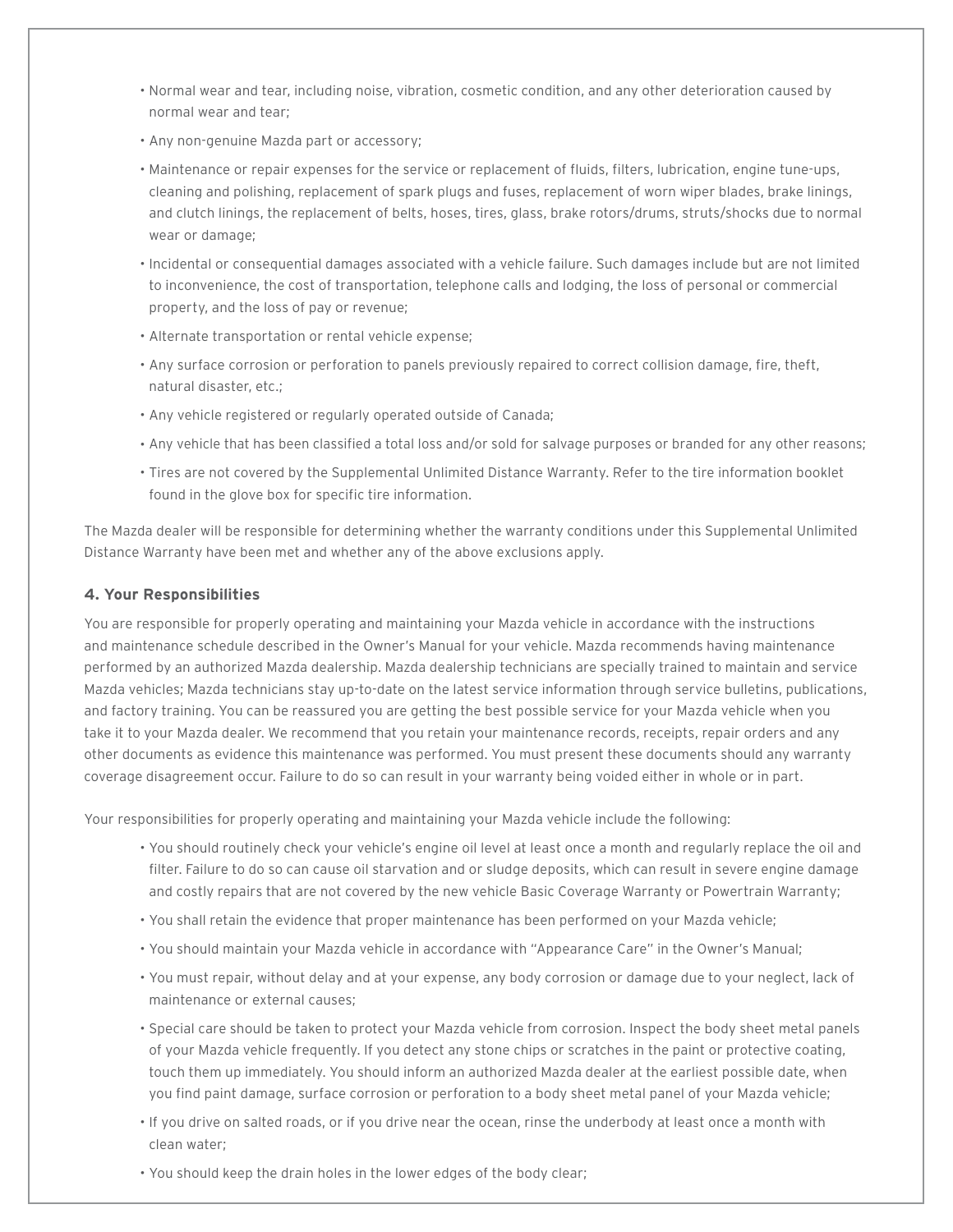- If your Mazda vehicle is damaged due to an accident or any event which may cause damage to the paint, have your Mazda vehicle repaired as soon as possible;
- If you carry special cargo, such as chemicals, fertilizers, de-icing salt, or other corrosive substances, be sure that such materials are well packaged and sealed;
- If you drive frequently on gravel roads, we recommend that you install stone guards behind each wheel.

### **5. To Get Warranty Service**

You must take your Mazda vehicle to any Mazda dealer in Canada during their normal service hours. If you have any questions or need assistance regarding this warranty, contact your Mazda dealer or refer to "Contact the Mazda Customer Relations Department" on page 7 of the Warranty Information Booklet.

### **6. Limited Liability**

THE LIABILITY OF MAZDA UNDER THIS WARRANTY IS LIMITED SOLELY TO THE REPAIR OR REPLACEMENT OF PARTS DEFECTIVE IN MATERIAL OR WORKMANSHIP BY A MAZDA DEALER AT ITS PLACE OF BUSINESS, AND RELATED LABOUR COSTS. SPECIFICALLY, IT DOES NOT INCLUDE ANY EXPENSE OF, OR RELATED TO, TRANSPORTATION TO SUCH A DEALER OR PAYMENT FOR LOSS OF USE OF THE MAZDA VEHICLE DURING WARRANTY REPAIRS.

### **7. Other Terms**

Refer to the Warranty Information Booklet for further information.

The Warranty Information Booklet can be found on line at Mazda.ca or Mazdaunlimited.ca.



MAZDA UNLIMITED refers only to an unlimited mileage warranty program under the terms of which there are no mileage limitations on the following<br>specific Mazda warranties: (i) 3-Year New Vehicle; (ii) 3-Year Roadside Assist limited.ca

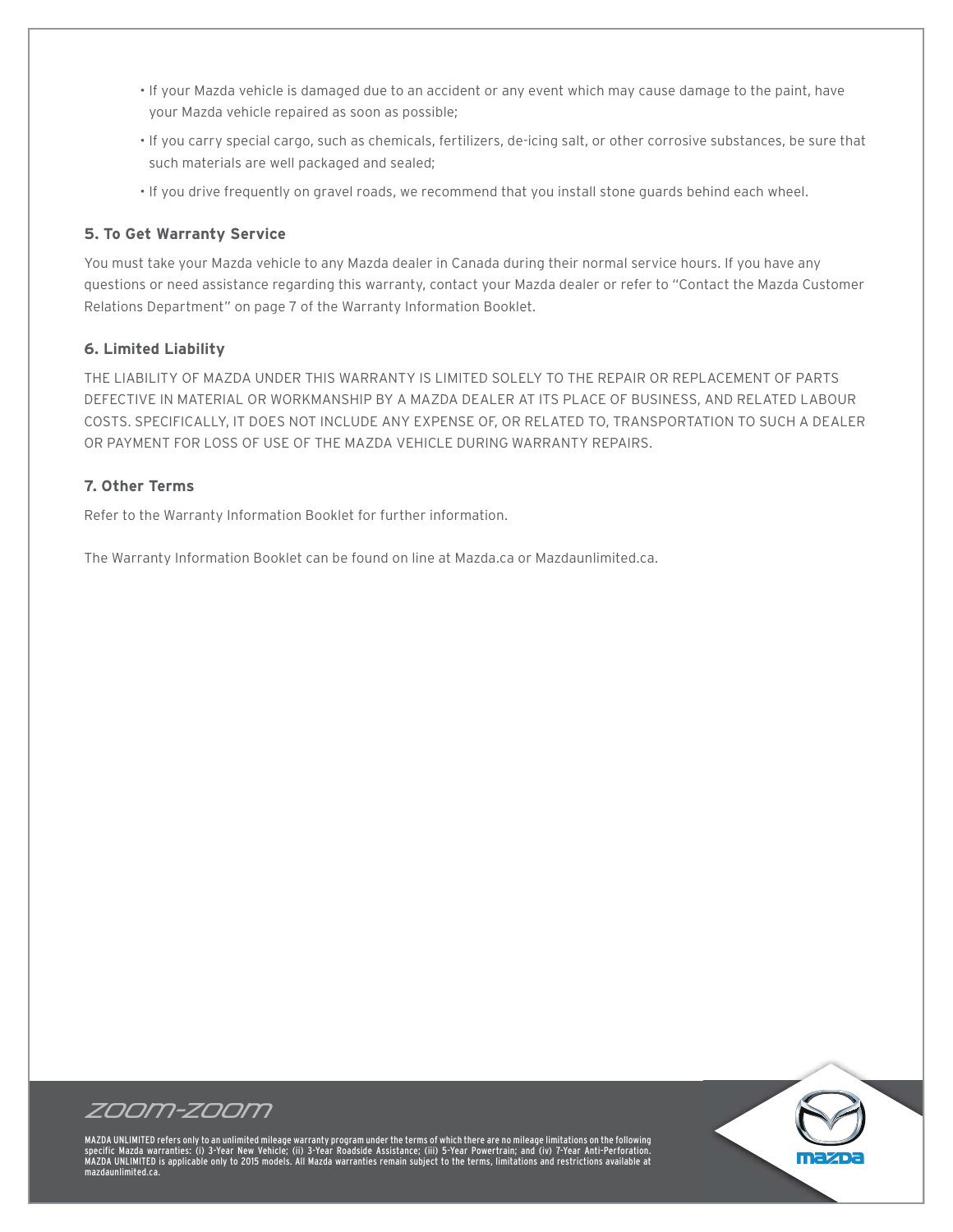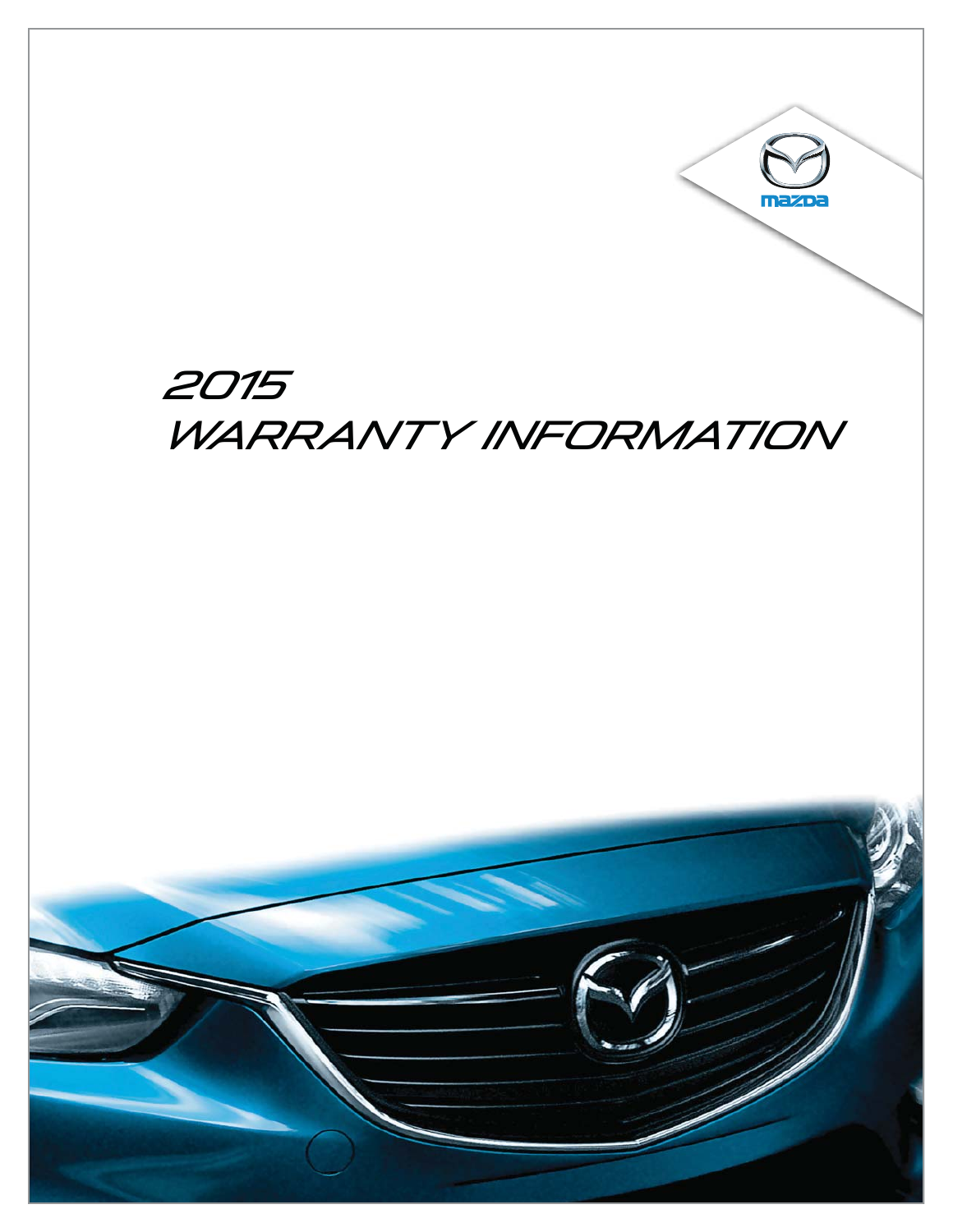At Mazda we are committed to producing cars and trucks that are innovative, well engineered and of the highest quality.

The comprehensive New Vehicle Warranty detailed in this booklet is evidence of the confidence we have in our products and a continuing commitment to you as one of our customers.

Just like any fine machine, Mazda cars and trucks must be operated and maintained properly to ensure a long, trouble free life. This warranty booklet, together with your Owner's Manual, explains the proper operation and maintenance required to ensure your vehicle's proper performance and the validity of the warranty. Please take the time to read and follow these instructions carefully. If you do, we are confident that you can look forward to enjoyable and reliable service from your Mazda vehicle.

Your authorized Mazda dealer is another key to your future satisfaction with your vehicle. He knows your Mazda well because of the technical training we make available to him. He has the specialized tools and the genuine Mazda parts necessary to properly service your vehicle and most importantly, has a personal commitment to your continued satisfaction with the product you have purchased. We strongly recommend that you return to an authorized Mazda dealer for all your servicing needs.

Welcome to the Mazda family.

**Mazda Canada Inc. and Mazda Motor Corp.**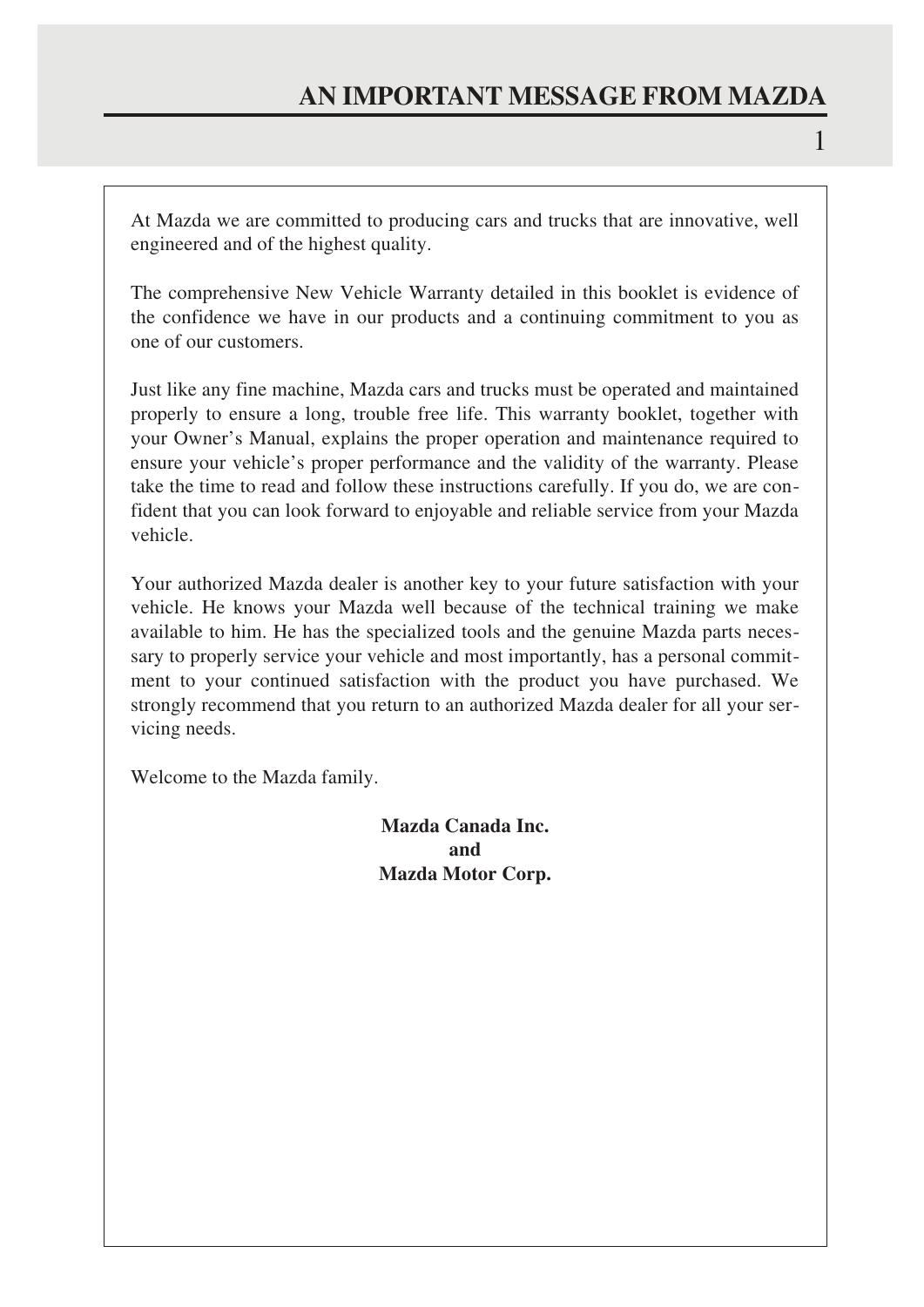### **CONTENTS**

|                                                               | Page |
|---------------------------------------------------------------|------|
| <b>Warranty Coverage at a Glance</b>                          | 4    |
| Important                                                     | 5    |
| <b>Vehicle and Owner Identification</b>                       | 6    |
| <b>When You Need to Talk to Mazda</b>                         | 7    |
| <b>New Vehicle Limited Warranty</b>                           |      |
| What is covered                                               | 10   |
| What is not covered                                           | 12   |
| Your responsibilities                                         | 14   |
| Other terms                                                   | 15   |
| <b>Powertrain Limited Warranty</b>                            | 16   |
| <b>Safety Restraint System Limited Warranty</b>               | 19   |
| <b>Anti-Perforation Limited Warranty</b>                      | 21   |
| <b>Emission Control Warranty</b>                              | 23   |
| <b>Tire Limited Warranty</b>                                  | 29   |
| <b>Replacement Parts and Accessories Limited Warranty</b>     | 30   |
| <b>Mazda Distributors</b>                                     | 32   |
| <b>Scheduled Maintenance Record</b>                           | 33   |
| <b>Registration of Ownership</b>                              | 38   |
| <b>Certificate of Transfer of Warranty</b>                    | 41   |
| <b>Change of Address or Subsequent Ownership Notification</b> | 44   |

### **Note:**

All information is based on the latest data available at the time of publication and, with the exception of the emissions warranty, is subject to change without notice.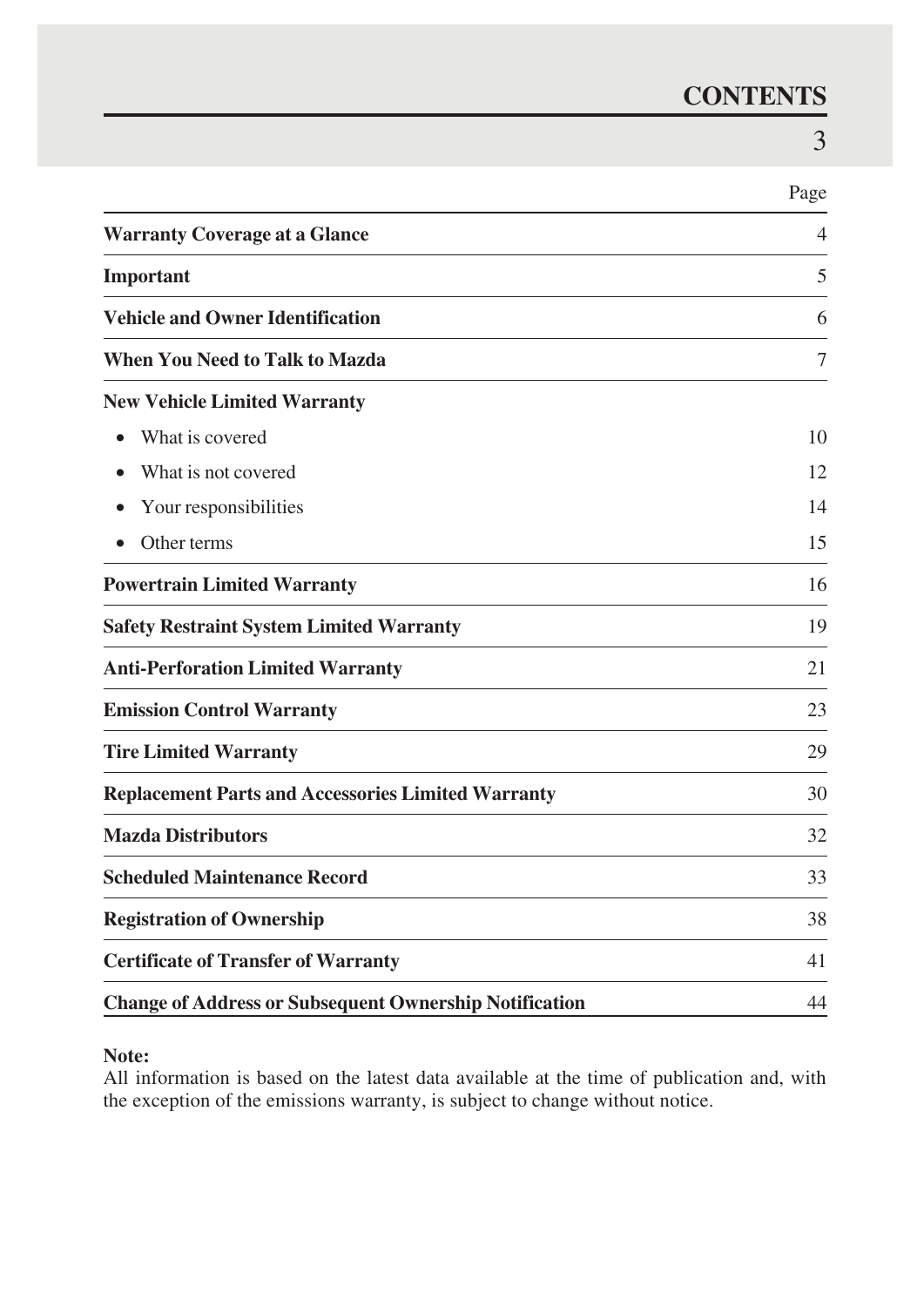### **WARRANTY COVERAGE AT A GLANCE**



This chart illustrates warranty coverage by time in service and distance driven. Please read the applicable pages for detailed information on what is covered and what is not covered under each of these warranties.

**Note:** Tires are warranted by the Tire Manufacturers.

\* : Perforation is covered for the first 60 months (unlimited kilometrage) and for vehicles exceeding 60 months, it is covered up to 84 months or 160,000 km whichever comes first.

4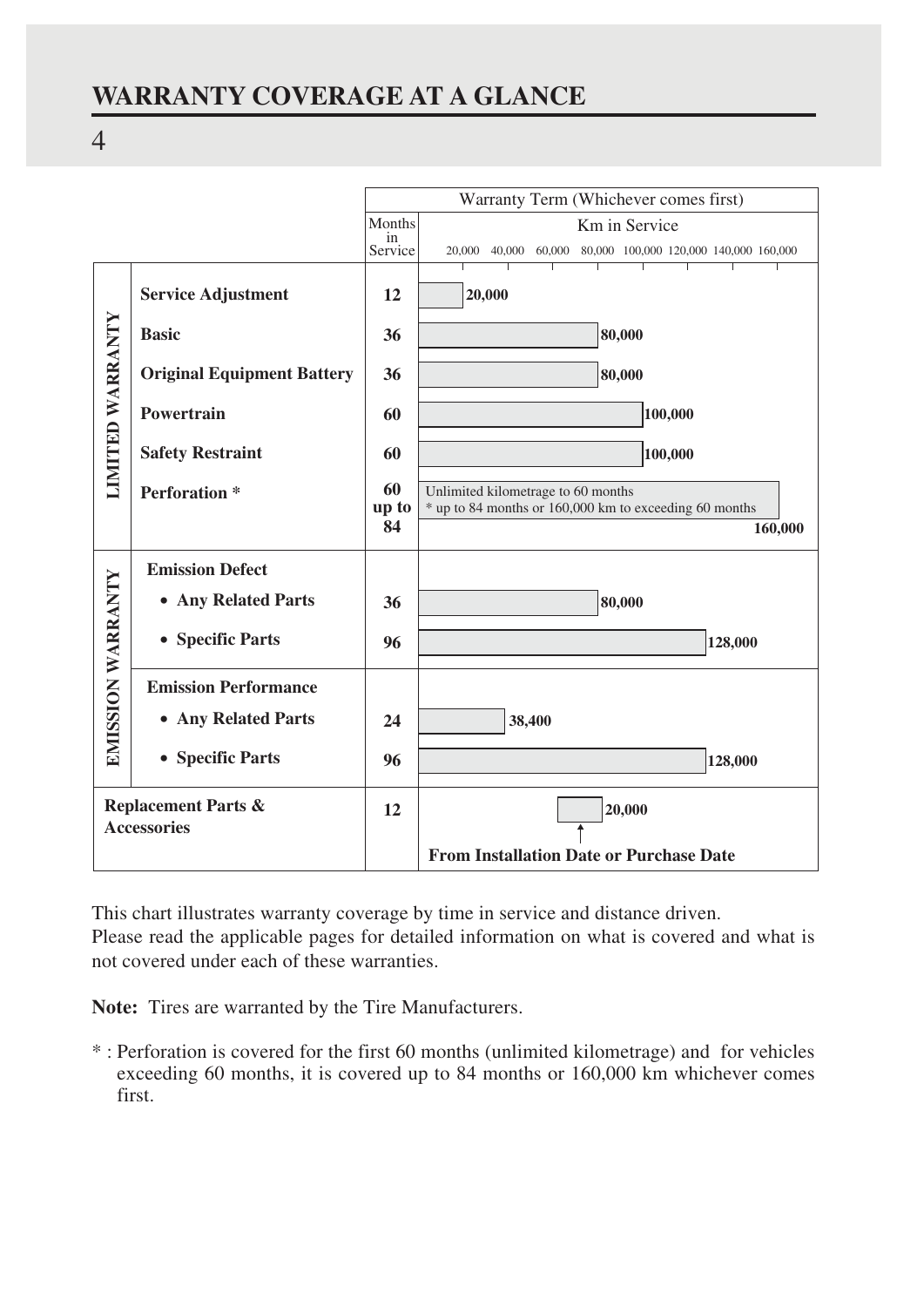**Please keep this booklet with your Mazda Vehicle.**

**This booklet should be presented to a Mazda Dealer if warranty service is needed. This booklet should remain with your Mazda Vehicle, so if you sell it future owners will have this information.**

### **DEFINITIONS**

As used in this booklet (unless otherwise specifically stated),

- "Mazda" means Mazda Motor Corporation, 3-1 Shinchi, Fuchu-cho, Aki-gun, Hiroshima, Japan and Mazda Canada Inc., 55 Vogell Road, Richmond Hill, Ontario, L4B 3K5, Canada.
- "Mazda Vehicle" means a 2015 model year Mazda motor vehicle manufactured by or for Mazda.
- "Mazda Distributor" means Mazda Canada Inc., 55 Vogell Road, Richmond Hill, Ontario, L4B 3K5, Canada.
- "Mazda Dealer" means a person authorized by Mazda Distributor to service Mazda Vehicles or perform repairs under the warranties in this booklet.
- "Mazda Accessory" means a Mazda genuine accessory or Mazda genuine optional equipment supplied by Mazda Distributor.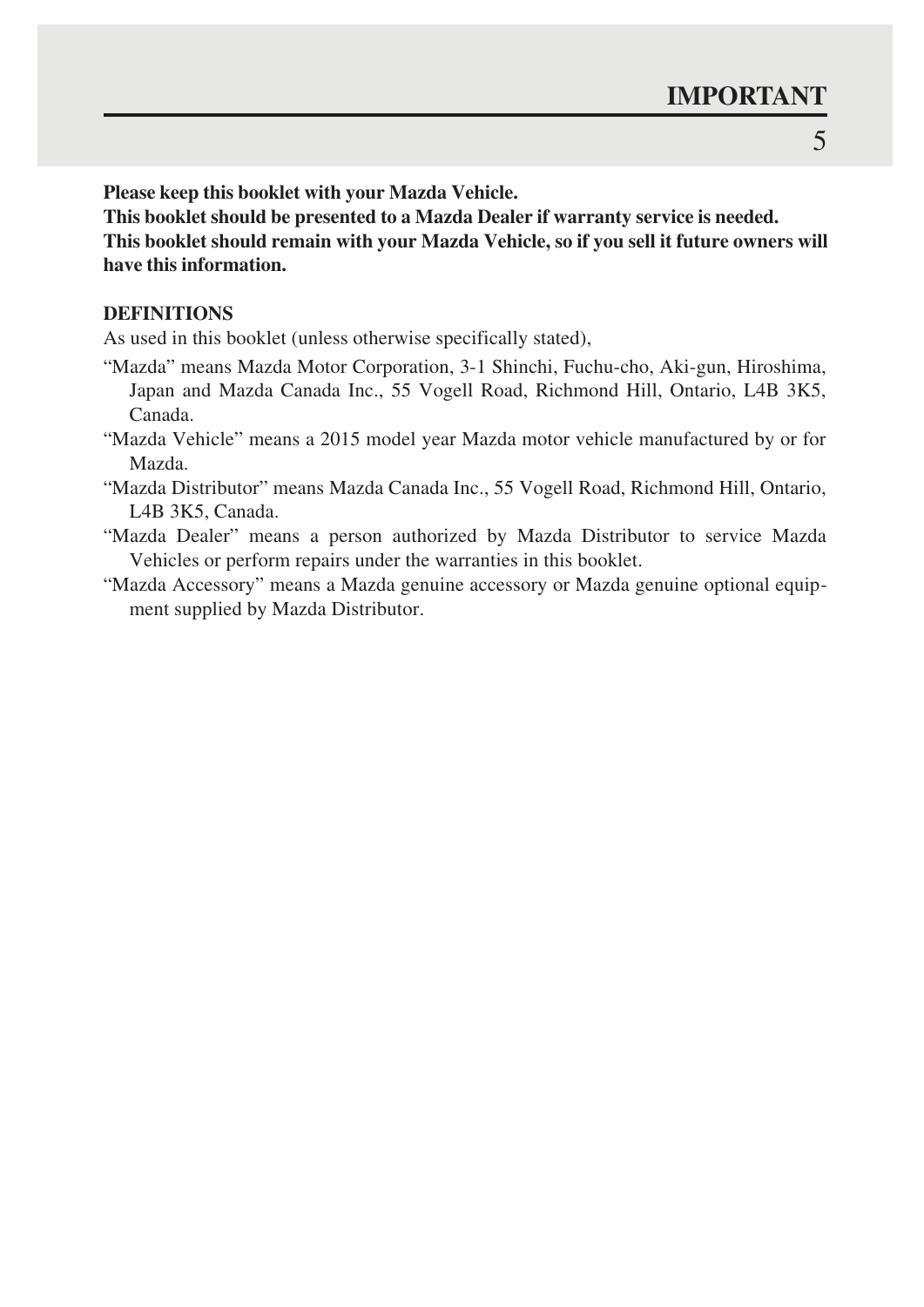# **VEHICLE AND OWNER IDENTIFICATION**

# 6

| Owner's Name<br>Nom du propriétaire                                                                                                                                                  |                                        | Date of Retail Delivery or First Use<br>Date de la livraison ou de la mise en service                                                                                                                                           |               |
|--------------------------------------------------------------------------------------------------------------------------------------------------------------------------------------|----------------------------------------|---------------------------------------------------------------------------------------------------------------------------------------------------------------------------------------------------------------------------------|---------------|
| Address<br>Adresse                                                                                                                                                                   | Month<br>Mois                          | Day<br>Jour                                                                                                                                                                                                                     | Year<br>Année |
| Province<br>City (Ville)                                                                                                                                                             |                                        | Kilometrage at Delivery<br>Kilométrage à la livraison                                                                                                                                                                           |               |
| Postal Code<br>Code Postal                                                                                                                                                           |                                        |                                                                                                                                                                                                                                 | km            |
| Vehicle Identification Number<br>Numéno d'identification du vehícule                                                                                                                 |                                        |                                                                                                                                                                                                                                 |               |
| Name of Selling Dealership<br>Nom du concessionnaire                                                                                                                                 |                                        |                                                                                                                                                                                                                                 |               |
| TEL (                                                                                                                                                                                | Dealer Code<br>Code du concessionnaire |                                                                                                                                                                                                                                 |               |
| <b>SPEEDOMETER REPLACEMENT RECORD</b><br>Speedometer replaced on                                                                                                                     |                                        | with the contract of the contract of the contract of the contract of the contract of the contract of the contract of the contract of the contract of the contract of the contract of the contract of the contract of the contra | km.           |
| date<br>Dealer Name                                                                                                                                                                  |                                        |                                                                                                                                                                                                                                 |               |
| Dealer Signature                                                                                                                                                                     |                                        |                                                                                                                                                                                                                                 |               |
| After the speedometer is replaced, total kilometrage should be determined by adding<br>the kilometrage listed here to the current kilometrage shown on the speedometer<br>installed. |                                        |                                                                                                                                                                                                                                 |               |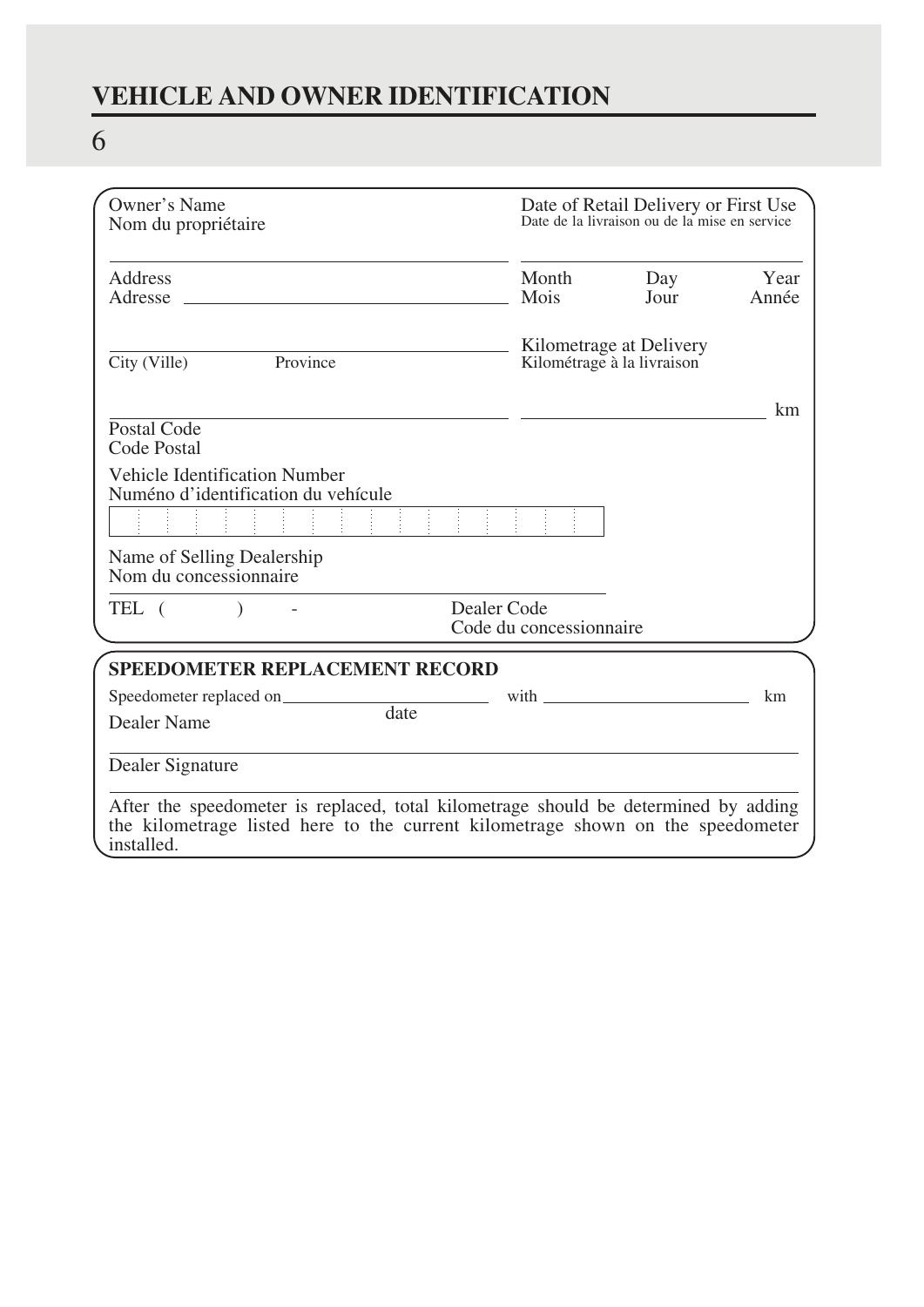### **Satisfaction Review Process**

Your complete and permanent satisfaction is of primary concern to Mazda. All Mazda Dealers have both the knowledge and tools to keep your Mazda Vehicle in top condition. In our experience, any questions, problems, or complaints regarding the operation of your Mazda Vehicle or any other general service transactions are most effectively resolved by your dealer. If the cause of your dissatisfaction cannot adequately be addressed by normal dealership procedures, we recommend that you take the following steps:

### **Step 1: Contact Your Mazda Dealer**

Discuss the matter with a member of dealership management. If the Service Manager has already reviewed your concerns, contact the owner of the dealership or its General Manager.

### **Step 2: Arrange to Meet with a Mazda Service Representative**

If you feel that you still require assistance, ask the dealer Service Manager to arrange for you to meet the local Mazda Service Representative.

### **Step 3: Contact the Mazda Customer Relations Department**

If still not substantially satisfied, contact the Customer Relations Department, Mazda Canada Inc., 55 Vogell Road, Richmond Hill, Ontario, L4B 3K5, Tel.: **1 (905) 787-7000.** Provide the Department with the following information:

- 1. Your name, address and telephone number
- 2. Year and model of the vehicle
- 3. Vehicle Identification Number (VIN). Refer to the "Vehicle Identification" pages of the Owner's Manual for the location of the VIN.
- 4. Purchase date
- 5. Present odometer reading
- 6. Your dealer's name and location
- 7. The nature of your problem and/or cause of dissatisfaction

The Department, in cooperation with the local Mazda Service Representative, will review the case to determine if everything possible has been done to ensure your satisfaction.

Please recognize that the resolution of service problems in most cases requires the use of your Mazda Dealer's service facilities, personnel and equipment. We, therefore, urge you to follow the above three steps in sequence therefore for most effective results.

7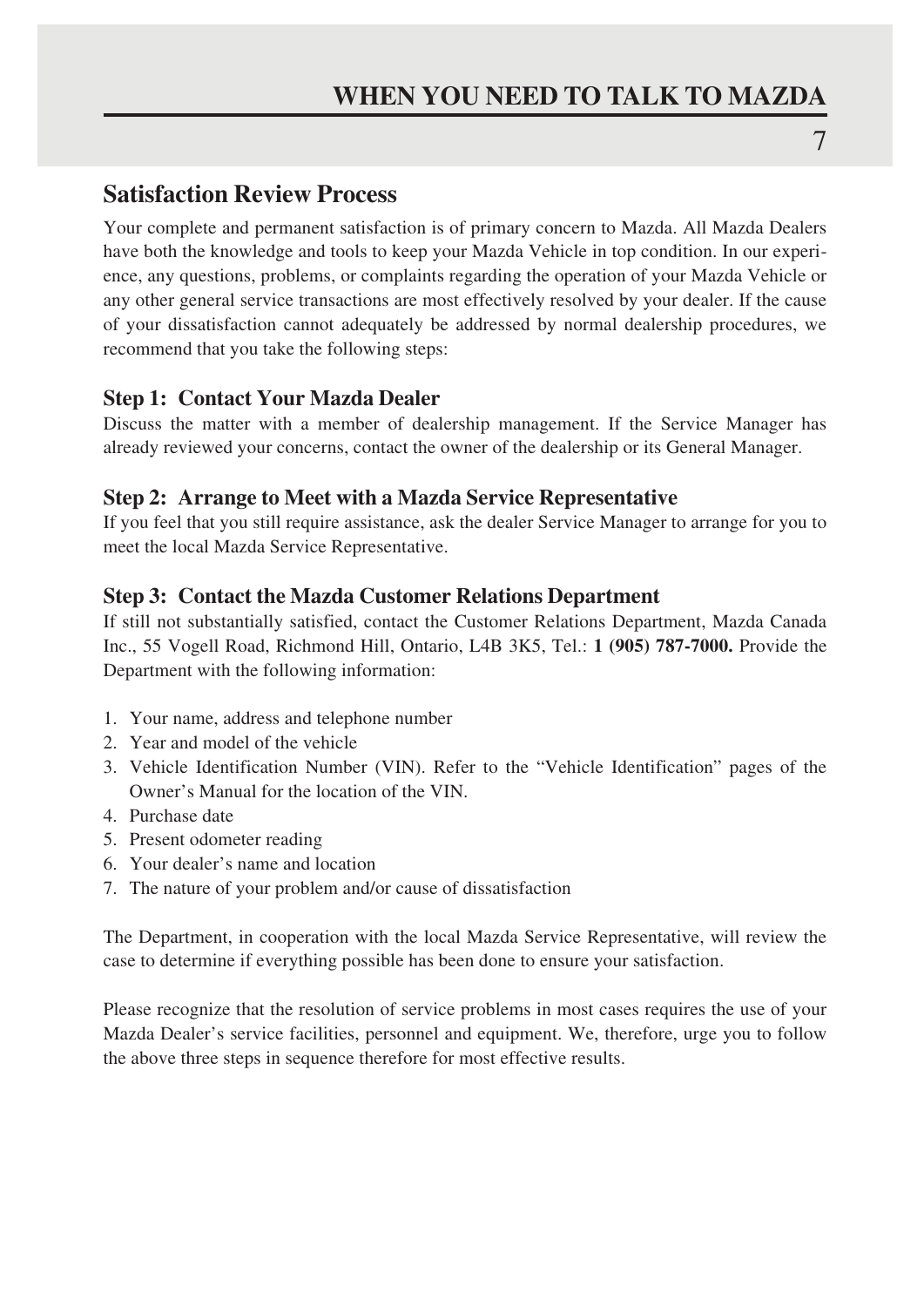### **WHEN YOU NEED TO TALK TO MAZDA**

### 8

### **Mediation/Arbitration Program**

Occasionally a customer concern cannot be resolved through Mazda's Customer Satisfaction Program. If after exhausting the procedures in this warranty handbook your concern is still not resolved, you have another option.

Mazda Canada Inc. participates in an arbitration program administered by the Canadian Motor Vehicle Arbitration Plan (CAMVAP). CAMVAP will advise you about how your concern may be reviewed and resolved by an independent third party through binding arbitration.

Your complete satisfaction is the goal of Mazda Canada Inc. and our dealers. Mazda's participation in CAMVAP makes a valuable contribution to our achieving that goal. There is no charge for using CAMVAP. CAMVAP results are fast, fair and final as the award is binding on both you and Mazda Canada Inc.

### **Canadian Motor Vehicle Arbitration Plan (CAMVAP)**

If a specific item of concern arises, where a solution cannot be reached between an owner, Mazda, and/or one of it's dealers (that all parties cannot agree upon), the owner may wish to use the services offered by the Canadian Motor Vehicle Arbitration Plan (CAMVAP).

CAMVAP uses the services of Provincial Administrators to assist consumers in scheduling and preparing for their arbitration hearings. However, before you can proceed with CAMVAP you must follow your manufacturer's dispute resolution process as outlined previously.

CAMVAP is fully implemented in all provinces and territories. Consumers wishing to obtain further information about the Program can obtain an information booklet from your dealer, the Provincial Administrator or the Canadian Motor Vehicle Arbitration Plan Office at the address or telephone number shown below. Canadian Motor Vehicle Arbitration Office 235 Yorkland Boulevard, suite 300

North York, Ontario M2J 4Y8

Provincial Administrator can be reached at: Tel: 1 (800) 207-0685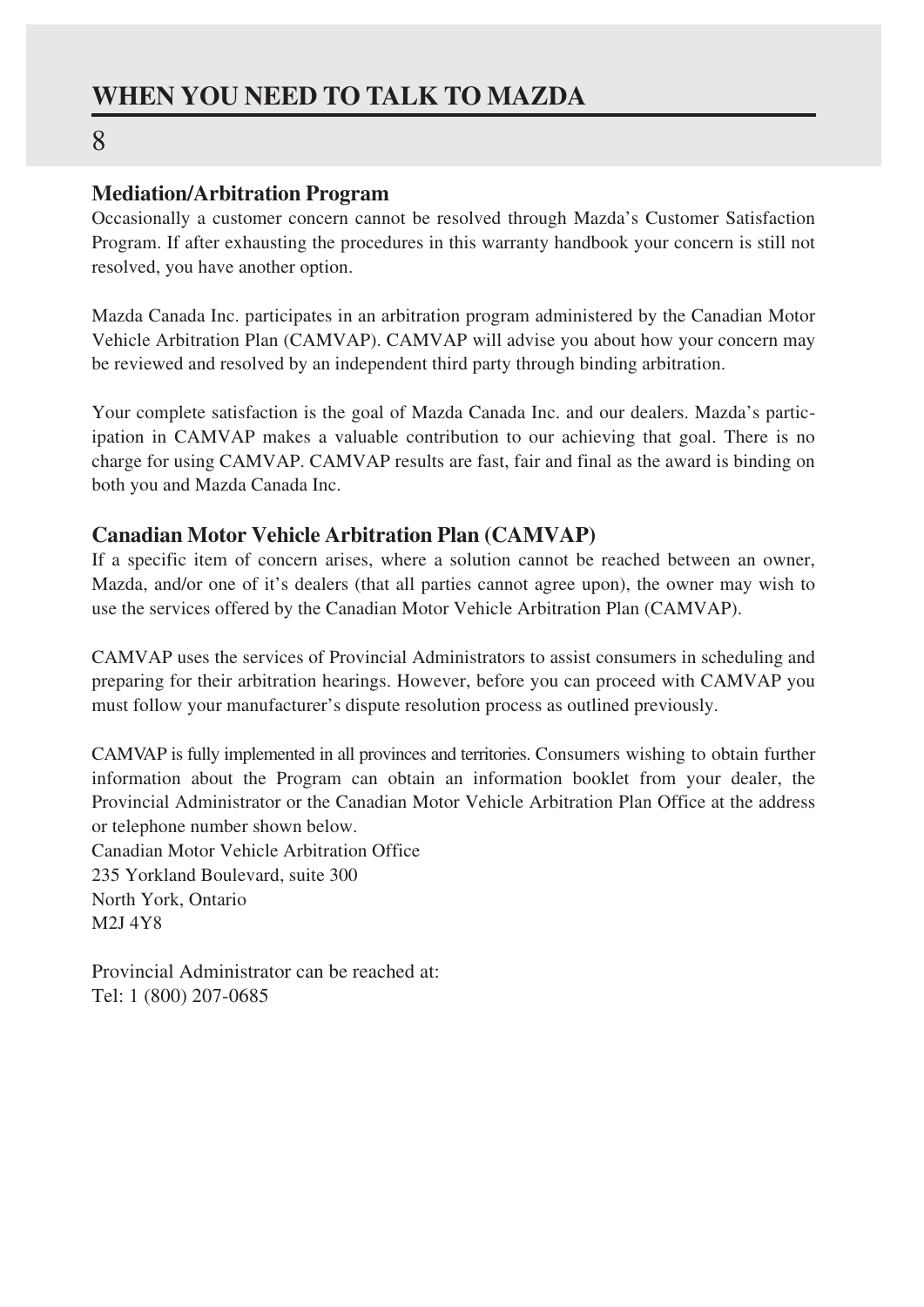### **WHEN YOU NEED TO TALK TO MAZDA**

9

### **Mazda Regional Offices**

REGIONAL OFFICES COVERING AREAS

**MAZDA CANADA INC.** ALBERTA, WESTERN REGION **5011 275 STREET MANITOBA,<br>
LANGLEY, BRITISH COLUMBIA SASKATCHEWAN, LANGLEY, BRITISH COLUMBIA** SASKAT<br>V4W 0A8 YUKON **V4W 0A8 (778) 369-2100 1 (800) 663-0908** 

**MAZDA CANADA INC.** ONTARIO, ONTARIO, ONTRAL REGION **55 VOGELL ROAD,<br>RICHMOND HILL, ONTARIO, L4B 3K5 1 (800) 263-4680**

**MAZDA CANADA INC.** QUEBEC **QUEBEC REGION 6111 ROUTE TRANS-CANADIENNE POINTE CLAIRE, QUEBEC H9R 5A5 (514) 694-6390**

**BRITISH COLUMBIA,<br>MANITOBA.** 

**NEW BRUNSWICK,<br>NOVA SCOTIA. PRINCE EDWARD ISLAND,<br>NEWFOUNDLAND**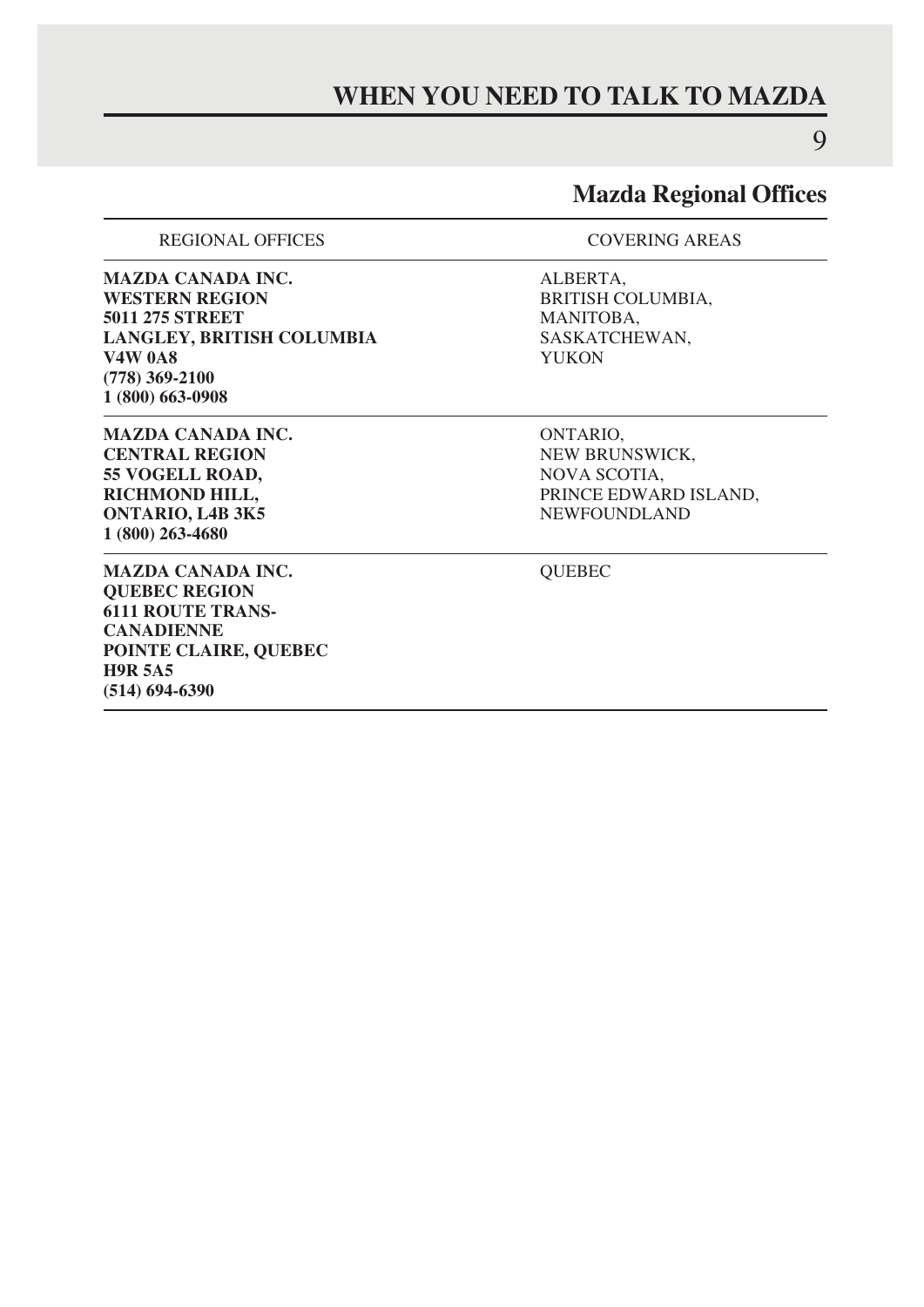### **NEW VEHICLE LIMITED WARRANTY**

### 10

### **What Is Covered**

Mazda warrants that your new Mazda Vehicle is free from defects in material or workmanship, subject to the following terms and conditions. A Mazda Dealer will make necessary repairs, using new or remanufactured parts, to correct any problem covered by this warranty without charge to you.

### **Basic Coverage Period**

Any component of your new Mazda Vehicle is covered for **36 months** or **80,000 km**, whichever comes first, from the earlier date of either retail delivery or first use of the Mazda Vehicle.

### **Original Equipment Battery**



The originally equipped battery is fully covered for **36 months** or **80,000 km**, whichever comes first, from the earlier date of either retail delivery or first use of the Mazda Vehicle.

### **Exceptions**

The items specified below are covered for the periods different from the basic coverage.



### ■ **Adjustments**

Service adjustment is covered for the first **12 months** or **20,000 km**, whichever comes first.

Service adjustment means minor repairs not usually associated with the replacement of parts, such as wheel balance and alignment, tension adjustment of automatic transmission throttle cable and V-belt, fitting of engine hood, trunk lid, or rear hatch, etc.

### **Note:**

Adjustments required to conform to a province-approved emission short test, are subject to applicable emission warranty coverage.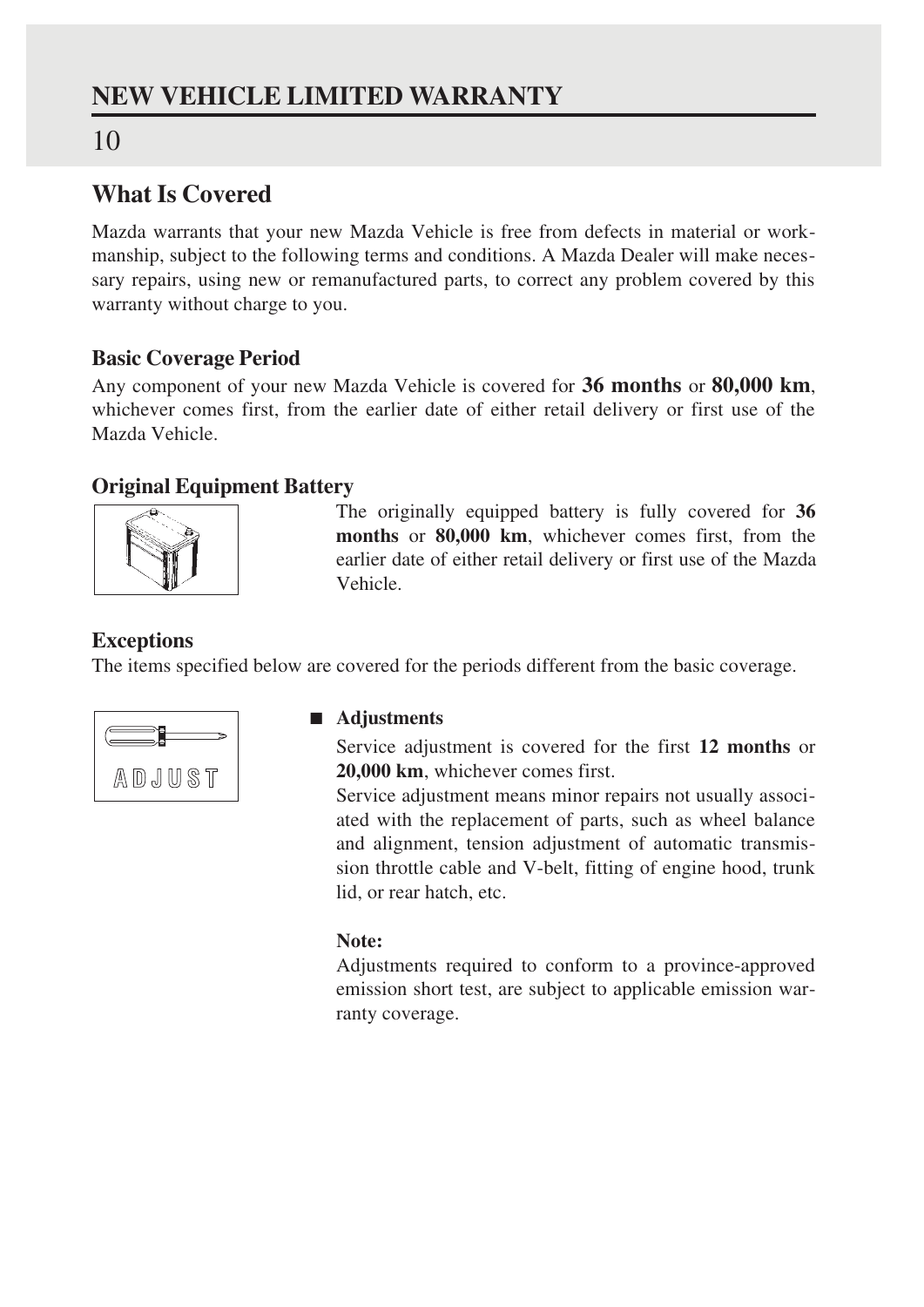

### ■ **Air Conditioner Refrigerant Charge**

Air conditioner refrigerant charge is covered for the first **12 months** of the warranty period regardless of kilometrage.

Over the balance of the warranty period, refrigerant charge is covered only when replenished as part of a warranty repair.



### **Mazda Added Protection**

Additional Mechanical Repair Protection is available through your authorized Mazda Dealer. Ask for details.

### **Towing/Roadside Assistance**

Mazda's Roadside Assistance Program provides emergency assistance for your Mazda Vehicle during the first 3 years from the in-servicedate.

Towing will be provided to the nearest authorized Mazda Dealer.

Please refer to the Mazda Roadside Assistance Information Card or www.mazda.ca for specific program information or call the nearest Mazda Dealer to request towing assistance.

### **Warranty Application**

This warranty is applicable to Mazda Vehicles originally distributed, registered and normally operated in the country(ies) of the United States, Canada, Mexico, or the U.S. territories of Puerto Rico, U.S. Virgin Islands, Guam, Saipan, or American Samoa. The warranty that originally came with this vehicle will be in effect and will not change if the car is legally imported and subsequently registered into a different country or territory identified above. Although the warranty that came with this vehicle will be honored to the extent possible in the various countries/territories identified above, there may be limitations on the ability of the local Mazda dealership to repair vehicles that have moved across the various borders identified above.

During the warranty period, this warranty is transferable to subsequent owners. Please use the "Subsequent Ownership Notification" attached to the end of the booklet to make this change. If you have any questions in this regard, please contact your Mazda Dealer for assistance.

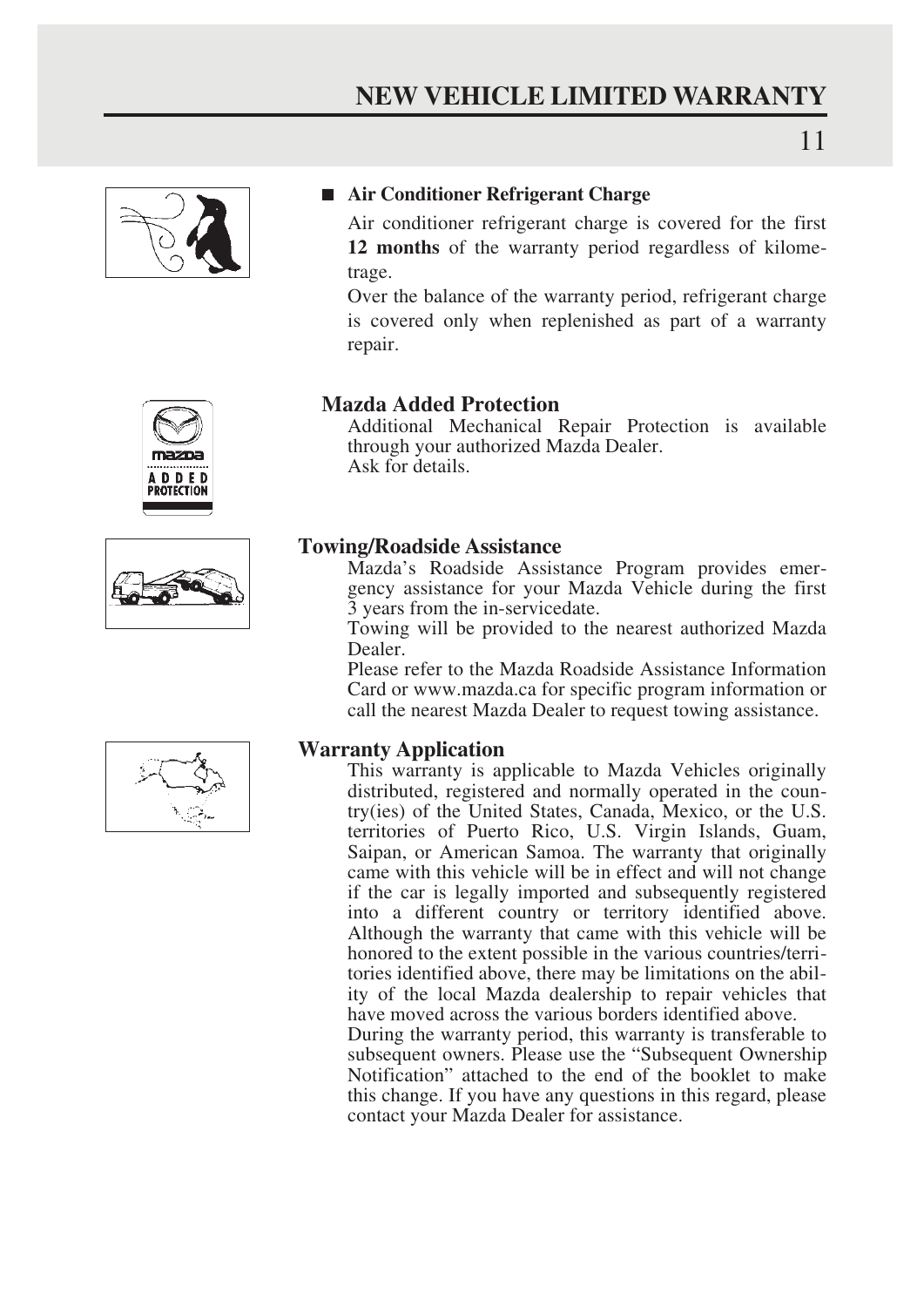### **What Is Not Covered**



12

### **Factors Beyond the Manufacturer's Control**

- Misuse of the Mazda Vehicle such as driving over curbs, overloading, racing, snowplowing, etc.
	- (Proper usage is described in your Owner's Manual.)
- Accidents such as collision, fire, theft, riot etc.
- Alteration, modification, tampering etc.
- If the vehicle has been classified a total loss and/or sold for salvage purposes or branded for any other reasons.



■ Damage or surface corrosion from the environment such as:

Acid rain, airborne fallout (chemicals, tree sap, etc), salt, road hazards, hail, wind storm, lightning, floods and other natural disasters.

- Cosmetic conditions or surface corrosion from stone chips or scratches in the paint.
- Registration of the vehicle out of the U.S., Canadian, or Mexican Markets as identified in the "Warranty Application" for New Vehicle Limited Warranty section of this booklet.



### **Damage due to Lack of Maintenance or the Use of Wrong Fuel, Oil or Lubricants**

■ Lack of proper maintenance as described in your Owner's Manual.

(Failure to properly maintain your vehicle can result in your warranty being voided either in whole or in part.)

■ Improper maintenance, the use of other than specified fuel, oil or other lubricants recommended in your Owner's Manual.



### **Normal Deterioration**

- Normal wear, tear or deterioration such as discolouration, fading, deformation, blurring etc.
- Surface corrosion on any part other than the body sheet metal panels forming the exterior appearance of a Mazda Vehicle.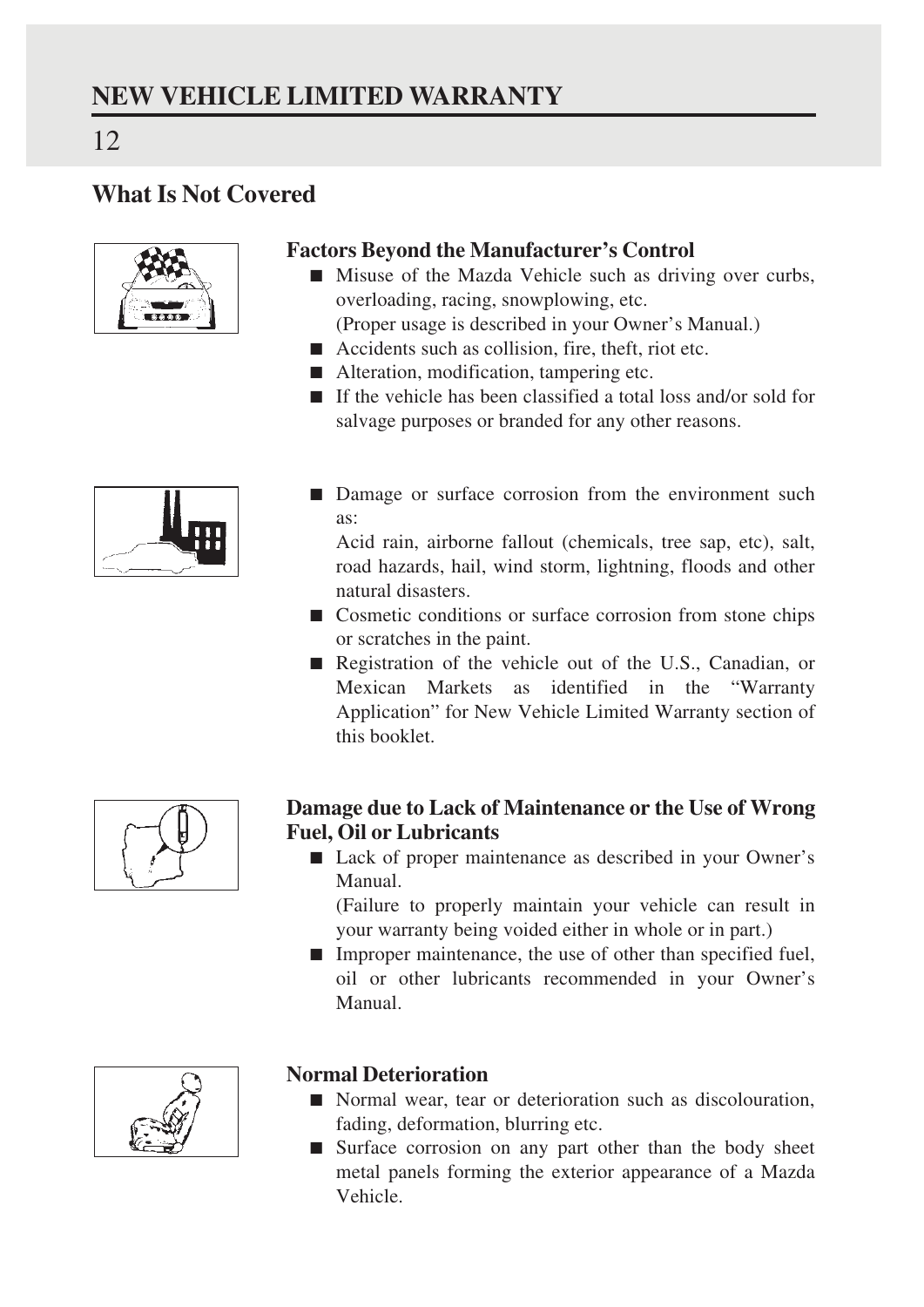### **What Is Not Covered (Cont'd)**



### **Maintenance is at Owner's Expense**

- Normal maintenance services such as cleaning and polishing, lubrication, and replenishment or replacement of oil, fluid, coolant, worn wiper blades, filters, worn brake and clutch linings, spark plugs, fuses, keyless transmitter batteries etc.
- Maintenance services described as "Scheduled Maintenance Services", "Owner Maintenance Services" or "Appearance Care" in your Owner's Manual.



### **Altered Kilometrage**

■ Any repair of a Mazda Vehicle on which the odometer has been altered or on which the actual distance traveled cannot be readily determined.

(When replacing the speedometer, the "Speedometer Replacement Record" on page 6 must be filled in by a Mazda Dealer.)



### **Extra Expenses and Damages**

■ Any financial loss, for example: payment made for loss of use of the Mazda Vehicle, lodging, car rentals, travel costs, loss of pay and any other expenses or damages.



### **Tires**

■ Tires are warranted by the tire manufacturers. Refer to the "Tire Limited Warranty" on page 29 for a brief explanation or the tire warranty pamphlets provided with your Mazda Vehicle for details.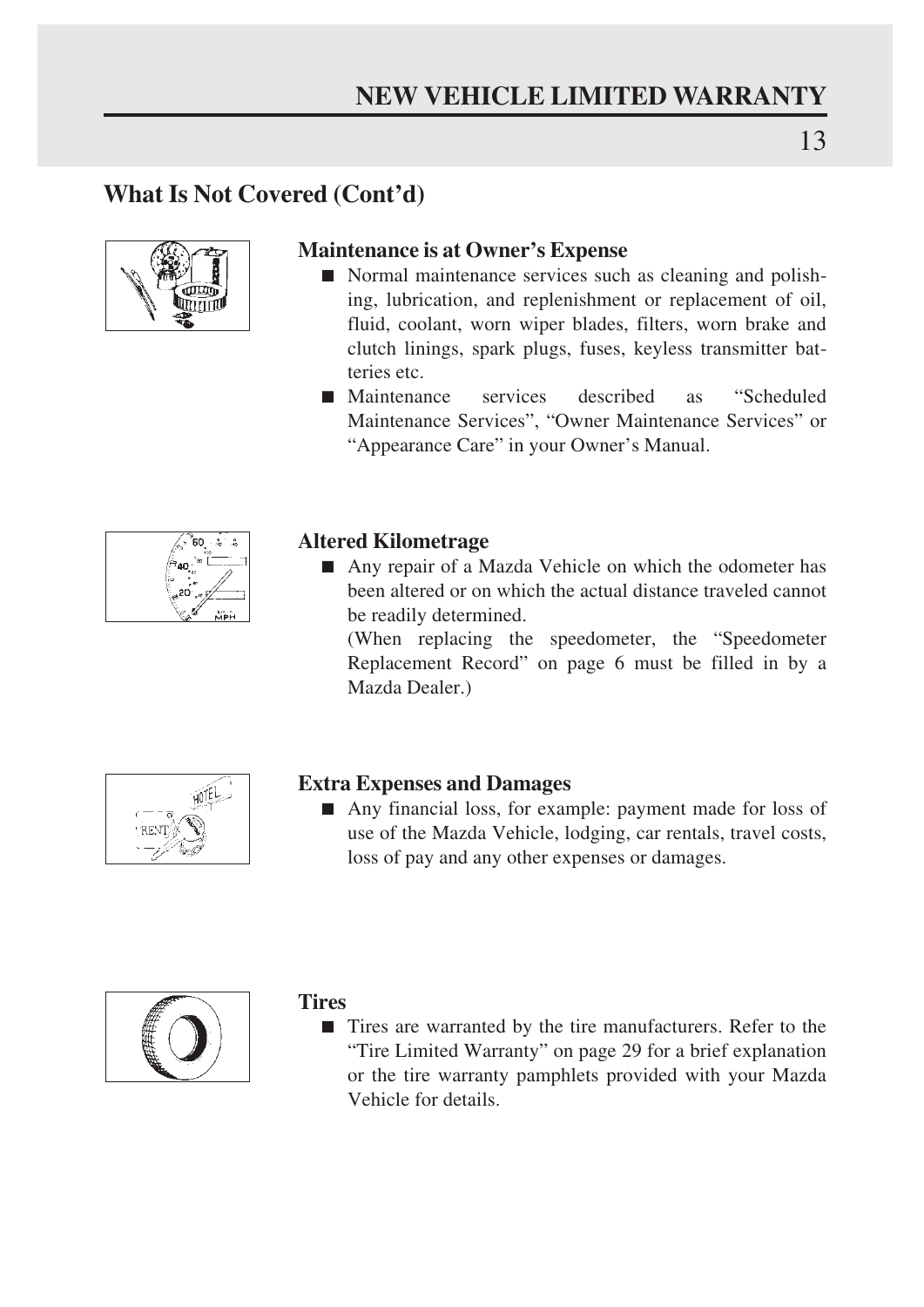### **Your Responsibilities**

### **Maintenance**

You are responsible for properly operating and maintaining your Mazda Vehicle in accordance with the instructions and maintenance schedule described in your Owner's Manual.

### **Maintenance Records - Proof of Maintenance**

To continue warranty eligibility and to protect your investment, it is your responsibility to properly maintain your vehicle according to factory recommended schedules outlined in your Owner's Manual. As part of this you must keep your maintenance records, receipts, repair orders and any other documents as evidence this maintenance was performed. You must present these documents, should any warranty coverage disagreement occur. Failure to do so can result in your warranty being voided either in whole or in part.

This evidence may consist of the following:

- The Mazda Scheduled Maintenance Record, on page 34, must be completely filled out showing mileage, repair order number, date for each service, and signed by a qualified automotive service technician who service vehicles.
- Original copies of repair orders or other receipts that include the mileage and date the vehicle was serviced. Each receipt should be signed by a qualified automotive service technician.
- For self maintenance, a statement that you completed the maintenance yourself, displaying mileage and the date the work was performed. Also, receipts for the replacement parts (fluid, filters, etc.) indicating the date and mileage must accompany this statement.
- **Note:** If you elect to perform maintenance yourself or have your vehicle serviced at a location other than an Authorized Mazda Dealer, Mazda requires that all fluids, parts and materials must meet Mazda standards for durability and performance as described in your Owner's Manual.

### **To Get Warranty Service**

You must take your Mazda Vehicle, along with this booklet, to a Mazda Dealer in Canada, the United States, Mexico or Puerto Rico during their normal service hours and prior to the expiration of the warranty period. While any of the Mazda Dealers will perform warranty service, Mazda recommends that you return to the dealership where you purchased your Mazda Vehicle because you have already established a relationship with them.

If you have any questions or need assistance regarding this warranty, refer to "When You Need to Talk to Mazda" on page 7.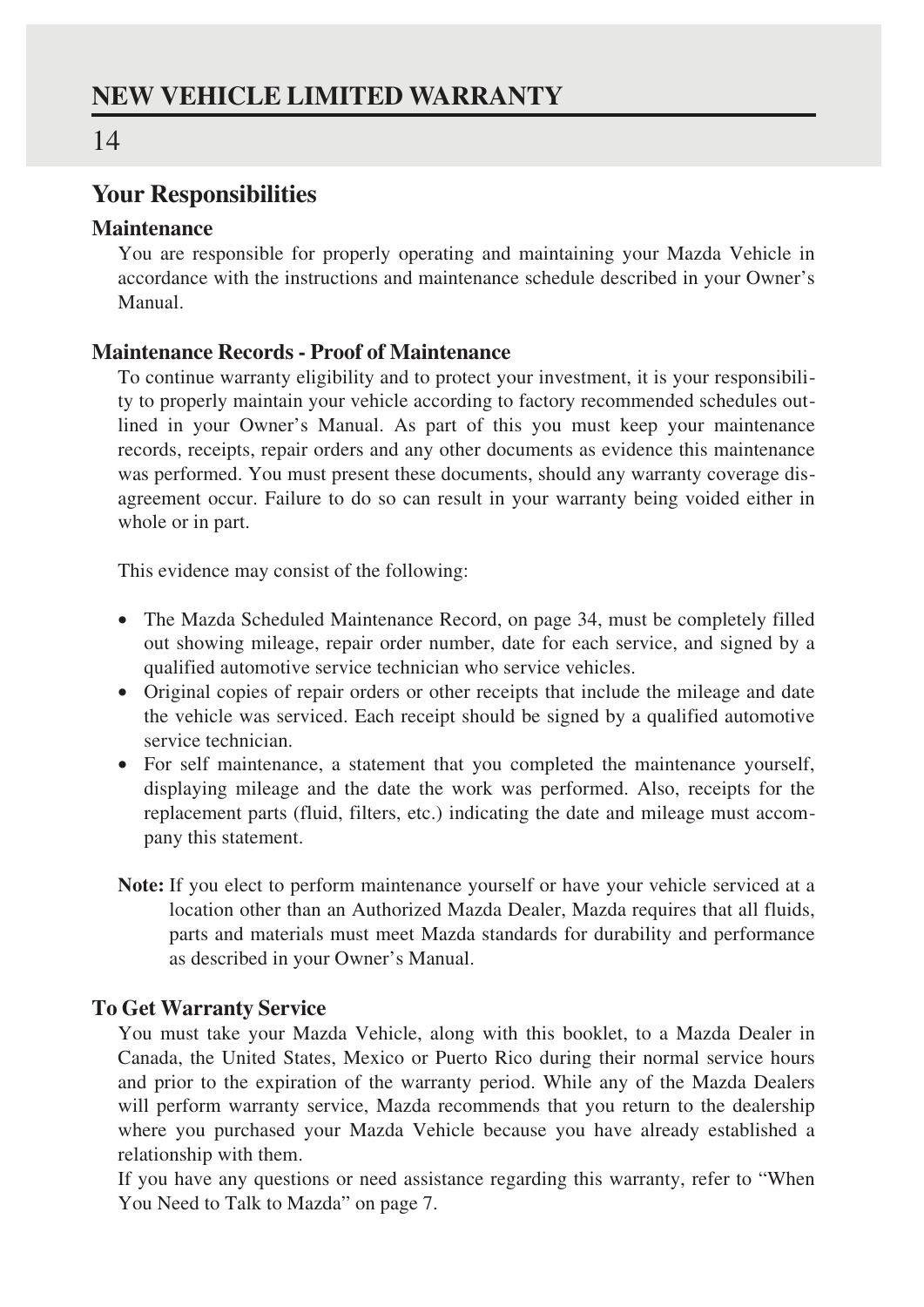### **Limited Liability**

The liability of Mazda under this warranty is limited solely to the repair or replacement of parts defective in Mazda-supplied material, or workmanship by a Mazda Dealer at its place of business. Specifically, it does not include any expense of, or payment for loss of use of the Mazda Vehicle during warranty repairs.

### **Other Terms**

This warranty gives you specific legal rights, and you may also have other rights which vary from province to province.

**All Implied Warranties, including but not limited to any regarding marketability or fitness for a particular purpose, are limited respectively to the duration of this warranty.**

**This warranty is given in lieu of all other Express Warranties (except those set forth separately in this booklet)** on the part of Mazda, the Mazda Distributor, or the Mazda Dealer selling the Mazda Vehicle. No dealer, or any agent or employee thereof, is authorized to extend or expand this warranty. **Mazda or the Mazda Distributor shall not be liable for any incidental, special, consequential, or exemplary damages, or any service not expressly provided for herein.**

Some provinces do not allow limitations on how long an implied warranty lasts or the exclusion or limitation of incidental or consequential damages, so the above limitations or exclusions may not apply to you.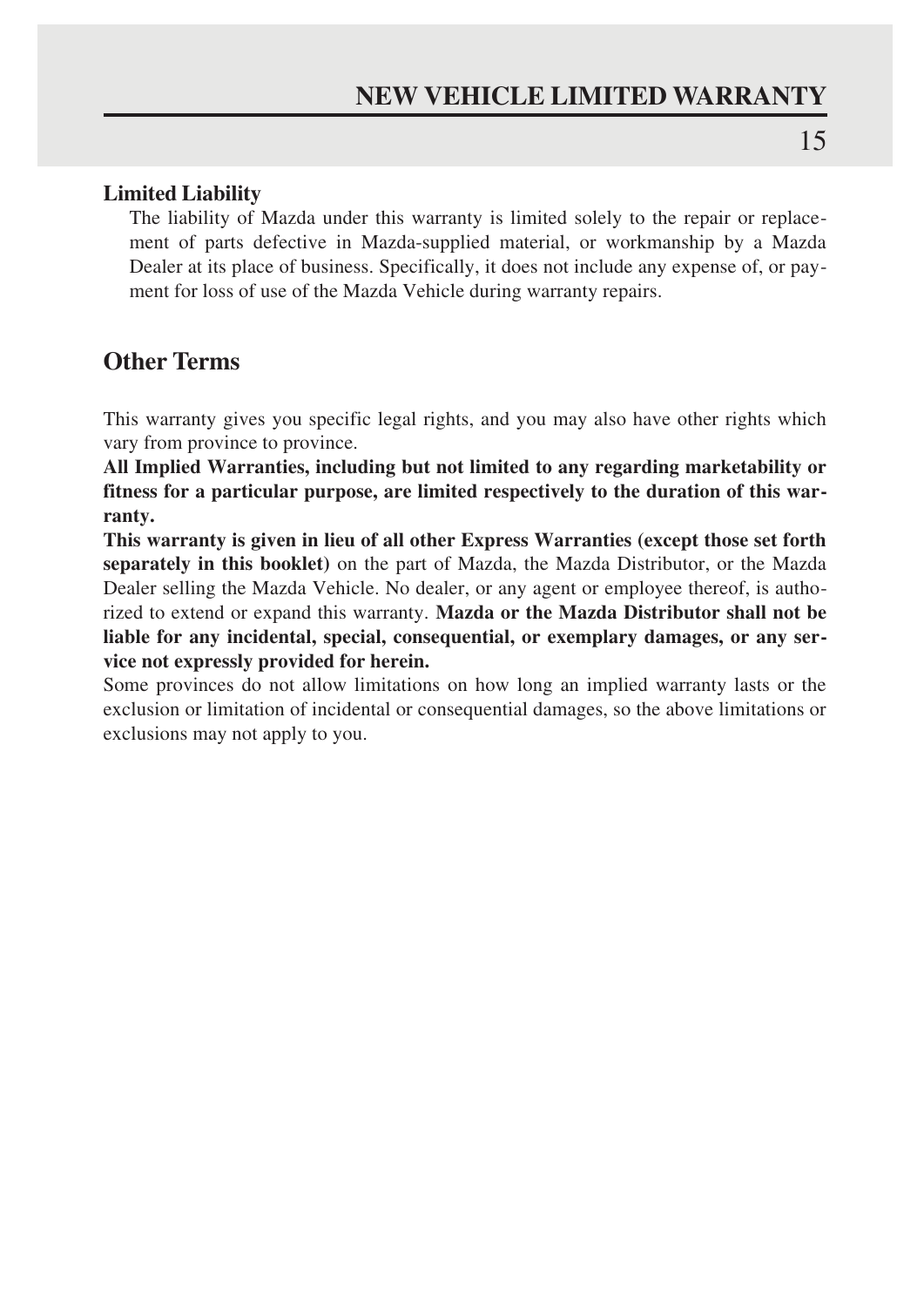### **POWERTRAIN LIMITED WARRANTY**

### 16

Mazda warrants that the Powertrain Components of your new Mazda Vehicle are free from defects in Mazda-supplied material or workmanship which result in improper function, subject to the following terms and conditions.

A Mazda Dealer will make necessary repairs, using new or remanufactured genuine Mazda parts, to correct any problem covered by this warranty without charge to you.

### **1. Warranty Period**

The warranty period is for the first **60 months** or **100,000 km**, whichever comes first, from the earlier date of either retail delivery or first use of the Mazda Vehicle.

During the warranty period, this warranty is transferable to subsequent owners. Mail the "Subsequent Ownership Notification" attached to the end of the booklet to your Mazda Importer/Distributor.

### **2. What Is Covered**

The following is a general list of components covered by this warranty.

(See page 18 for specific components covered.)

■ Engine

■ Transmission and Transaxle

■ Front /Rear Drive System

### **3. Towing**

If your Mazda Vehicle is not driveable because of a problem covered by this warranty, call the nearest Mazda Dealer for towing assistance. Towing service will be covered to the nearest Mazda Dealer during the coverage period of the Powertrain Limited Warranty.

If your vehicle is within 3 years from the in service date please refer to Towing/Roadside Assistance on page 11.

### **4. What Is Not Covered**

The "What is Not Covered" is the same as stated for New Vehicle Limited Warranty section of this booklet.

### **5. Your Responsibilities**

### **Maintenance:**

You are responsible for properly operating and maintaining your Mazda Vehicle in accordance with the instructions described in your Owner's Manual.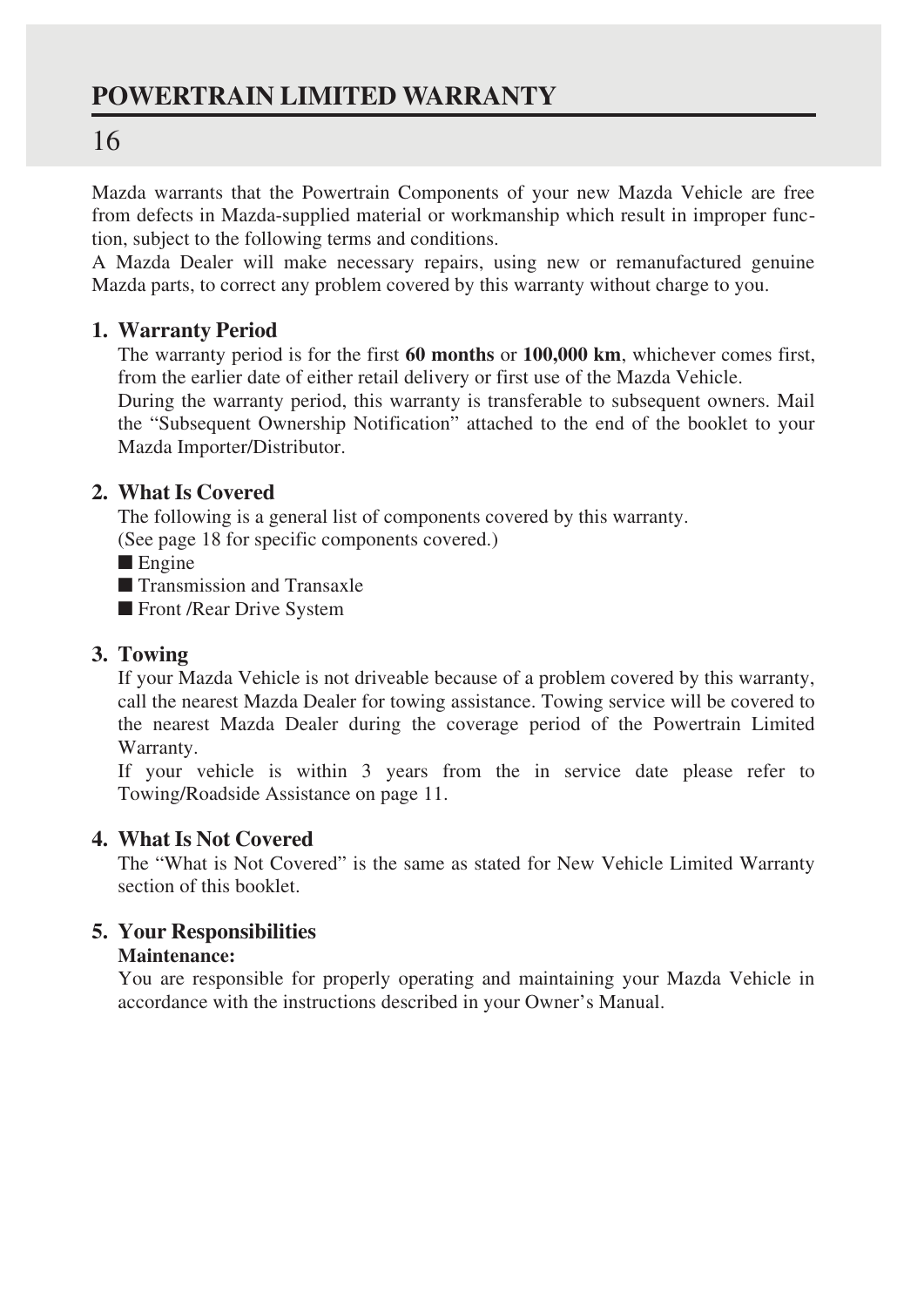### **Maintenance Records - Proof of Maintenance:**

To continue warranty eligibility and to protect your investment, it is your responsibility to properly maintain your vehicle according to factory recommended schedules outlined in your Owner's Manual. As part of this you must keep your maintenance records, receipts, repair orders and any other documents as evidence this maintenance was performed. You must present these documents, should any warranty coverage disagreement occur. Failure to do so can result in your warranty being voided either in whole or in part.

This evidence may consist of the following:

- The Mazda Scheduled Maintenance Record, on page 34, must be completely filled out showing mileage, repair order number, date for each service, and signed by a qualified automotive service technician who service vehicles.
- Original copies of repair orders or other receipts that include the mileage and date the vehicle was serviced. Each receipt should be signed by a qualified automotive service technician.
- For self maintenance, a statement that you completed the maintenance yourself, displaying mileage and the date the work was performed. Also, receipts for the replacement parts (fluid, filters, etc.) indicating the date and mileage must accompany this statement.
- **Note:** If you elect to perform maintenance yourself or have your vehicle serviced at a location other than an Authorized Mazda Dealer, Mazda requires that all fluids, parts and materials must meet Mazda standards for durability and performance as described in your Owner's Manual.

### **6. Warranty Application**

The "Warranty Application" is the same as stated for New Vehicle Limited Warranty section of this booklet.

### **7. Limited Liability**

The liability of Mazda under this warranty is limited solely to the repair or replacement of parts defective in Mazda-supplied material, or workmanship by a Mazda Dealer at its place of business. Specifically, it does not include any expense of, or related to, transportation to such a dealer or payment for loss of use of the Mazda Vehicle during warranty repairs.

### **8. Other Terms**

The "Other Terms" stated on page 15 in the New Vehicle Limited Warranty also apply to this warranty.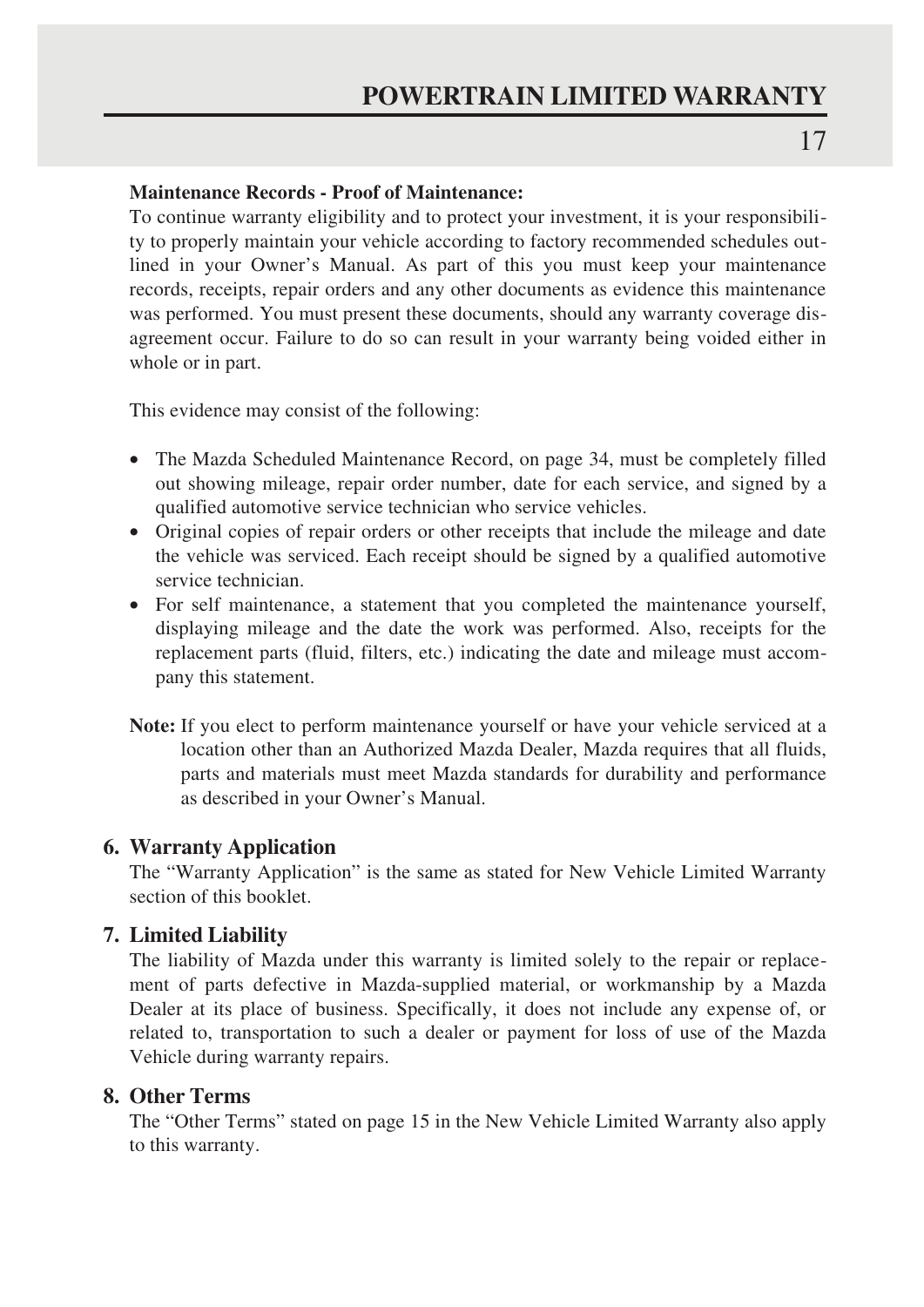### **Powertrain Warranty Parts List**

Below are the powertrain components covered under the Powertrain Limited Warranty:

### ■ **Engine**

Cylinder Block, Cylinder Head, and All Internal Lubricated Parts (Piston engines) Timing gears Timing chain/belt and tensioner Timing chain/belt front cover and gaskets Flywheel Valve Covers and Gaskets Oil Pan Oil Pump Intake Manifold and Gaskets Exhaust Manifold and Gaskets Engine Mounts Turbocharger Housing and All Internal Parts Supercharger Housing and All Internal Parts Water Pump and Gaskets Thermostat and Gaskets Fuel Pump Seals and Gaskets

### ■ **Transmission and transaxle**

Transmission Case and All Internal Parts Torque converter Clutch Pressure Plate Transmission Mounts Transfer Case and All Internal Parts Transmission/Transaxle Control Module

### ■ **Front/Rear Drive System**

Final Drive Housing and all Internally Lubricated Parts Rear Axle Housing (Differential) and all Internally Lubricated Parts Manual and Automatic Hub (4×4) Front Wheel Hubs and Bearing (FWD or AWD only) Rear Axle/Hub Bearings (RWD or AWD only) Axle/Drive Shafts Universal Joints Constant Velocity Joints Propeller shaft (RWD or AWD only) Seals and Gaskets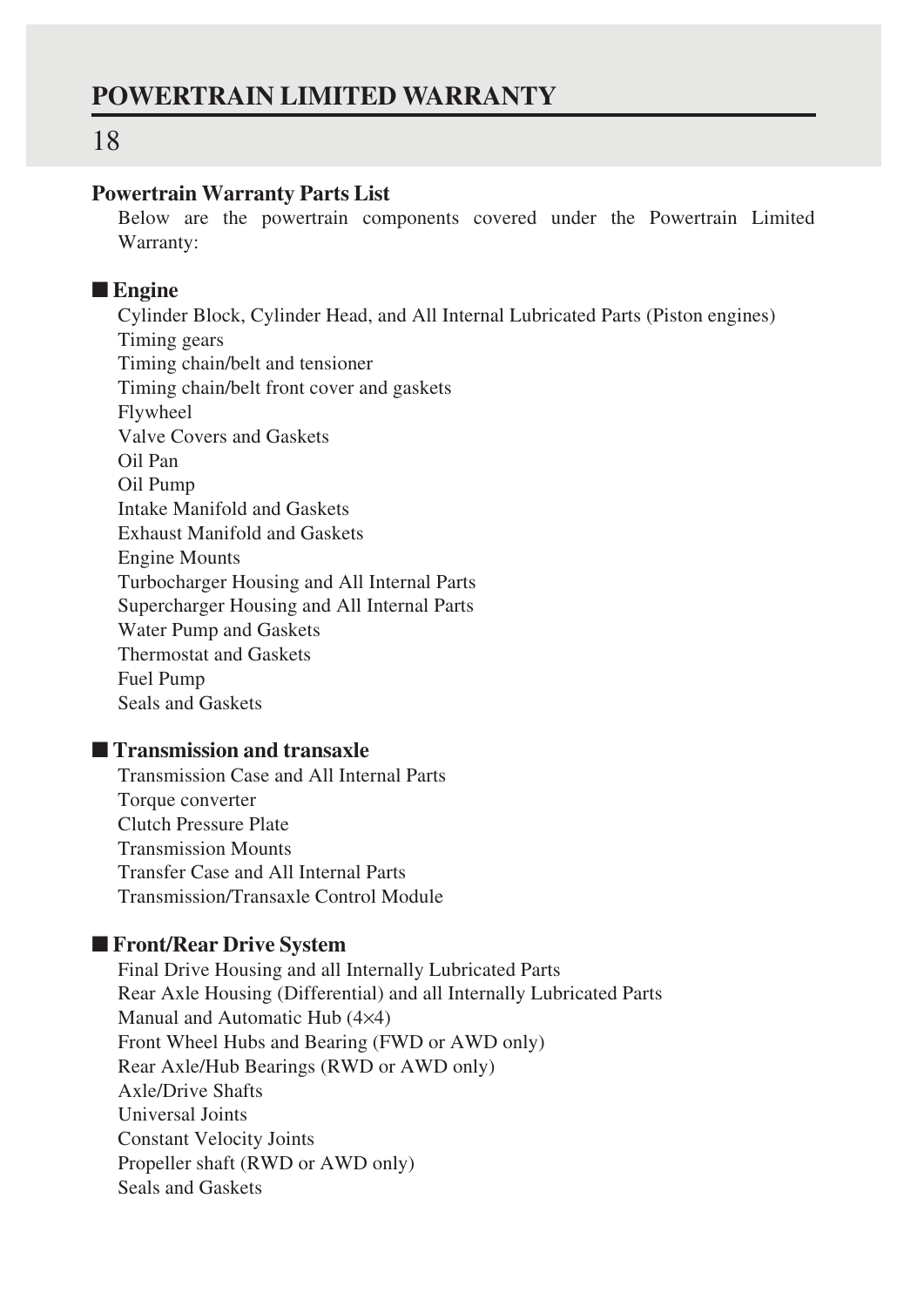### **SAFETY RESTRAINT SYSTEM LIMITED WARRANTY**

**To help decrease the possibility or severity of injury during accidents or emergency stops, Mazda strongly recommends that the driver and all vehicle occupants be properly restrained at all times by using the seat belts provided. (Proper use is outlined in your Owner's Manual.)**

**In addition to the seat belts, many Mazda Vehicles are equipped with supplemental restraint systems (air bags). Air bags are designed to supplement the seat belts by providing additional protection by restraining the forward motion in a more serious frontal accident. The air bags alone may not prevent severe injury in an accident. The driver and all vehicle occupants should always wear seat belts.**

Mazda warrants that the safety restraint system of your new Mazda Vehicle is free from defects in Mazda-supplied material or workmanship which result in improper function, subject to the following terms and conditions.

A Mazda Dealer will make necessary repairs, using new parts, to correct any problem covered by this warranty without charge to you.

### **1. Warranty Period**

The warranty period is for the first **60 months** or **100,000 Km**, whichever comes first, from the earlier date of either retail delivery or first use of the Mazda Vehicle.

During the warranty period, this warranty is transferable to subsequent owners. Please use the "Subsequent Ownership Notification" attached to the end of the booklet to make this change. If you have any question in this regard, please contact your Mazda Dealer for assistance.

### **2. What Is Covered**

Seat Belts and Related Components Air Bag System

### **3. Warranty Application**

The "Warranty Application" is the same as stated for New Vehicle Limited Warranty section of this booklet.

### **4. What Is Not Covered**

- Repair or replacement required due to misuse, negligence, improper repair/adjustment, alteration, or accident/collision damage.
- Replacement of proper functioning part for comfort or appearance.
- Incidental or consequential damages such as loss of use of your Mazda Vehicle, inconvenience or commercial loss.
- If the vehicle has been classified a total loss and/or sold for salvage purposes or branded for any other reasons.
- Registration of the vehicle out of the U.S., Canadian, or Mexican Markets as identified in the "Warranty Application" for New Vehicle Limited Warranty section of this booklet.

19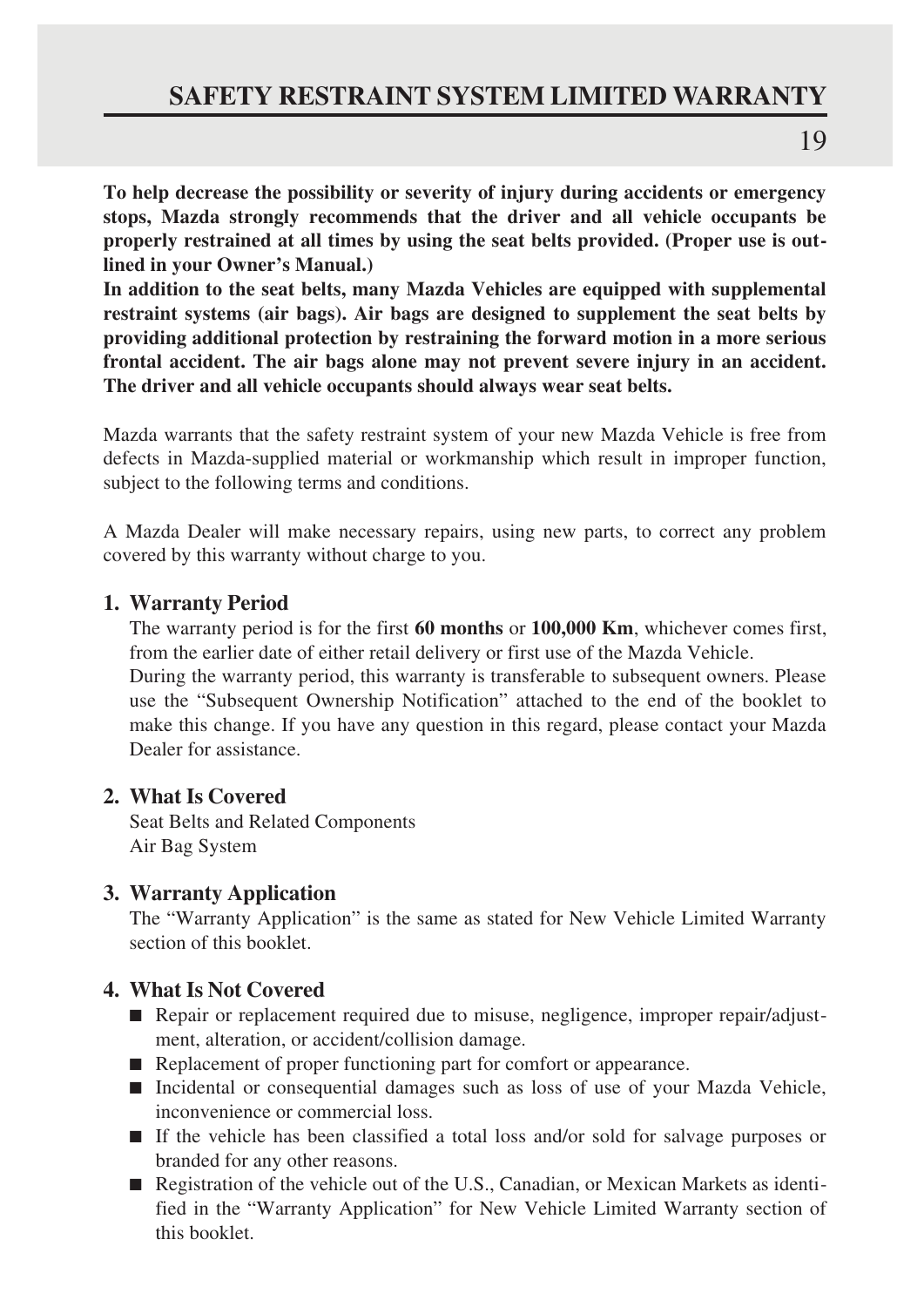### **5. To Get Warranty Service**

You must take your Mazda Vehicle as soon as possible, along with this booklet, to any Mazda Dealer in Canada, the United States, Mexico or Puerto Rico during their normal service hours, if a problem exists.

If you have any questions or need assistance regarding this warranty, refer to "When You Need to Talk to Mazda" on page 7.

### **6. Limited Liability**

The liability of Mazda under this warranty is limited solely to the repair or replacement of parts defective in Mazda-supplied material, or workmanship by a Mazda Dealer at its place of business. Specifically, it does not include any expense of, or related to, transportation to such a dealer or payment for loss of use of the Mazda Vehicle during warranty repairs.

### **7. Other Terms**

The "Other Terms" stated on page 15 in the New Vehicle Limited Warranty also apply to this warranty.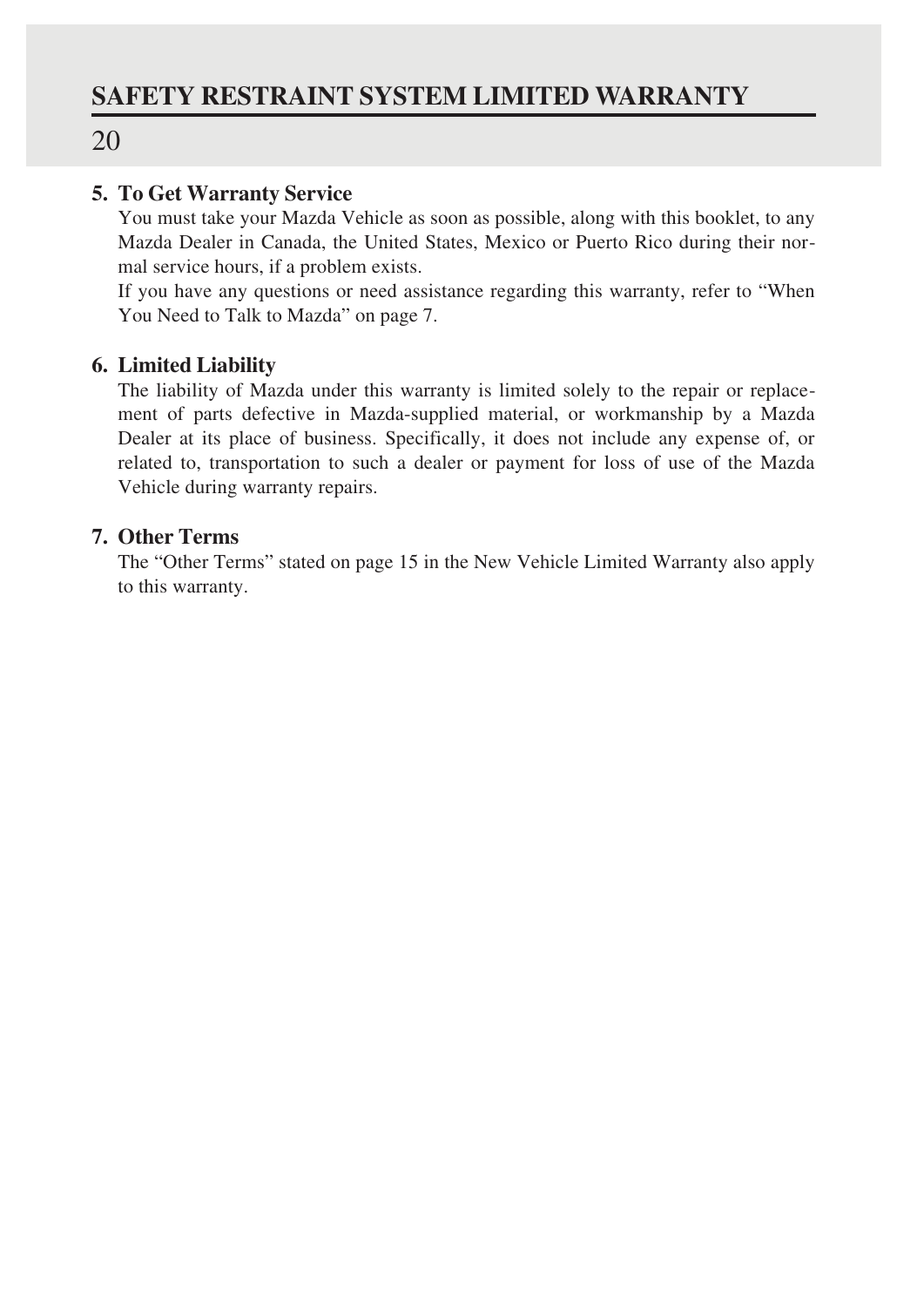### **ANTI-PERFORATION LIMITED WARRANTY**

 $21$ 

Mazda warrants that the body sheet metal panels of your new Mazda Vehicle are free from defects in material or workmanship which result in perforation (a hole through the body sheet metal panel, from the inside to the outside of the panel) due to corrosion, subject to the following terms and conditions. Corrosion other than perforation resulting in a hole through the body panel, due to defects in material or workmanship, is covered under the New Vehicle Limited Warranty.

A Mazda Dealer will either repair or replace any body sheet metal panel perforated due to defects in material or workmanship, under normal use, without charge to you.

### **1. Warranty Period**

The warranty period is for the first **60 months** (unlimited kilometrage) and for vehicles exceeding **60 months**, the warranty period is up to **84 months** or **160,000 km**, whichever comes first, from the earlier date of either retail delivery or first use of the Mazda Vehicle. During the warranty period, this warranty is transferable without charge to subsequent owners. Please use the "Subsequent Ownership Notification" attached to the end of the booklet to make this change. If you have any questions in this regard, please contact your Mazda Dealer for assistance.

### **2. Warranty Application**

This **84 month/160,000 kilometer** perforation warranty is applicable only to Mazda vehicles originally distributed by Mazda Canada Inc., and registered and normally operated in Canada.

### **3. What Is Not Covered**

- Any perforation due to corrosion of the Mazda Vehicle which is caused by industrial fallout, accident, damage, abuse, vehicle modifications or cargo that is damaging or corrosive to the Mazda Vehicle.
- Any surface corrosion of the Mazda Vehicle which does not result in perforation, such as that typically caused by sand, salt, saltpeter/nitre, hail or stones.
- Any perforation due to corrosion of the Mazda Vehicle which results, not from a defect in material or workmanship, but from failure to maintain the Mazda Vehicle in accordance with the procedures specified in item 4. (Your Responsibilities) of this warranty and the Owner's Manual provided with your Mazda Vehicle.
- Any perforation due to corrosion of a part of the Mazda Vehicle which is not a body sheet metal panel. As used herein, "body sheet metal panel" specifically excludes all parts which are components of the exhaust system of the Mazda Vehicle.
- Any perforation to panels previously repaired to correct collision damage, fire, theft, natural disaster, etc.
- Registration of the vehicle out of Canada.
- If the vehicle has been classified a total loss and/or sold for salvage purposes or branded for any other reasons.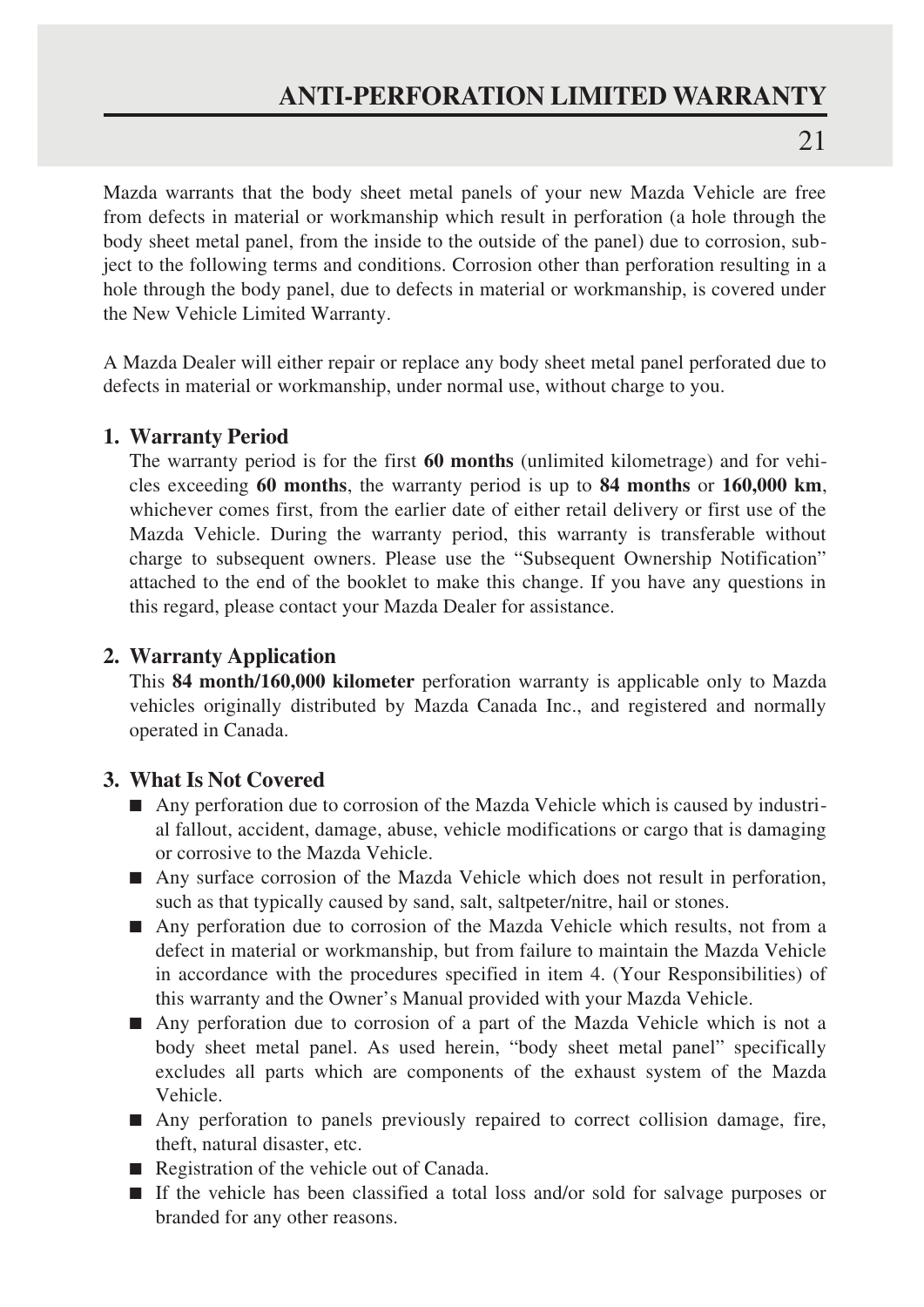### **4. Your Responsibilities**

You should maintain your Mazda Vehicle in accordance with "APPEARANCE CARE" in the Owner's Manual.

- You shall retain the evidence that proper maintenance has been performed on your Mazda Vehicle by an Authorized Mazda Dealer.
- You must repair, without delay and at your expense, any body corrosion or damage due to customer neglect, lack of maintenance or external causes.
- You should inform an Authorized Mazda Dealer at the earliest possible date, when you find paint damage, surface corrosion or perforation to a body sheet metal panel of your Mazda Vehicle.

Inspect the body sheet metal panels of your Mazda Vehicle frequently and if you detect any stone chips or scratches in the paint or protective coating, touch them up immediately.

In addition, special care should be taken to protect your Mazda Vehicle from corrosion.

- 1) If you drive on salted roads, or if you drive near the ocean, flush the underbody at least once a month with clean water.
- 2) It is important to keep the drain holes in the lower edges of the body clear.
- 3) If your Mazda Vehicle is damaged due to an accident or any event which may cause damage to the paint, have your Mazda Vehicle repaired as soon as possible.
- 4) If you carry special cargo, such as chemicals, fertilizers, de-icing salt, or other corrosive substances, be sure that such materials are well packaged and sealed.
- 5) If you drive frequently on gravel roads, we recommend that you install stone guards behind each wheel.

### **5. To Get Warranty Service**

You must take your Mazda Vehicle, along with this booklet, to any Mazda Dealer in Canada during their normal service hours. If you have any questions or need assistance regarding this warranty, refer to "When You Need to Talk to Mazda" on page 7.

### **6. Limited Liability**

The liability of Mazda under this warranty is limited solely to the repair or replacement of parts defective in material or workmanship by a Mazda Dealer at its place of business. Specifically, it does not include any expense of, or related to, transportation to such a dealer or payment for loss of use of the Mazda Vehicle during warranty repairs.

### **7. Other Terms**

The "Other Terms" stated on page 15 in the New Vehicle Limited Warranty also apply to this warranty.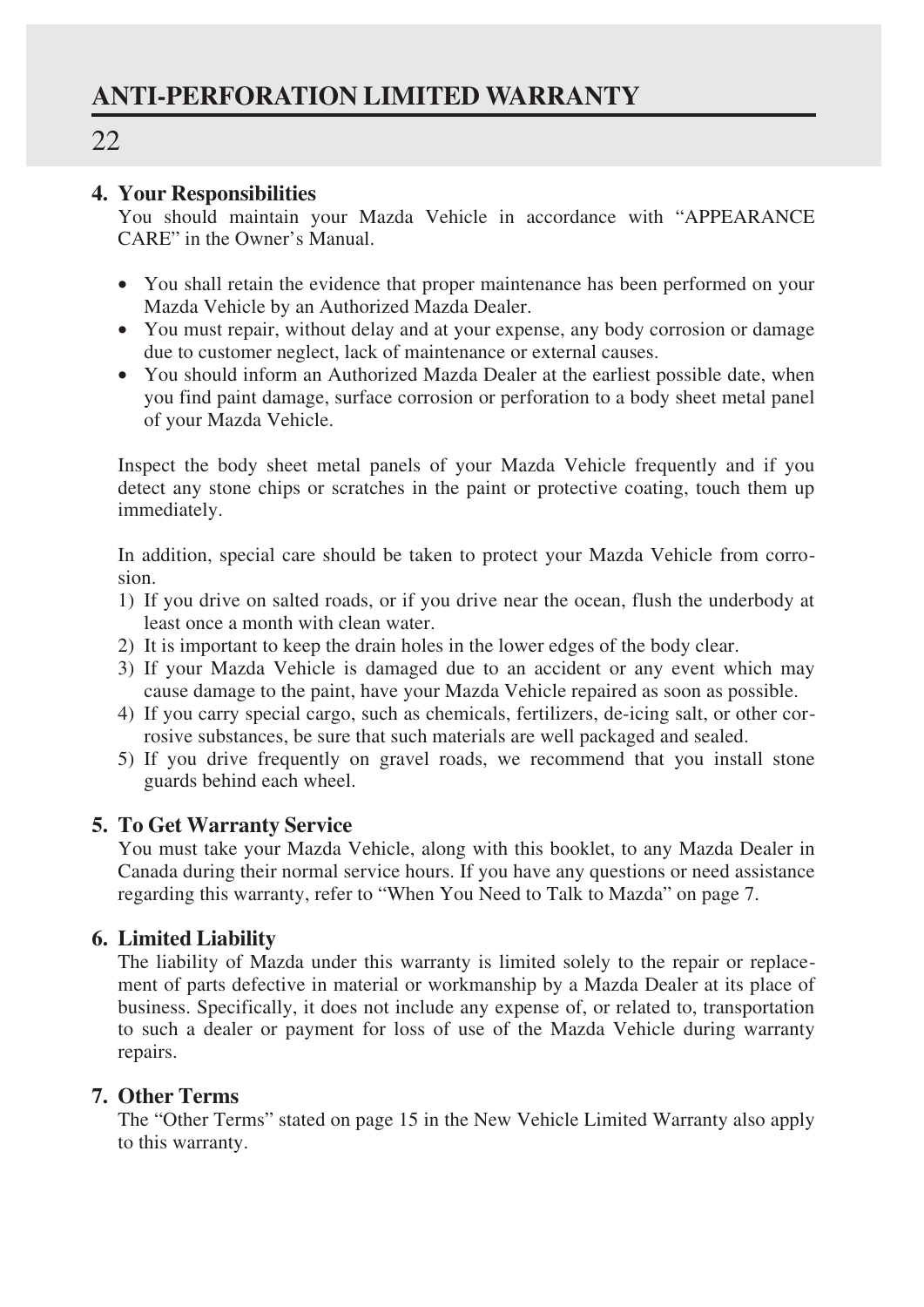### **1. Introduction**

The following two emission-related warranties are provided:

- Emissions Defect Warranty, which covers certain parts of each vehicle's emissions control systems against defects in materials and workmanship, and
- Emissions Performance Warranty, which covers repairs to certain parts of each vehicle's emission control systems *if certain conditions are met* (see Sec,5., below, for those conditions).

These two emissions warranties apply to all Mazda Vehicles registered and normally operated in Canada. They are given in lieu of all other express or implied warranties (except those set forth separately in this booklet) on the part of Mazda, Mazda Importer/Distributor or the Mazda Dealer selling this Mazda Vehicle. No dealer, or any agent or employee thereof, is authorized to extend or expand these warranties.

### **2. Definitions**

- (a) "Owner" means the original and any subsequent owner of a Mazda Vehicle.
- (b) "Mazda Part" means a part sold by a Mazda Dealer, whether new or remanufactured, which is supplied by Mazda.
- (c) "Emission Warranty Part" means a part installed on or in a Mazda Vehicle by or at the direction of Mazda for the sole or primary purpose of reducing the Mazda Vehicle's emissions and that was not in general use prior to model year 1968. The Emission Warranty Parts are listed in Secs. 6. and 7., below.
- (d) "Written Maintenance Instructions" means those maintenance and operation instructions, together with the time and/or kilometrage interval at which such maintenances are to be performed, specified in the Owner's Manual for the Mazda Vehicle as being necessary to assure compliance of the Mazda Vehicle with applicable emission standards during the term of this warranty, as specified by law.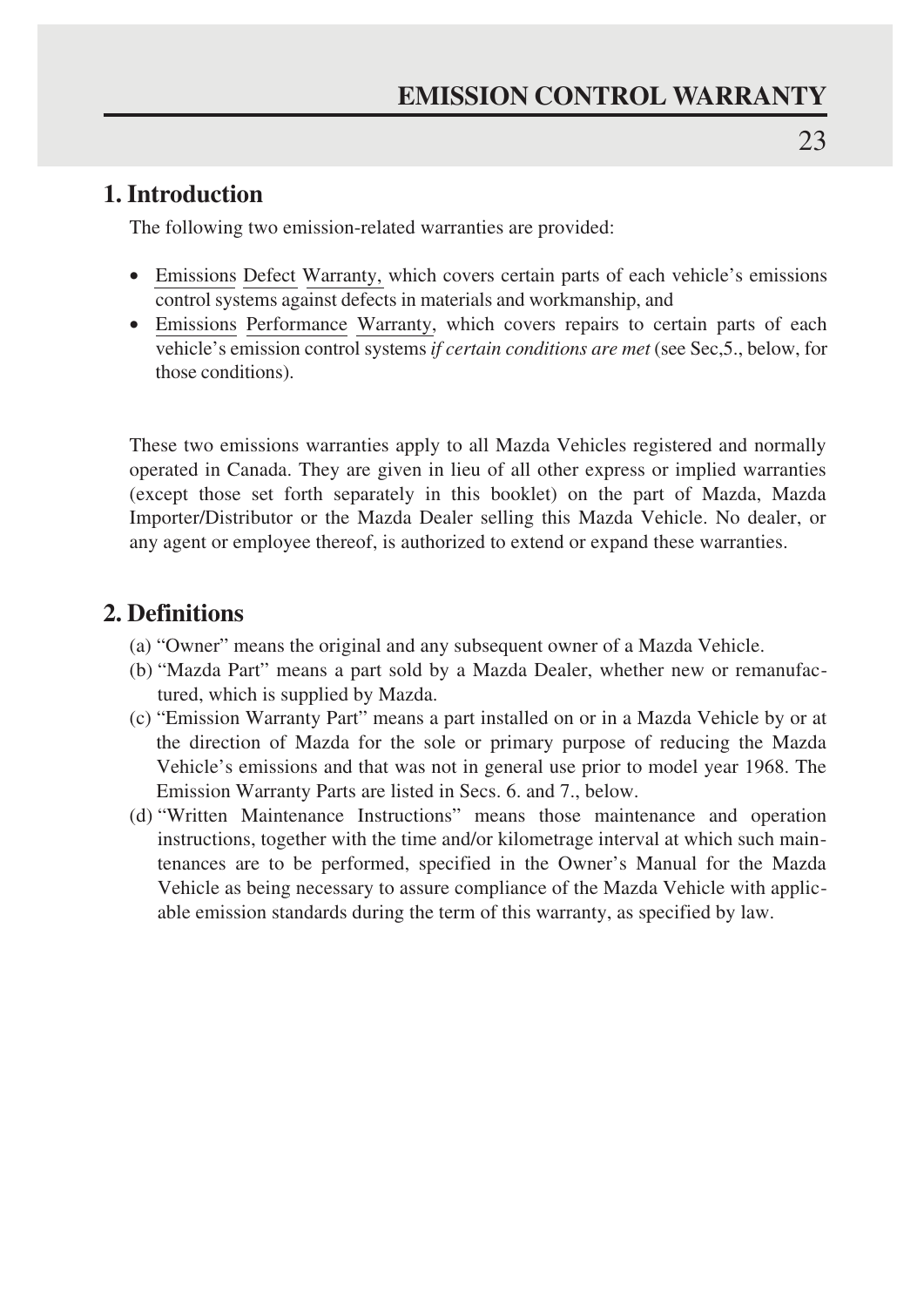### **3. Exclusions from the Emission Warranties**

The following are NOT covered by these Emissions Warranties:

- (1) Any incidental, consequential, or exemplary damages (whether in contract or tort), including loss of time, inconvenience, loss of use of the vehicle, cost of transporting it for repair or service, and commercial loss.
- (2) Damage resulting from accidents misuse, natural disaster, or events beyond the control of Mazda.
- (3) If the vehicle has been classified a total loss and/or sold for salvage purposes or branded for any other reasons.
- (4) Lack of proper maintenance, including repairs improperly performed or replacements improperly installed by any person other than a Mazda Dealer, or a replacement part or accessory not conforming to Mazda's specifications.
- (5) Any repair of the vehicle on which the odometer kilometrage has been altered or on which the actual kilometrage cannot be readily determined. (When replacing the speedometer, the "Speedometer Replacement Record" on page 6 must be filled in by a Mazda Dealer.)
- (6) Registration of the vehicle out of the U.S., Canadian, or Mexican Markets as identified in the "Warranty Application" for New Vehicle Limited Warranty section of this booklet.

### **4. Emission Defect Warranty**

Mazda warrants to the ultimate purchaser and each subsequent purchaser that this Mazda Vehicle is (A) designed, built, and equipped so as to conform at the time of sale with applicable regulations, and (B) free from defects in materials and workmanship which would cause it to fail to conform with applicable regulations during the warranty periods mentioned herein after. The applicable regulation requires that the warranty period is for the first 24 months\* or 38,400 km, whichever comes first. However, Mazda will provide you a coverage of **36 months\* or 80,000 km,** whichever comes first, under the terms of the New Vehicle Limited Warranty. The applicable regulation also requires that the warranty period for specific major Emission Warranty Parts listed in Sec.7. below is for the first **96 months\* or 128,000 km,** whichever comes first.

\* The months during which the vehicle has been in operation are counted from the

date of first use of the vehicle or the date of its retail delivery, whichever came first. Any defects in warranted parts that are identified within those warranty periods will be repaired or replaced by Mazda, as its option, with new or remanufactured parts at no cost to the Mazda Vehicle owner by a Mazda Dealer in Canada. The liability of Mazda under this Emission Defect Warranty is solely limited to such repair or replacement.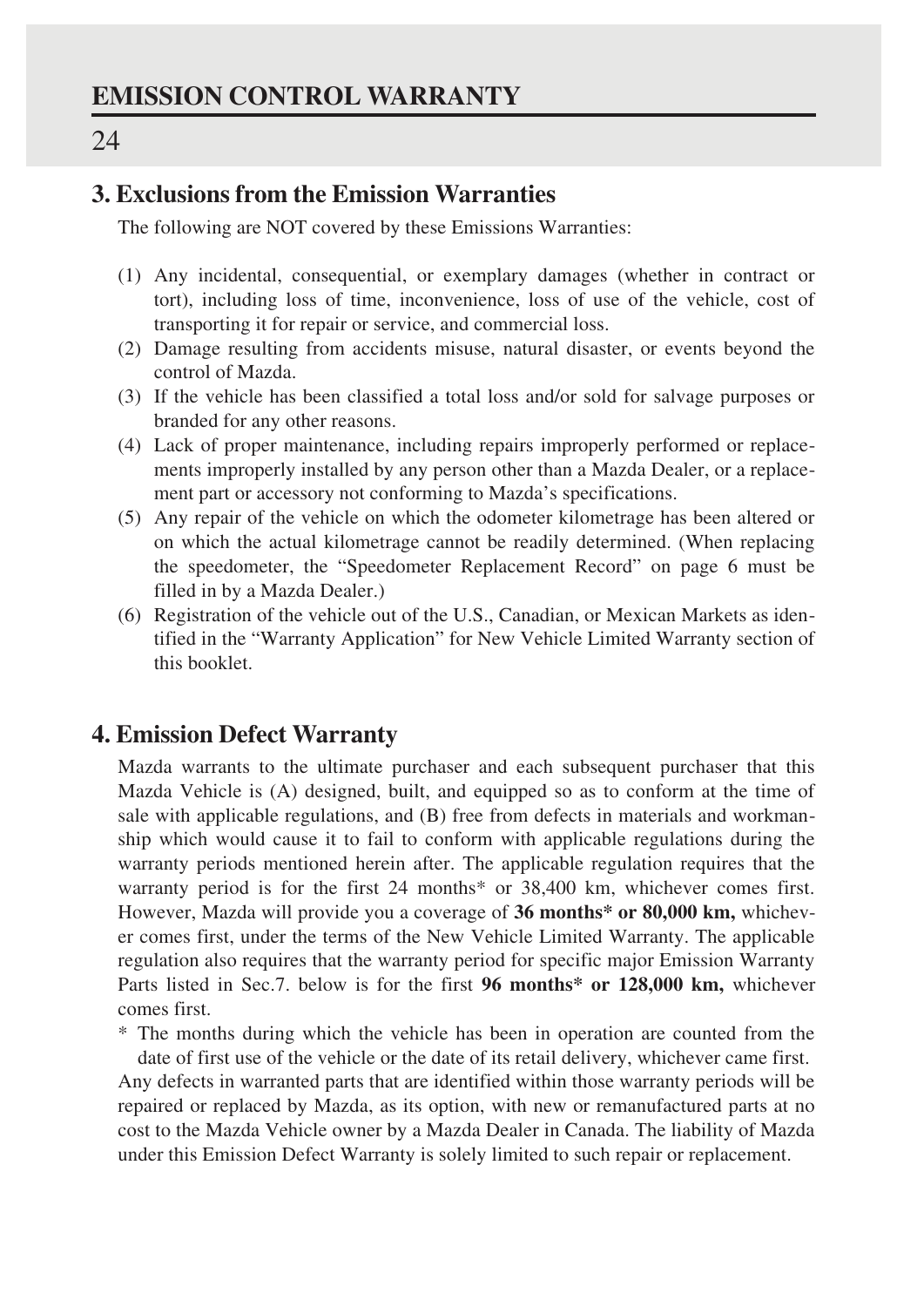### **5. Emission Performance Warranty**

### **Important Notice:**

A remedy will be available under this warranty only when a vehicle fails a province-approved emission short test; usually this means when an Owner could be subject to a penalty under provincial law because of such a failure. At the date of the printing of this warranty, many provinces did not have vehicle inspection programs for testing vehicles for conformity with such short tests and had not enacted laws subjecting vehicle Owners to such penalties. Therefore, it is possible that in many provinces or local areas, no remedy will be available under this warranty as a matter of law.

### ■ **Warranty**

Mazda warrants to each Owner that if:

- (a) The Mazda Vehicle is maintained and operated in compliance with the Written Maintenance Instructions; and
- (b) The Mazda Vehicle fails to conform at any time during the term of this warranty to the applicable emission standards as judged by an emission test approved by a province; and
- (c) Such nonconformity results or will result in the Owner having to bear any penalty or other sanction (including the denial of the right to use the Mazda Vehicle) under local, or provincial law; and
- (d) If such nonconformity results from the failure of an Emission Warranty Part,

Mazda shall remedy the nonconformity at no cost to the Owner in accordance with the following:

- During a period of vehicle operation that does not exceed **24 months\* or 38,400 km,** whichever comes first, if the failed Emission Warranty Part is listed in the 24 months/38,400 km Emission Warranty Parts List in Section 6., below.
- During a period of vehicle operation that does not exceed **96 months\* or 128,000 km,** whichever comes first, if the failed Emission Warranty Part is listed in the 96 months/128,000 km Emission Warranty Parts List in Section 7., below.
	- \* The months during which the vehicle has been in operation are counted from the date of first use of the vehicle or the date of its retail delivery, whichever came first.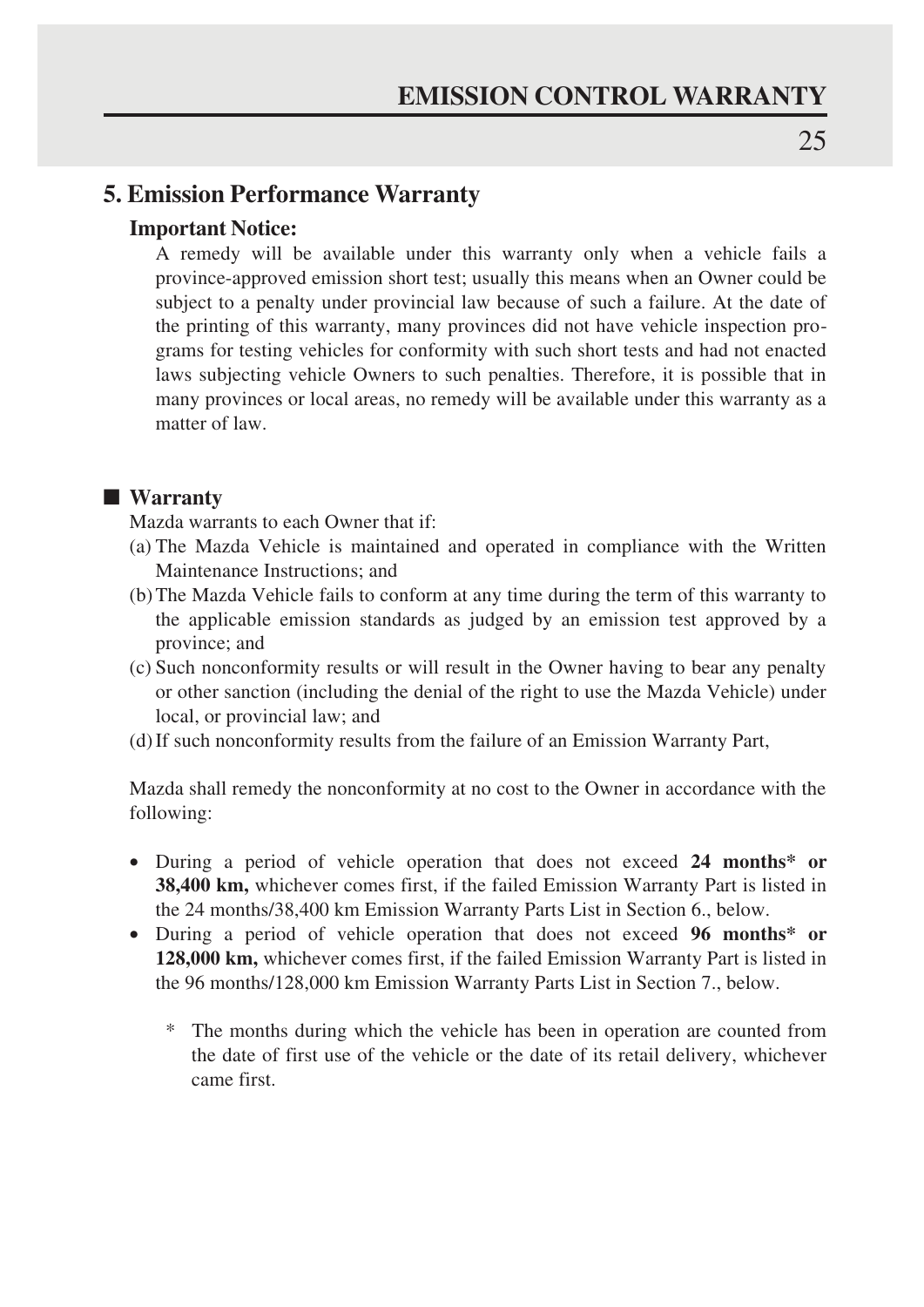### ■ **Compliance with Written Maintenance Instructions**

Each Owner is required to comply with the Written Maintenance Instructions and a claim under this warranty may be denied on the basis of noncompliance by the Owner with such instructions. **If and when it is considered that the vehicle's non-conformity with the applicable emission standards has resulted from the Owner's noncompliance with those Written Maintenance Instructions which the manufacturer considers necessary for the vehicle to meet the standards, the Owner may be required to submit evidence of such compliance. Receipts and other documents covering the performance of Scheduled Maintenance and proper use in accordance with the Written Maintenance Instructions, including but not limited to the validated Scheduled Maintenance Record in this booklet, should, therefore, be retained by the Owner and should be transferred to each subsequent Owner of the Mazda Vehicle.**

### ■ **Use of Mazda Parts**

The Mazda Vehicle is designed, built and tested using Mazda Parts so that the Mazda Vehicle is able to perform in conformity with provincial regulations as provided by this warranty. Accordingly, it is recommended that any replacement parts used for maintenance, repair or replacement of the Mazda Vehicle be Mazda Parts, or parts equivalent to those with which the Mazda Vehicle or its engine was originally equipped.

### ■ **Use of Non-Mazda Parts**

Owners may elect to use parts other than Mazda Parts in the performance of any maintenance or repairs and such use in itself will not invalidate this warranty. However, use of parts other than Mazda, may cause Mazda to deny an emission performance warranty claim on the basis of non-Mazda replacement parts used in the maintenance or repair of a Mazda Vehicle if the non-Mazda replacement parts are either defective in material or workmanship or not equivalent, from an emission standpoint, to Mazda Parts.

### ■ **Repair or Replacement by Mazda Dealer**

Mazda's obligation to remedy nonconformities under this warranty shall be performed by a Mazda Dealer, which shall make all adjustments, repairs or replacements necessary to assure that the Mazda Vehicle complies with applicable emission standards of a province and that the Mazda Vehicle will continue to comply during the remainder of the term of this warranty (if proper maintenance and operation are continued).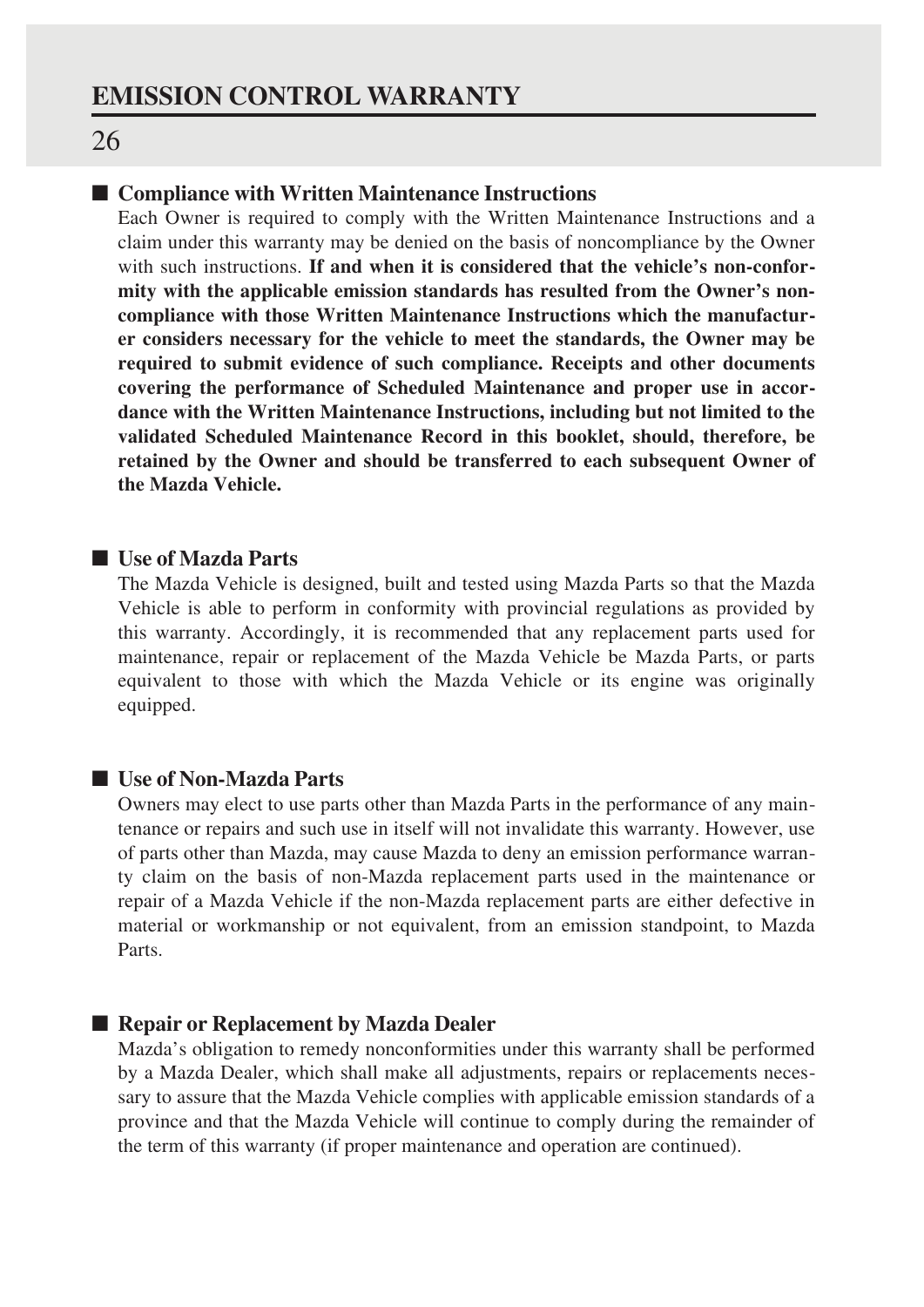■ Maintenance by An Establishment or Individual Other Than Mazda **Maintenance, replacement, or repair of the emission control devices and systems covered by this warranty may be performed by any automotive repair establishment or individual using Mazda Parts.** However, the Owner should note that service by a person other than a Mazda Dealer may cause Mazda to deny a claim under this warranty, if it is shown that the improper installation or adjustment of any part has caused the Mazda Vehicle to fail the emission test, either directly or by causing another warranted part to fail.

### ■ **Warranty Claim Procedures**

A warranty claim may be submitted by bringing the Mazda Vehicle to any Mazda Dealer during the Dealer's regular business hours, together with a copy of a failed emissions test. Upon presentation of a claim, Mazda shall notify the Owner within 30 days, or a shorter period of time within which repair is required by local, or provincial law, that the claim will be honored or shall provide the Owner in writing with an explanation of the basis upon which the claim is being denied. Failure to notify the Owner within such a time period, shall cause Mazda to be responsible for repairing the Mazda Vehicle free of charge to the Owner, unless such failure is attributable to the Owner or to events beyond the control of Mazda or the Mazda Dealer.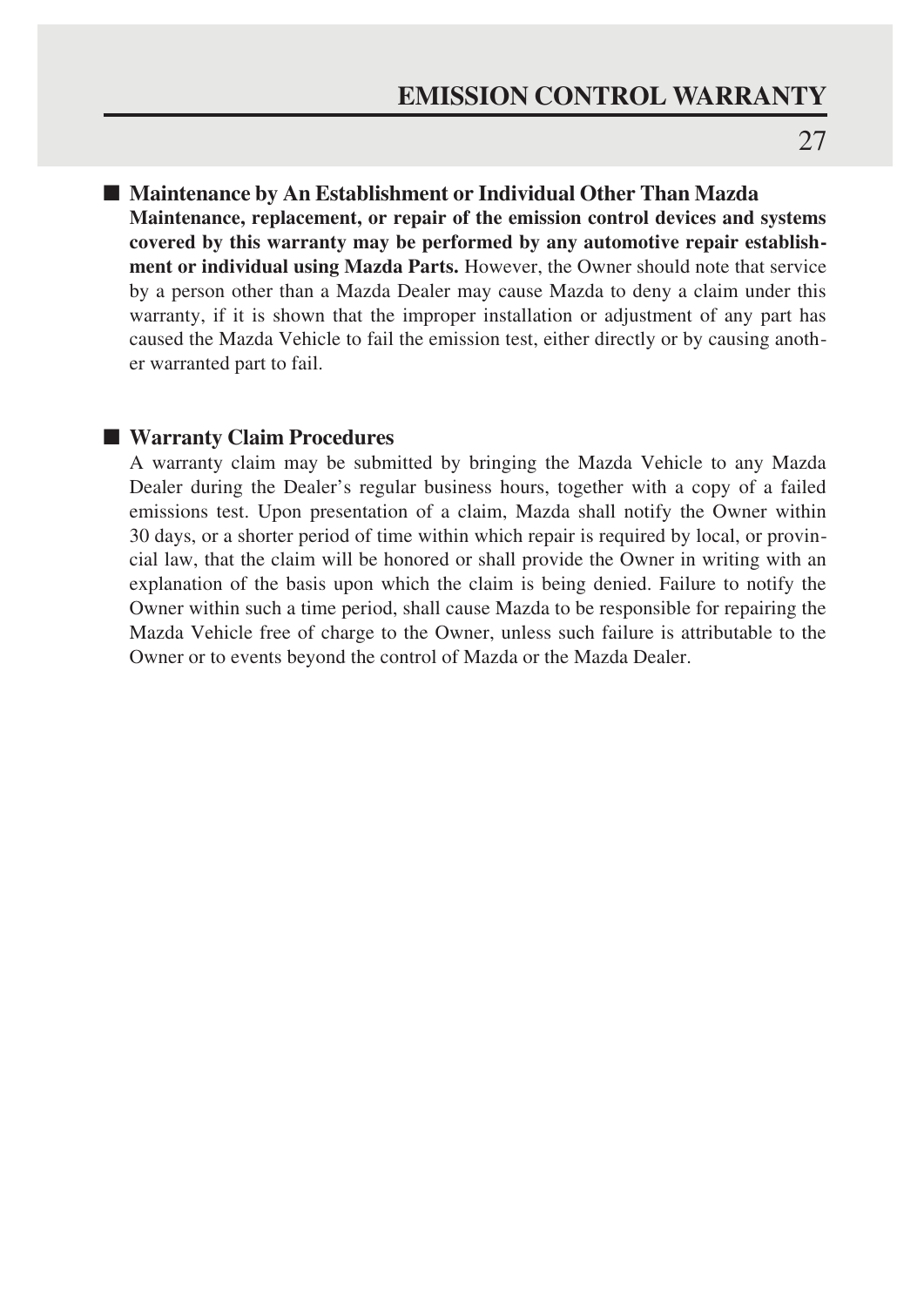### **EMISSION CONTROL WARRANTY**

### 28

### **6. 24 months/38,400 km Emission Warranty Parts List**

### **Air/Fuel Metering System**

- Closed loop system
	- Oxygen sensor
	- Air flow sensor (Air flow meter)
	- Fuel injectors
- Cold start enrichment system
	- Cold start injector
- Electronic idle speed control system
	- Idle air control valve (Idle speed control valve)
		-
	- Air valve
- Deceleration controls
- Variable Valve Timing System
	- Variable valve timing actuator
	- Oil control valve

### **Ignition Spark Advance/Retard System**

- Certain spark advance/retard control components
	- High energy electronic ignition
	- Spark plugs\*

### **Fuel Evaporative System**

- Canister and associated control valve
	- Purge valve
	- Purge solenoid
	- Fuel filler cap

### **Positive Crankcase Ventilation (PCV) System**

■ PCV valve

### **Exhaust Gas Recirculation (EGR) System**

- EGR function control valve (EGR control valve) and associated parts
	- EGR valve
	- EGR valve control solenoid

### **Secondary Air Injection System**

- Air pump
- Air control valves and distribution pipes

### **Miscellaneous Items Used in Above Systems**

- Hoses, clamps, fittings, gaskets, sealing materials, tubing, brackets and belts
- Exhaust pipe (between exhaust manifold and catalyst)
- Sensors, switches and valves
- \* Spark plugs are warranted under the basic warranty or until the first required maintenance, whichever comes first.

### **7. 96 months/128,000 km Emission Warranty Parts List**

- Catalytic Converter
- Electronic Emissions Control Unit
- Onboard Emissions Diagnostic Device (Incorporated into Electronic Emission Control Unit)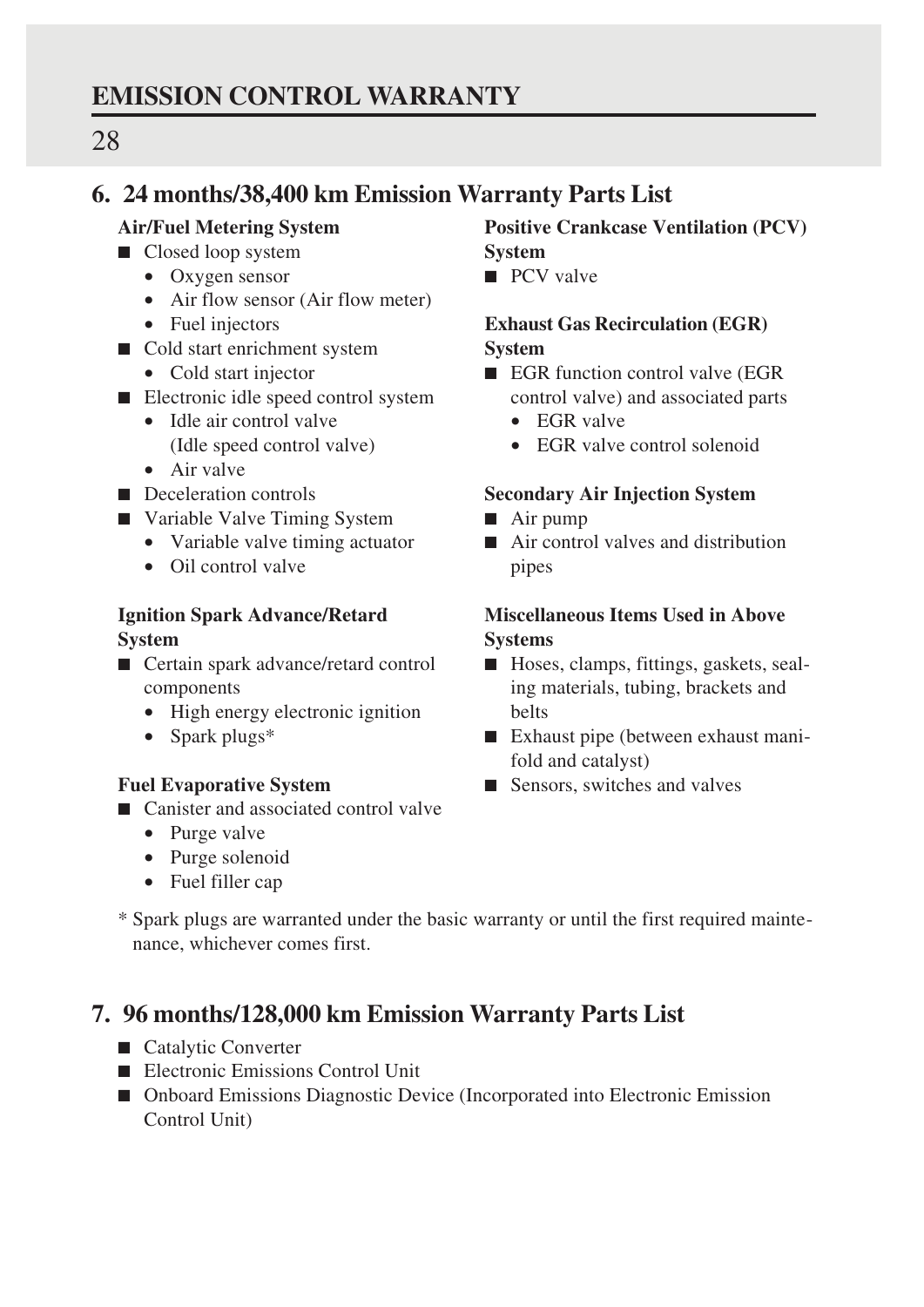The originally equipped tires are warranted by the tire manufacturer to be free from defects in materials and workmanship. Refer to the separate tire warranty pamphlet in the glove box for details.

### **1. To Get Warranty Service**

Mazda Dealers in Canada are authorized to sell and service tires originally equipped on Mazda vehicles. To obtain warranty service, contact your Mazda dealership who will evaluate your tire concern.

If you are traveling, you may also present the unserviceable tire to any authorized dealer of the tire manufacturer in Canada or the United States. For the location of authorized tire dealers, refer to the local telephone directory.

### **2. Tire Warrantor**

To obtain detailed tire warranty information or for customer service, contact the appropriate tire warrantor listed below.

### **The Respective Tire Warrantors are: Bridgestone / Firestone Canada Inc.** 5770 Hurontario Street, Suite 400 Mississauga, Ontario L5R 3G5, Canada 1-800-267-1318 **Dunlop Tires (Canada) Inc. / Goodyear Canada Inc.** 450 Kipling Avenue Toronto, Ontario M8Z 5E1, Canada 1-800-387-3288 1-416-201-7997 **Yokohama Tire (Canada) Inc.** #500-9325 200th Street Langley, B.C. V1M 3A7, Canada (604) 546-YOKO (9656) 1-800-810-YOKO (9656) **Michelin North America (Canada) Inc. Consumer Care Department** 2500 Daniel-Johnson Blvd., Suite 500 Laval, Quebec H7T 2P6, Canada 1-888-871-4444 **Uniroyal Goodrich Canada Inc. Consumer Care Department** 2500 Daniel-Johnson Blvd., Suite 500 Laval, Quebec H7T 2P6, Canada 1-888-871-4444

**Toyo Tire Canada** 7791 Nelson Rd, Unit 120 Richmond, BC V6W 1G3, Canada 1-800-434-8696 (Western Canada) 1-800-668-5429 (Ontario) 1-800-363-0199 (Quebec/Maritimes) **Continental / General Tire Canada Inc.** 6110 Cantay Rd. Mississauga, Ontario L5R 3W5, Canada 1-800-461-1776 **Pirelli Tire Inc.** 1111 boul. Dr. Frederik-Philips, Suite 506 St-Laurent, Quebec H4M 2X6, Canada 1-800-363-0583 (Eastern Canada) 1-800-828-2585 (Ontario) 1-800-663-0148 (Western Canada)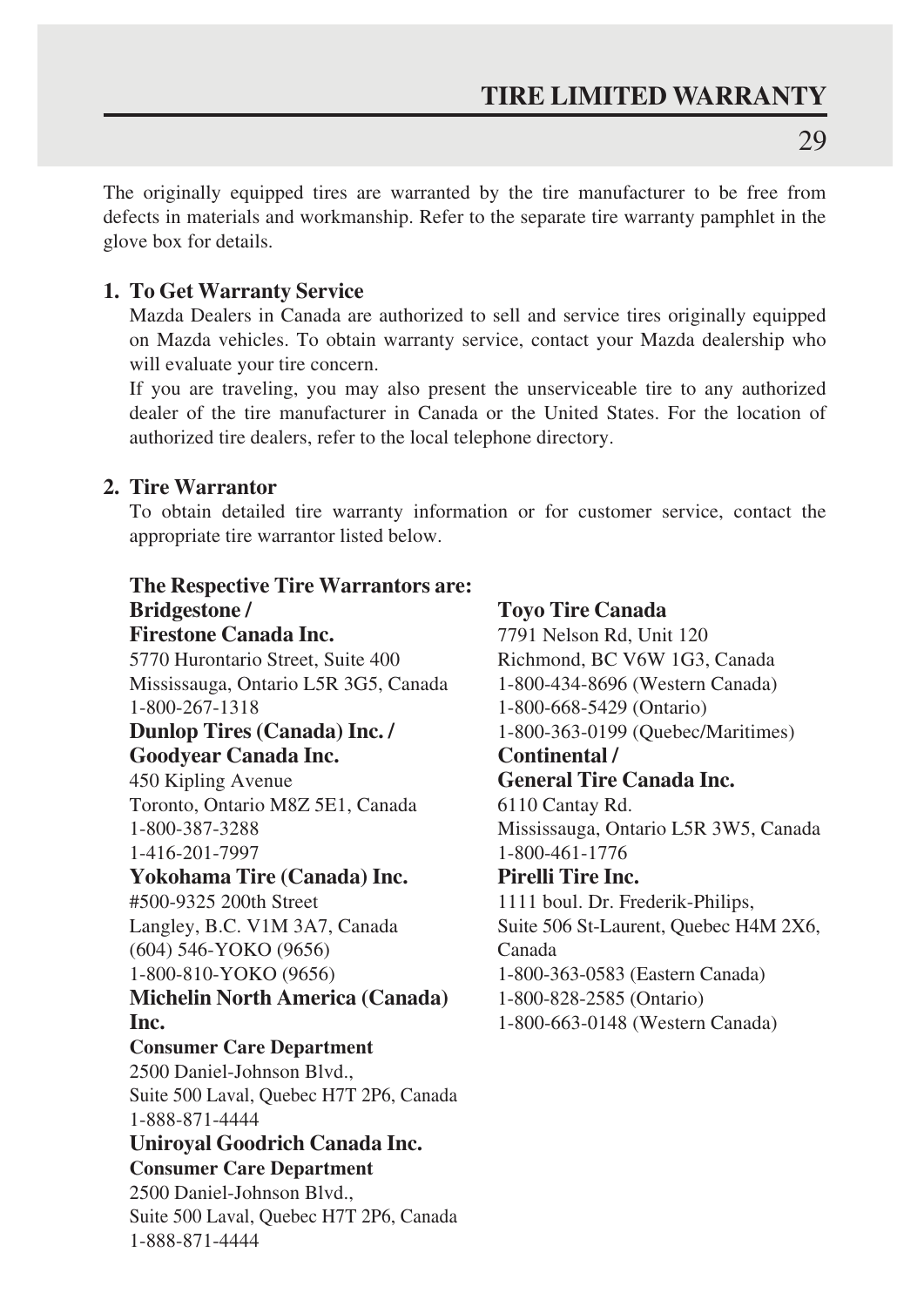### **REPLACEMENT PARTS AND ACCESSORIES LIMITED WARRANTY**

### 30

The Mazda Distributor warrants that Mazda genuine replacement parts and Mazda Accessories are free from defects in material or workmanship, subject to the following terms and conditions.

This warranty covers Mazda genuine new or remanufactured replacement parts and Mazda Accessories sold by a Mazda Dealer. This includes Mazda Accessories installed by a Mazda Dealer or a Mazda Distributor prior to the retail delivery of a new Mazda Vehicle.

### **1. Warranty Period**

Mazda genuine replacement parts (other than the battery) and Accessories purchased by a customer from a Mazda importer/Distributor or a Mazda dealer and installed by a Mazda importer/Distributor or a Mazda dealer are covered for **12 months/20,000 km** from the installation date or the remainder of the warranty coverage applied to the component by Mazda.

Mazda genuine replacement parts (other than the battery) and Accessories purchased by a customer from a Mazda dealer and not installed by a Mazda Dealer are covered for the first **12 months/20,000 km** from the purchase date excluding installation labor charges.

Mazda genuine replacement battery sold by a Mazda Importer/Distributor or a Mazda Dealer is fully covered for the first 24 months from the installation date regardless of mileage and a pro-rated warranty applies after 24 months but within 60 months, excluding labor charge.

Refer to the chart below.

| Months    |               | Parts (Retail price) | Labor         |            |
|-----------|---------------|----------------------|---------------|------------|
| in Use    | Customer pays | Mazda pays           | Customer pays | Mazda pays |
| $0 - 24$  | $0\%$         | 100%                 | 100%          |            |
| $25 - 36$ | 50            | 50                   | 100           |            |
| $37 - 48$ | 70            | 30                   | 100           |            |
| $49 - 60$ | 80.           | 20                   | 100           |            |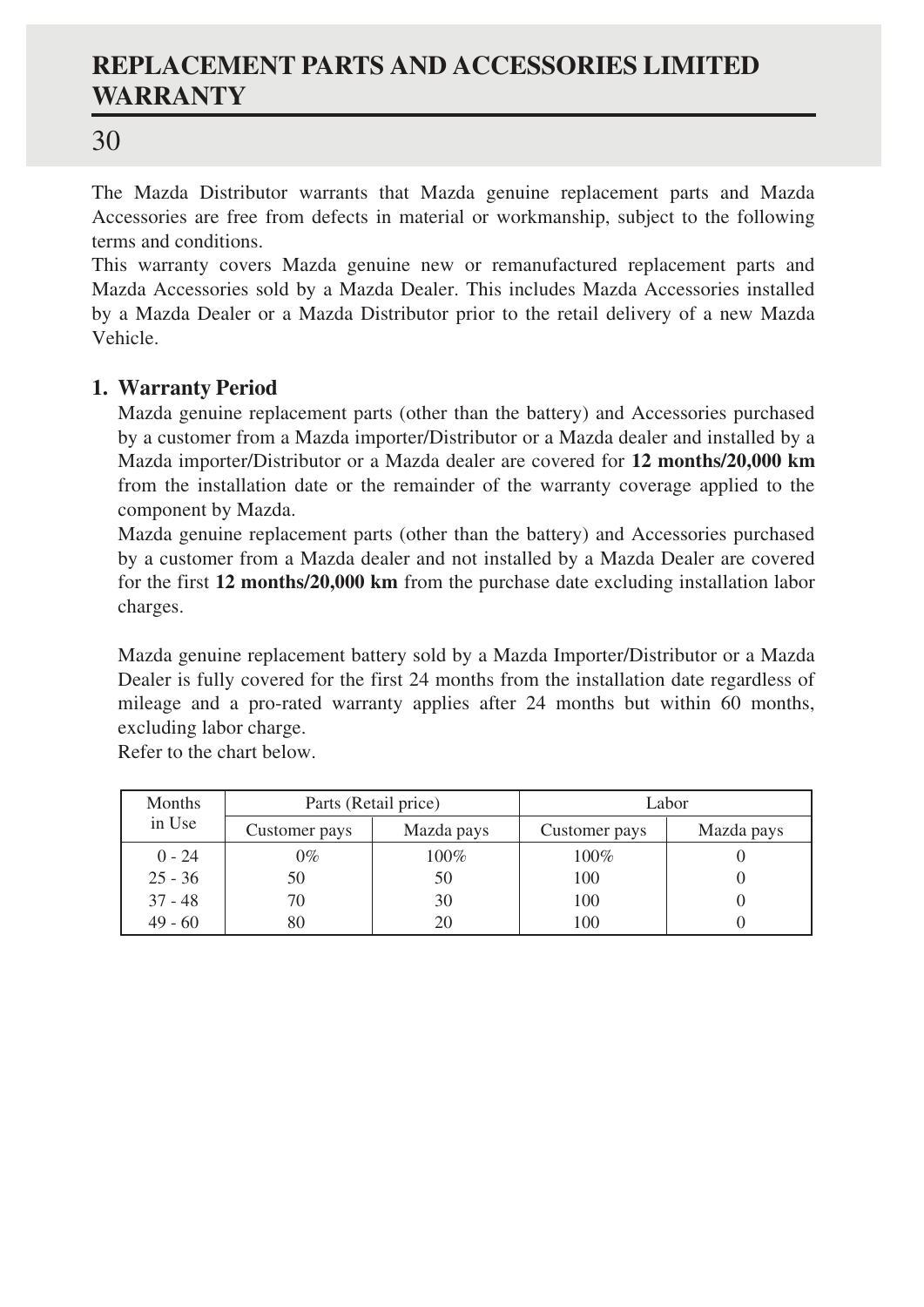### **REPLACEMENT PARTS AND ACCESSORIES LIMITED WARRANTY**

### **2. What Is Not Covered**

- Damage or corrosion due to accident, collision, fire, theft, natural disaster, etc.
- Damage or surface corrosion from the environment such as acid rain, airborne fallout (chemicals, tree sap), stones, salt, road hazards, hail, wind storm, lightning, floods and other natural disaster.
- Normal wear, tear or deterioration such as discoloration, fading, deformation, blurring etc.
- Air conditioner refrigerant charge after the first 12 months, unless replenished as part of a warranty repair.
- Replacement batteries. (Consult with your Mazda Dealer for the separate battery warranties.)
- Replacement parts or accessories installed on any Mazda Vehicle originally distributed, registered and normally operated out of the U.S., Canadian, or Mexican Markets as identified in the "Warranty Application" for New Vehicle Limited Warranty section of this booklet.
- Replacement parts or accessories installed on a Mazda Vehicle in which the odometer has been altered, or on which the actual kilometrage cannot be readily determined.
- Replacement parts or accessories used in applications for which they are not designed.
- Replacement parts or accessories installed improperly by a dealer or distributor other than Mazda Canada or a Mazda dealer.
- Any replacement part or accessory without proof of purchase or replacement date.
- Non-Mazda replacement parts or accessories which Mazda Dealers may sell or install on your Mazda Vehicle.
- If the vehicle has been classified a total loss and/or sold for salvage purposes or branded for any other reasons.
- Registration of the vehicle out of the U.S., Canadian, or Mexican Markets as identified in the "Warranty Application" for New Vehicle Limited Warranty section of this booklet.

### **3. To Get Warranty Service**

You must take your Mazda Vehicle, along with this booklet and proof of purchase or replacement date, to a Mazda Dealer in Canada, the United States, Mexico or Puerto Rico during their normal service hours.

If you have any questions or need assistance regarding this warranty, refer to "When You Need to Talk to Mazda" on page 7.

### **4. Limited Liability**

The liability of a Mazda Distributor under this warranty is limited solely to the repair or replacement of parts defective in material or workmanship by a Mazda Dealer at their place of business, and specifically does not include any expense of, or related to, transportation to such a dealer or payment for loss of use of the Mazda Vehicle during warranty repairs.

### **5. Other Terms**

The "Other Terms" stated on page 15 in the New Vehicle Limited Warranty also apply to this warranty.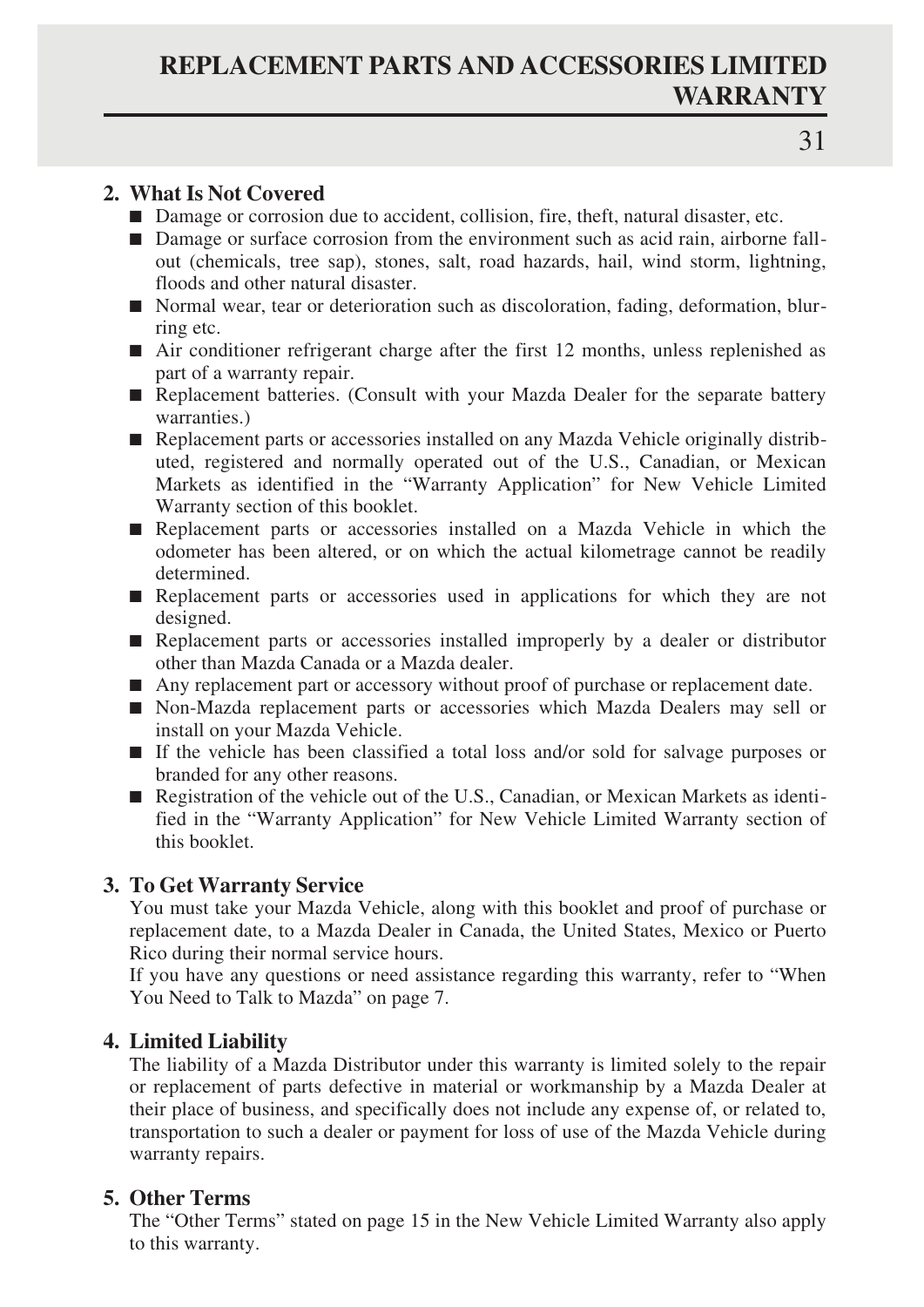### **MAZDA DISTRIBUTORS**

### 32

### **CANADA**

**Mazda Canada, Inc.** 55 Vogell Road, Richmond Hill, Ontario, L4B 3K5, Canada TEL: 1 (800) 263-4680 (In Canada) (905) 787-7000 (Outside of Canada)

### **U.S.A. MAINLAND & HAWAII Mazda North American Operations**

7755, Irvine Center Drive Irvine, CA 92618-2922, U.S.A. P.O. Box 19734 Irvine, CA 92623-9734, U.S.A. TEL: 1 (800) 222-5500 (In the U.S.A.) (949) 727-1990 (Outside of the U.S.A.)

### **MEXICO**

**Mazda Motor de Mexico** Mario Pani No. 150 P. B. Col. Lomas de Santa Fe Mexico, D. F. 05300 TEL: (800) 222-5500 (In the U.S.A.) 01-866-315-0220 (Outside of the U.S.A.)

### **PUERTO RICO**

**International Automotive Distributor Group, LLC (d/b/a Mazda de Puerto Rico)** P.O. Box 191850, San Juan, Puerto Rico, 00919-1850 TEL: (787) 641-1777

**GUAM Triple J Enterprises, Inc. (d.b.a. Triple J Motors)** P.O. Box 6066, Tamuning, Guam 96931 TEL: (671) 646-9126

### **SAIPAN**

**Triple J Saipan, Inc. (d.b.a. Triple J Motors)** P.O. Box 500487 Saipan MP 96950-0487 TEL: (670) 235-4868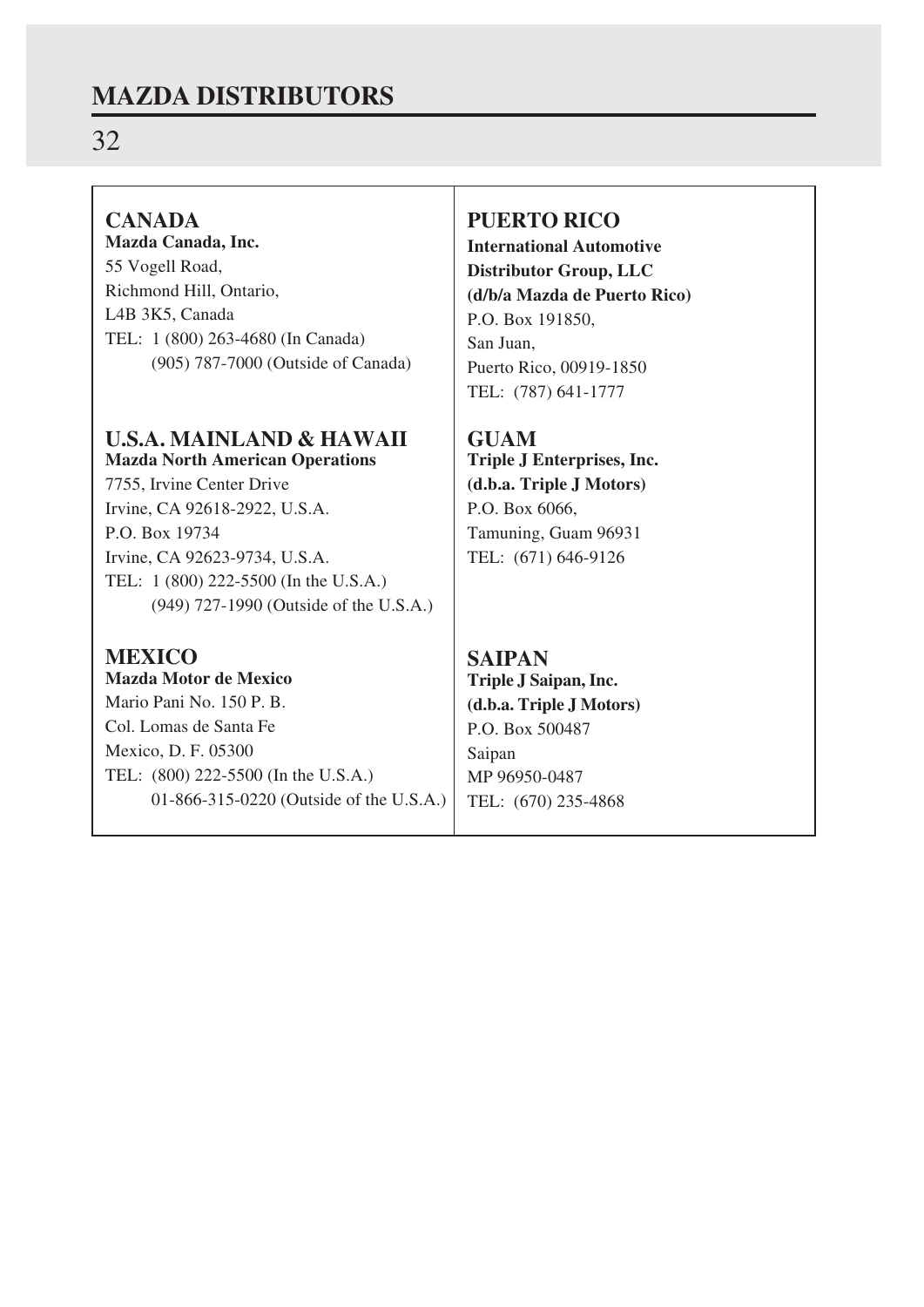The service record below has been designed to include the signature of your Mazda Dealer representative or other repair establishment representative. This signed form is evidence of completion of scheduled maintenance services and should be kept with the receipts, repair orders, and invoices in the glove box. All records should be given to any subsequent owner of the Mazda Vehicle. **Failure to properly maintain your vehicle can result in your warranty being voided either in whole or in part.**

### **Maintenance Records - Proof of Maintenance**

To continue warranty eligibility and to protect your investment, it is your responsibility to properly maintain your vehicle according to factory recommended schedules outlined in your Owner's Manual. As part of this you must keep your maintenance records, receipts, repair orders and any other documents as evidence this maintenance was performed. You must present these documents, should any warranty coverage disagreement occur. Failure to do so can result in your warranty being voided either in whole or in part.

This evidence may consist of the following:

- The Mazda Scheduled Maintenance Record, on page 34, must be completely filled out showing mileage, repair order number, date for each service, and signed by a qualified automotive service technician who service vehicles.
- Original copies of repair orders or other receipts that include the mileage and date the vehicle was serviced. Each receipt should be signed by a qualified automotive service technician.
- For self maintenance, a statement that you completed the maintenance yourself, displaying mileage and the date the work was performed. Also, receipts for the replacement parts (fluid, filters, etc.) indicating the date and mileage must accompany this statement.
- **Note:** If you elect to perform maintenance yourself or have your vehicle serviced at a location other than an Authorized Mazda Dealer, Mazda requires that all fluids, parts and materials must meet Mazda standards for durability and performance as described in your Owner's Manual.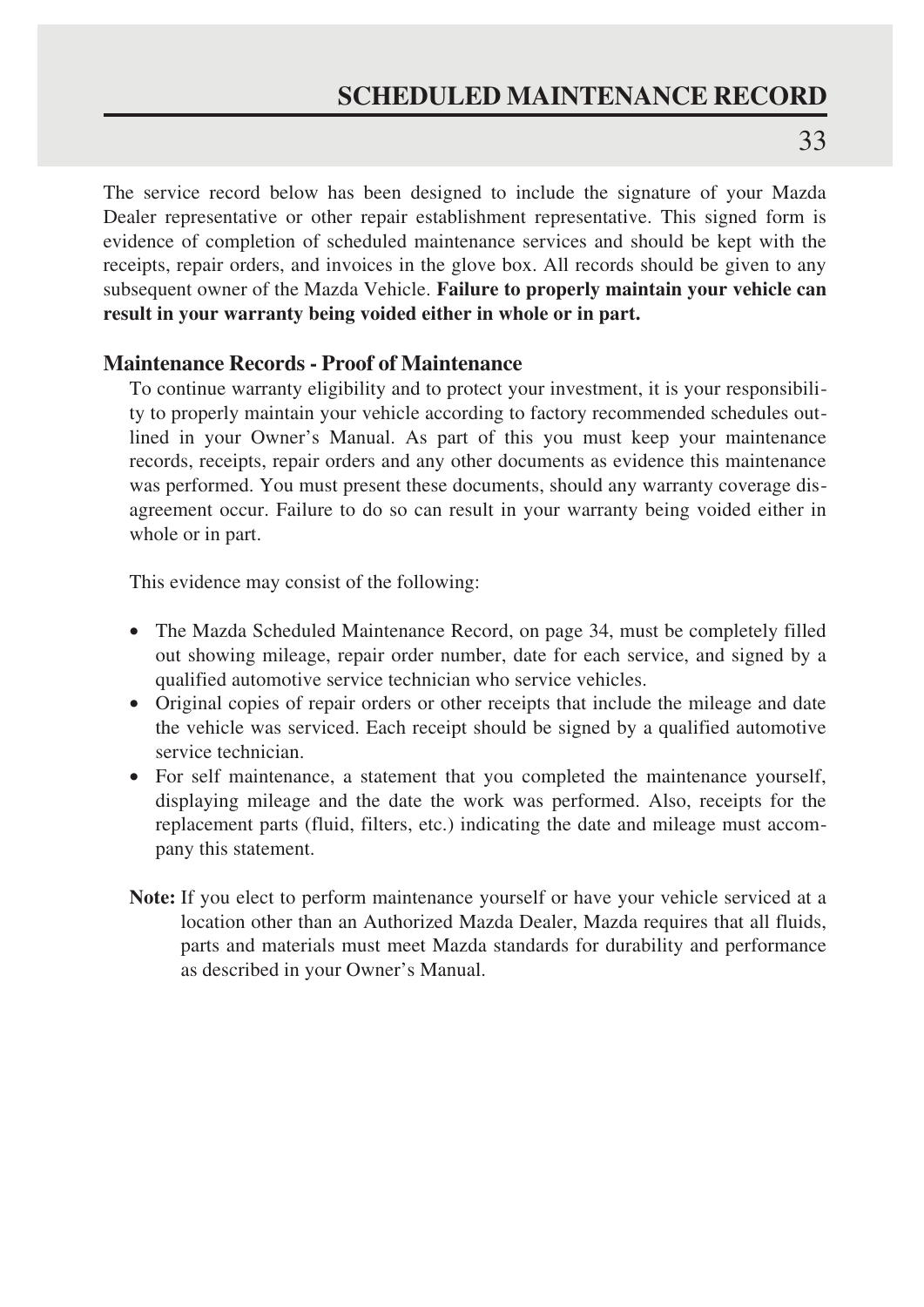### 34

### **Scheduled Maintenance Intervals**

For your reference, the basic interval for scheduled maintenance is 8,000 km or 4-months, whichever comes first.

Refer to your Owner's Manual to make sure of the complete schedule.

| Pre-Delivery Inspection |                                            | 1                     | 8,000 km or 4-Months     |  |
|-------------------------|--------------------------------------------|-----------------------|--------------------------|--|
| Kilometrage:            |                                            | Kilometrage:          |                          |  |
| R.O. No./Date:          |                                            | R.O. No./Date:        |                          |  |
| Authorized Signature:   |                                            | Authorized Signature: |                          |  |
| Dealership:             |                                            | Dealership:           |                          |  |
|                         |                                            |                       |                          |  |
| $\mathbf{2}$            | $16,000 \text{ km or } 8\text{-Monthly}$ 3 |                       | $24,000$ km or 12-Months |  |
| Kilometrage:            |                                            | Kilometrage:          |                          |  |
| R.O. No./Date:          |                                            | R.O. No./Date:        |                          |  |
| Authorized Signature:   |                                            | Authorized Signature: |                          |  |
| Dealership:             |                                            | Dealership:           |                          |  |
|                         |                                            |                       |                          |  |
| $\overline{\mathbf{4}}$ | 32,000 km or 16-Months 5                   |                       | 40,000 km or 20-Months   |  |
| Kilometrage:            |                                            | Kilometrage:          |                          |  |
| R.O. No./Date:          |                                            | R.O. No./Date:        |                          |  |
| Authorized Signature:   |                                            | Authorized Signature: |                          |  |
| Dealership:             |                                            | Dealership:           |                          |  |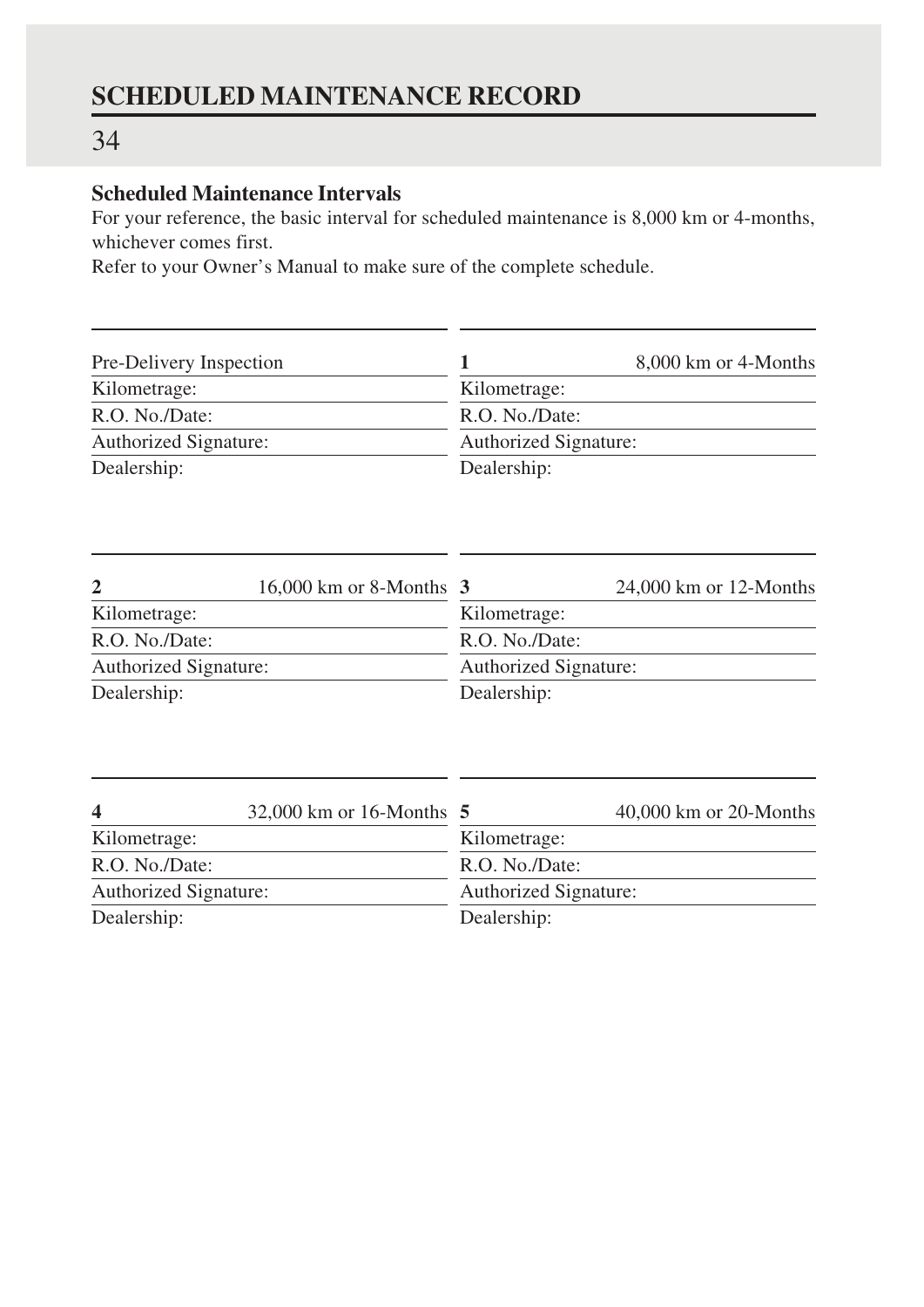| 6                     | 48,000 km or 24-Months 7 |                       | 56,000 km or 28-Months |
|-----------------------|--------------------------|-----------------------|------------------------|
| Kilometrage:          |                          | Kilometrage:          |                        |
| R.O. No./Date:        |                          | R.O. No./Date:        |                        |
| Authorized Signature: |                          | Authorized Signature: |                        |
| Dealership:           |                          | Dealership:           |                        |

| 8                     | 64,000 km or 32-Months 9 |                       | 72,000 km or 36-Months |  |
|-----------------------|--------------------------|-----------------------|------------------------|--|
| Kilometrage:          |                          | Kilometrage:          |                        |  |
| R.O. No./Date:        |                          | R.O. No./Date:        |                        |  |
| Authorized Signature: |                          | Authorized Signature: |                        |  |
| Dealership:           |                          | Dealership:           |                        |  |

| 10                    | 80,000 km or 40-Months 11 |                              | 88,000 km or 44-Months |
|-----------------------|---------------------------|------------------------------|------------------------|
| Kilometrage:          |                           | Kilometrage:                 |                        |
| R.O. No./Date:        |                           | R.O. No./Date:               |                        |
| Authorized Signature: |                           | <b>Authorized Signature:</b> |                        |
| Dealership:           |                           | Dealership:                  |                        |

| 12                    | 96,000 km or 48-Months 13 |                | 104,000 km or 52-Months      |
|-----------------------|---------------------------|----------------|------------------------------|
| Kilometrage:          |                           | Kilometrage:   |                              |
| R.O. No./Date:        |                           | R.O. No./Date: |                              |
| Authorized Signature: |                           |                | <b>Authorized Signature:</b> |
| Dealership:           |                           | Dealership:    |                              |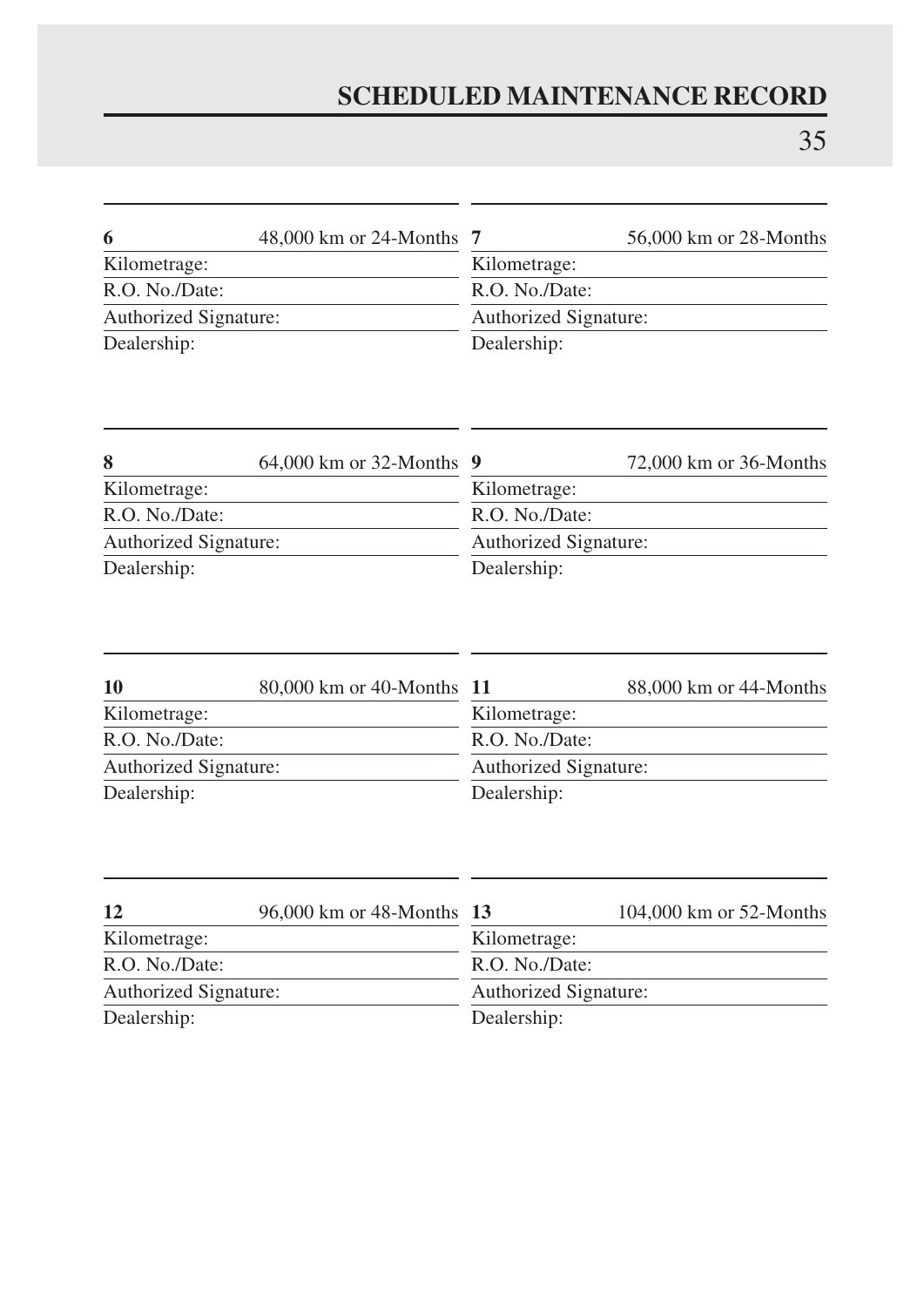# 36

| -14                          | 112,000 km or 56-Months 15 |                       | $120,000$ km or 60-Months |  |
|------------------------------|----------------------------|-----------------------|---------------------------|--|
| Kilometrage:                 |                            | Kilometrage:          |                           |  |
| R.O. No./Date:               |                            | R.O. No./Date:        |                           |  |
| <b>Authorized Signature:</b> |                            | Authorized Signature: |                           |  |
| Dealership:                  |                            | Dealership:           |                           |  |

| 16                           | 128,000 km or 64-Months 17 |                              | 136,000 km or 68-Months |  |
|------------------------------|----------------------------|------------------------------|-------------------------|--|
| Kilometrage:                 |                            | Kilometrage:                 |                         |  |
| R.O. No./Date:               |                            | R.O. No./Date:               |                         |  |
| <b>Authorized Signature:</b> |                            | <b>Authorized Signature:</b> |                         |  |
| Dealership:                  |                            | Dealership:                  |                         |  |

| 18                           | 144,000 km or 72-Months 19 |                | 152,000 km or 76-Months      |
|------------------------------|----------------------------|----------------|------------------------------|
| Kilometrage:                 |                            | Kilometrage:   |                              |
| R.O. No./Date:               |                            | R.O. No./Date: |                              |
| <b>Authorized Signature:</b> |                            |                | <b>Authorized Signature:</b> |
| Dealership:                  |                            | Dealership:    |                              |

| <b>20</b>                    | 160,000 km or 80-Months 21 |                | 168,000 km or 84-Months      |
|------------------------------|----------------------------|----------------|------------------------------|
| Kilometrage:                 |                            | Kilometrage:   |                              |
| R.O. No./Date:               |                            | R.O. No./Date: |                              |
| <b>Authorized Signature:</b> |                            |                | <b>Authorized Signature:</b> |
| Dealership:                  |                            | Dealership:    |                              |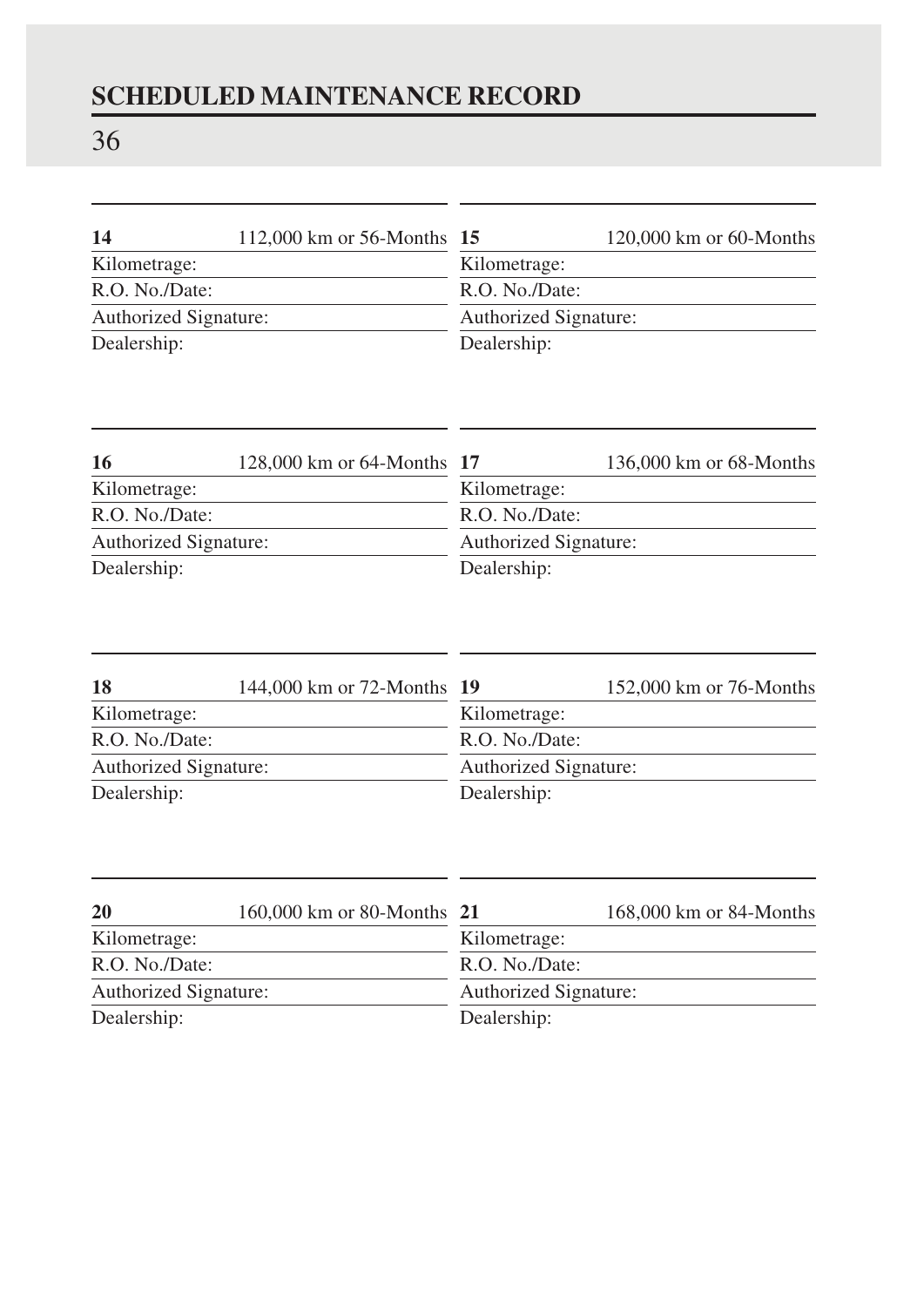| 22                    | 176,000 km or 88-Months 23 |                | 184,000 km or 92-Months      |
|-----------------------|----------------------------|----------------|------------------------------|
| Kilometrage:          |                            | Kilometrage:   |                              |
| R.O. No./Date:        |                            | R.O. No./Date: |                              |
| Authorized Signature: |                            |                | <b>Authorized Signature:</b> |
| Dealership:           |                            | Dealership:    |                              |

| 24                    | 192,000 km or 96-Months 25 |                | $200,000$ km or 100-Months   |
|-----------------------|----------------------------|----------------|------------------------------|
| Kilometrage:          |                            | Kilometrage:   |                              |
| R.O. No./Date:        |                            | R.O. No./Date: |                              |
| Authorized Signature: |                            |                | <b>Authorized Signature:</b> |
| Dealership:           |                            | Dealership:    |                              |

| 26                    | 208,000 km or 104-Months 27 |                | 216,000 km or 108-Months |
|-----------------------|-----------------------------|----------------|--------------------------|
| Kilometrage:          |                             | Kilometrage:   |                          |
| R.O. No./Date:        |                             | R.O. No./Date: |                          |
| Authorized Signature: |                             |                | Authorized Signature:    |
| Dealership:           |                             | Dealership:    |                          |

| 28             | 224,000 km or 112-Months 29 |                | 232,000 km or 116-Months |
|----------------|-----------------------------|----------------|--------------------------|
| Kilometrage:   |                             | Kilometrage:   |                          |
| R.O. No./Date: |                             | R.O. No./Date: |                          |
|                | Authorized Signature:       |                | Authorized Signature:    |
| Dealership:    |                             | Dealership:    |                          |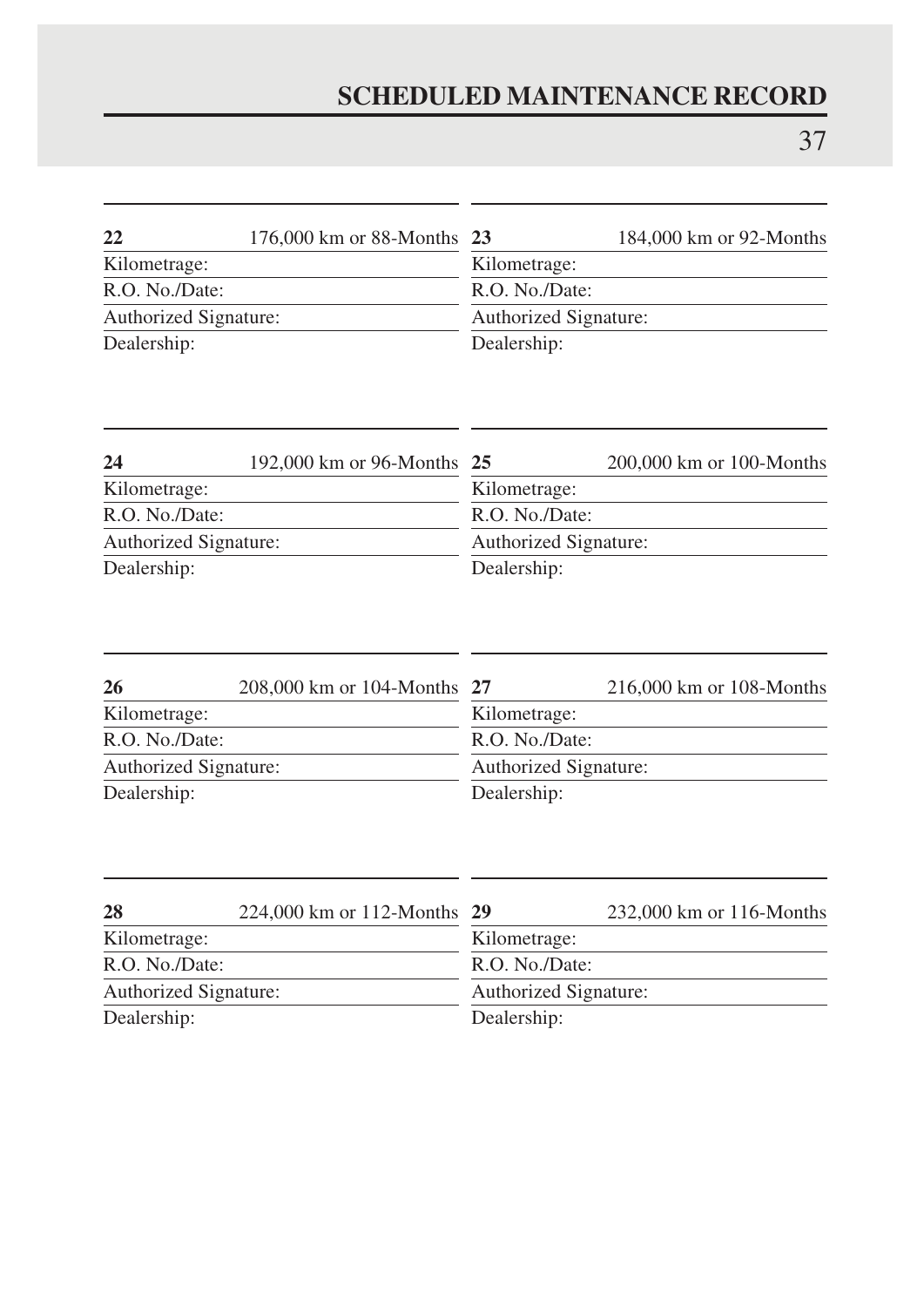| Enregistrement de propriété/exemplaire du propriétaire                                                                                                                                                         |                          |                                                                        |                           |                                     |                                  |  |
|----------------------------------------------------------------------------------------------------------------------------------------------------------------------------------------------------------------|--------------------------|------------------------------------------------------------------------|---------------------------|-------------------------------------|----------------------------------|--|
| Vehicle Identification Number<br>Numéro d'identification du<br>véhicule                                                                                                                                        |                          | Date de livraison (mois jour année)<br>Date of Delivery (Mo. Day. Yr.) |                           | No de la clé<br>Key No.             | No de téléphone<br>Telephone No. |  |
|                                                                                                                                                                                                                |                          |                                                                        |                           |                                     |                                  |  |
| Nom du propriétaire<br>Owner's Name                                                                                                                                                                            | Mme<br>Mrs.<br>Мr.<br>Σ. | Mlle<br>Ms.                                                            |                           |                                     |                                  |  |
| Owner's Address                                                                                                                                                                                                | Street<br>Rue            |                                                                        |                           |                                     |                                  |  |
| Adresse du propriétaire                                                                                                                                                                                        | Ville<br>City            |                                                                        | Province<br>Province      |                                     | Postal Code<br>Code postal       |  |
| I acknowledge that I have received Mazda Manufacturer's Warran-<br>ty and Owner's responsibilities, and that my selling dealer has<br>explained to me:                                                         |                          |                                                                        | Owner's Signature         |                                     |                                  |  |
| I have, visually, inspected the Mazda Vehicle as delivered to me,<br>2) Importance of required maintenance service.<br>and it appears to be in satisfactory condition.<br>1) Terms and conditions of warranty. |                          |                                                                        | Signature du propriétaire | Dealer's Name and Signature         |                                  |  |
| incombant au propriétaire et que mon concessionnaire m'a fourni<br>Je reconnais avoir compris la garantie Mazda et la responsabilité<br>les explications:                                                      |                          |                                                                        |                           | Nom et signature du concessionnaire |                                  |  |

**Registration of Ownership/Owner's Copy**

Registration of Ownership/Owner's Copy

1) De la durée et des conditions de la garantie: 1) De la durée et des conditions de la garantie:

2) De l'importance du service d'entretien requis: 2) De l'importance du service d'entretien requis:

J'ai inspecté visuellement le véhicule Mazda livré qui apparaît être J'ai inspecté visuellement le véhicule Mazda livré qui apparaît être

en état satisfaisant. en état satisfaisant.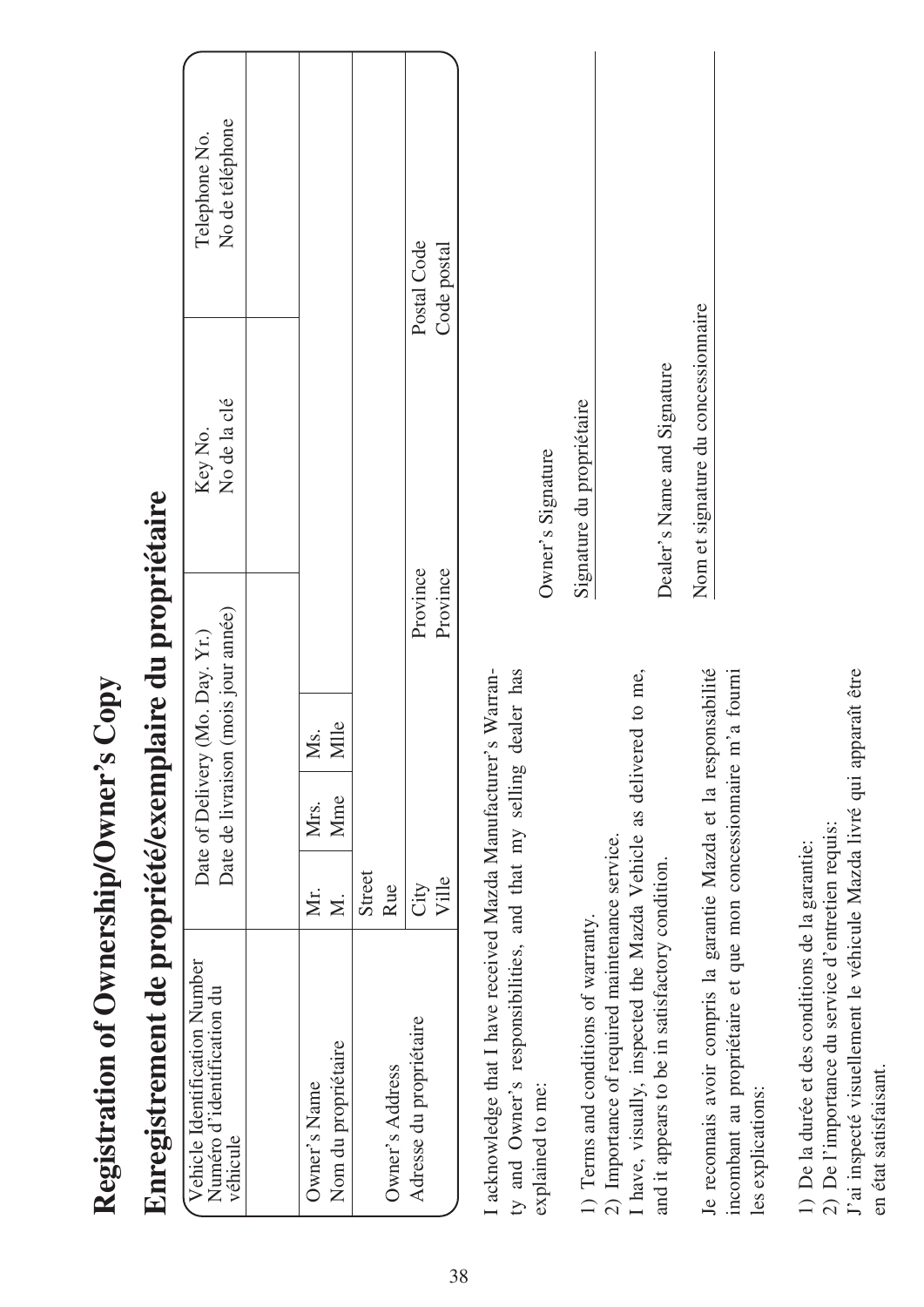| Enregistremen                                                                                                                                                                                                |               |             |                                 |                                     | nt de propriété/exemplaire du concessionnaire            |                                  |  |
|--------------------------------------------------------------------------------------------------------------------------------------------------------------------------------------------------------------|---------------|-------------|---------------------------------|-------------------------------------|----------------------------------------------------------|----------------------------------|--|
| Vehicle Identification Number<br>Numéro d'identification du<br>véhicule                                                                                                                                      |               |             | Date of Delivery (Mo. Day. Yr.) | Date de livraison (mois jour année) | No de la clé<br>Key No.                                  | No de téléphone<br>Telephone No. |  |
|                                                                                                                                                                                                              |               |             |                                 |                                     |                                                          |                                  |  |
| Nom du propriétaire<br>Owner's Name                                                                                                                                                                          | Мr.<br>$\leq$ | Mme<br>Mrs. | Mlle<br>Ms.                     |                                     |                                                          |                                  |  |
| Owner's Address                                                                                                                                                                                              | Street<br>Rue |             |                                 |                                     |                                                          |                                  |  |
| Adresse du propriétaire                                                                                                                                                                                      | Ville<br>City |             |                                 | Province<br>Province                |                                                          | Postal Code<br>Code postal       |  |
| I acknowledge that I have received Mazda Manufacturer's Warran-<br>ty and Owner's responsibilities, and that my selling dealer has<br>explained to me:                                                       |               |             |                                 |                                     | Owner's Signature                                        |                                  |  |
| have, visually, inspected the Mazda Vehicle as delivered to me,<br>2) Importance of required maintenance service.<br>and it appears to be in satisfactory condition.<br>1) Terms and conditions of warranty. |               |             |                                 |                                     | Dealer's Name and Signature<br>Signature du propriétaire |                                  |  |
| Je reconnais avoir compris la garantie Mazda et la responsabilité<br>incombant au propriétaire et que mon concessionnaire m'a fourni<br>les explications:                                                    |               |             |                                 |                                     | Nom et signature du concessionnaire                      |                                  |  |

**Registration of Ownership/Dealer's Copy**

Registration of Ownership/Dealer's Copy

1) De la durée et des conditions de la garantie: 1) De la durée et des conditions de la garantie:

2) De l'importance du service d'entretien requis: 2) De l'importance du service d'entretien requis:

J'ai inspecté visuellement le véhicule Mazda livré qui apparaît être J'ai inspecté visuellement le véhicule Mazda livré qui apparaît être

en état satisfaisant. en état satisfaisant.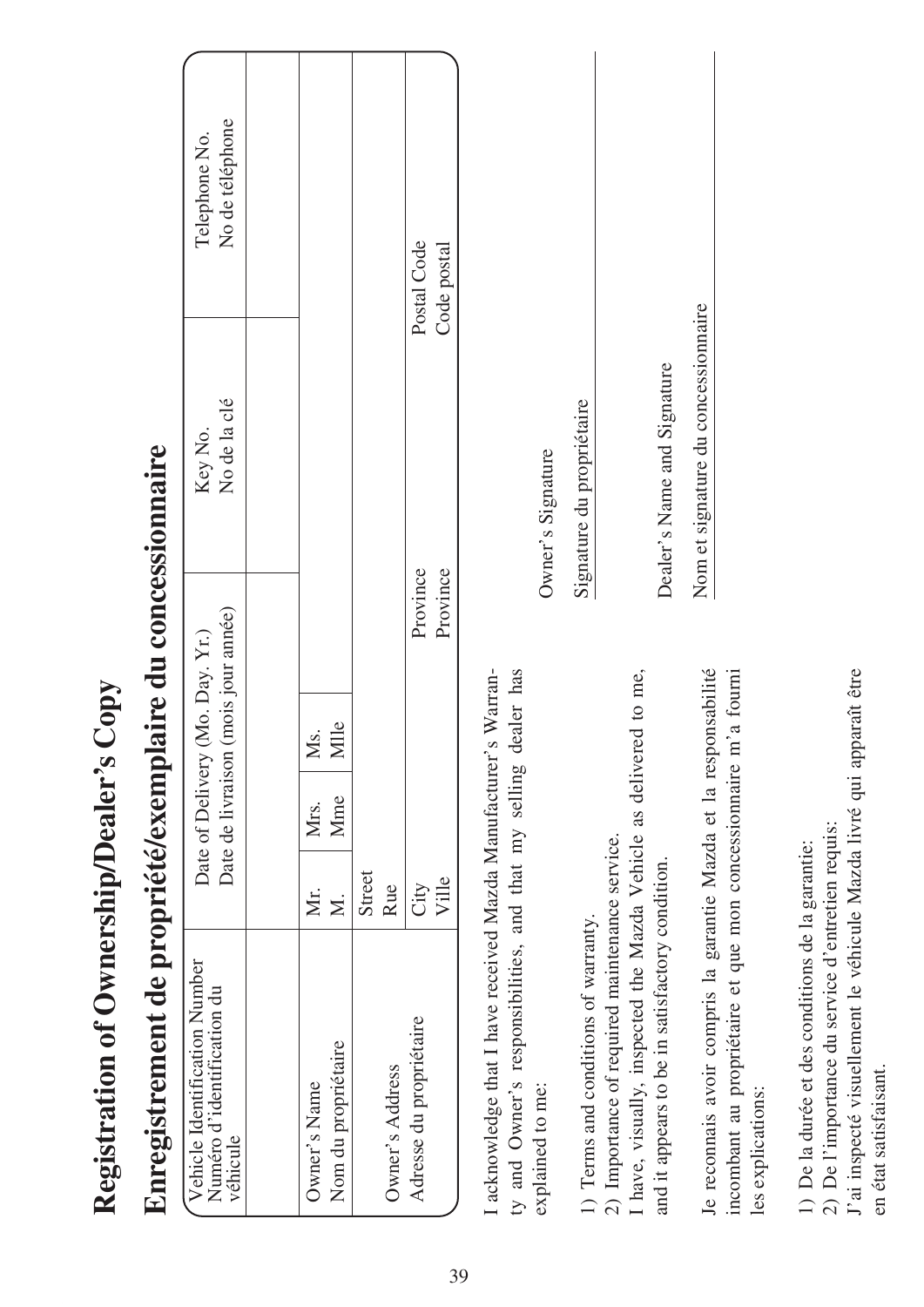| Au nom de la Mazda Motor Corporation, conserver cette carte<br>Keep this card at distributor on behalf of Mazda Motor Corpora-<br>chez le distributeur pendant cinq ans à compter de la date de<br>Code postal<br>tion for five years from date of delivery.<br>Nom et signature du concessionnaire<br>Dealer's Name and Signature<br>No de la clé<br>Signature du propriétaire<br>Key No.<br>Owner's Signature<br>Province<br>Province<br>Date de livraison (mois jour année)<br>Date of Delivery (Mo. Day. Yr.)<br>I acknowledge that I have received Mazda Manufacturer's Warran-<br>ty and Owner's responsibilities, and that my selling dealer has<br>Je reconnais avoir compris la garantie Mazda et la responsabilité<br>incombant au propriétaire et que mon concessionnaire m'a fourni<br>J'ai inspecté visuellement le véhicule Mazda livré qui apparaît être<br>I have, visually, inspected the Mazda Vehicle as delivered to me,<br>Mlle<br>Ms.<br>Mme<br>Mrs.<br>2) De l'importance du service d'entretien requis:<br>2) Importance of required maintenance service.<br>1) De la durée et des conditions de la garantie:<br>and it appears to be in satisfactory condition.<br>Street<br>Ville<br>Rue<br>City<br>Мr.<br>$\overline{\mathbf{z}}$<br>1) Terms and conditions of warranty.<br>Vehicle Identification Number<br>Numéro d'identification du<br>Adresse du propriétaire<br>Nom du propriétaire<br>Owner's Address<br>explained to me:<br>Owner's Name<br>les explications:<br>véhicule |                       | Enregistrement de propriété/exemplaire du distributeur |            |                                  |  |
|---------------------------------------------------------------------------------------------------------------------------------------------------------------------------------------------------------------------------------------------------------------------------------------------------------------------------------------------------------------------------------------------------------------------------------------------------------------------------------------------------------------------------------------------------------------------------------------------------------------------------------------------------------------------------------------------------------------------------------------------------------------------------------------------------------------------------------------------------------------------------------------------------------------------------------------------------------------------------------------------------------------------------------------------------------------------------------------------------------------------------------------------------------------------------------------------------------------------------------------------------------------------------------------------------------------------------------------------------------------------------------------------------------------------------------------------------------------------------------------------------------------|-----------------------|--------------------------------------------------------|------------|----------------------------------|--|
|                                                                                                                                                                                                                                                                                                                                                                                                                                                                                                                                                                                                                                                                                                                                                                                                                                                                                                                                                                                                                                                                                                                                                                                                                                                                                                                                                                                                                                                                                                               |                       |                                                        |            | No de téléphone<br>Telephone No. |  |
|                                                                                                                                                                                                                                                                                                                                                                                                                                                                                                                                                                                                                                                                                                                                                                                                                                                                                                                                                                                                                                                                                                                                                                                                                                                                                                                                                                                                                                                                                                               |                       |                                                        |            |                                  |  |
|                                                                                                                                                                                                                                                                                                                                                                                                                                                                                                                                                                                                                                                                                                                                                                                                                                                                                                                                                                                                                                                                                                                                                                                                                                                                                                                                                                                                                                                                                                               |                       |                                                        |            |                                  |  |
|                                                                                                                                                                                                                                                                                                                                                                                                                                                                                                                                                                                                                                                                                                                                                                                                                                                                                                                                                                                                                                                                                                                                                                                                                                                                                                                                                                                                                                                                                                               |                       |                                                        |            |                                  |  |
|                                                                                                                                                                                                                                                                                                                                                                                                                                                                                                                                                                                                                                                                                                                                                                                                                                                                                                                                                                                                                                                                                                                                                                                                                                                                                                                                                                                                                                                                                                               |                       |                                                        |            | Postal Code                      |  |
|                                                                                                                                                                                                                                                                                                                                                                                                                                                                                                                                                                                                                                                                                                                                                                                                                                                                                                                                                                                                                                                                                                                                                                                                                                                                                                                                                                                                                                                                                                               |                       |                                                        |            |                                  |  |
|                                                                                                                                                                                                                                                                                                                                                                                                                                                                                                                                                                                                                                                                                                                                                                                                                                                                                                                                                                                                                                                                                                                                                                                                                                                                                                                                                                                                                                                                                                               |                       |                                                        |            |                                  |  |
|                                                                                                                                                                                                                                                                                                                                                                                                                                                                                                                                                                                                                                                                                                                                                                                                                                                                                                                                                                                                                                                                                                                                                                                                                                                                                                                                                                                                                                                                                                               |                       |                                                        |            |                                  |  |
|                                                                                                                                                                                                                                                                                                                                                                                                                                                                                                                                                                                                                                                                                                                                                                                                                                                                                                                                                                                                                                                                                                                                                                                                                                                                                                                                                                                                                                                                                                               |                       |                                                        |            |                                  |  |
|                                                                                                                                                                                                                                                                                                                                                                                                                                                                                                                                                                                                                                                                                                                                                                                                                                                                                                                                                                                                                                                                                                                                                                                                                                                                                                                                                                                                                                                                                                               |                       |                                                        |            |                                  |  |
|                                                                                                                                                                                                                                                                                                                                                                                                                                                                                                                                                                                                                                                                                                                                                                                                                                                                                                                                                                                                                                                                                                                                                                                                                                                                                                                                                                                                                                                                                                               |                       |                                                        |            |                                  |  |
|                                                                                                                                                                                                                                                                                                                                                                                                                                                                                                                                                                                                                                                                                                                                                                                                                                                                                                                                                                                                                                                                                                                                                                                                                                                                                                                                                                                                                                                                                                               |                       |                                                        |            |                                  |  |
|                                                                                                                                                                                                                                                                                                                                                                                                                                                                                                                                                                                                                                                                                                                                                                                                                                                                                                                                                                                                                                                                                                                                                                                                                                                                                                                                                                                                                                                                                                               | en état satisfaisant. |                                                        | livraison. |                                  |  |

# Registration of Ownership/Distributor's Copy **Registration of Ownership/Distributor's Copy**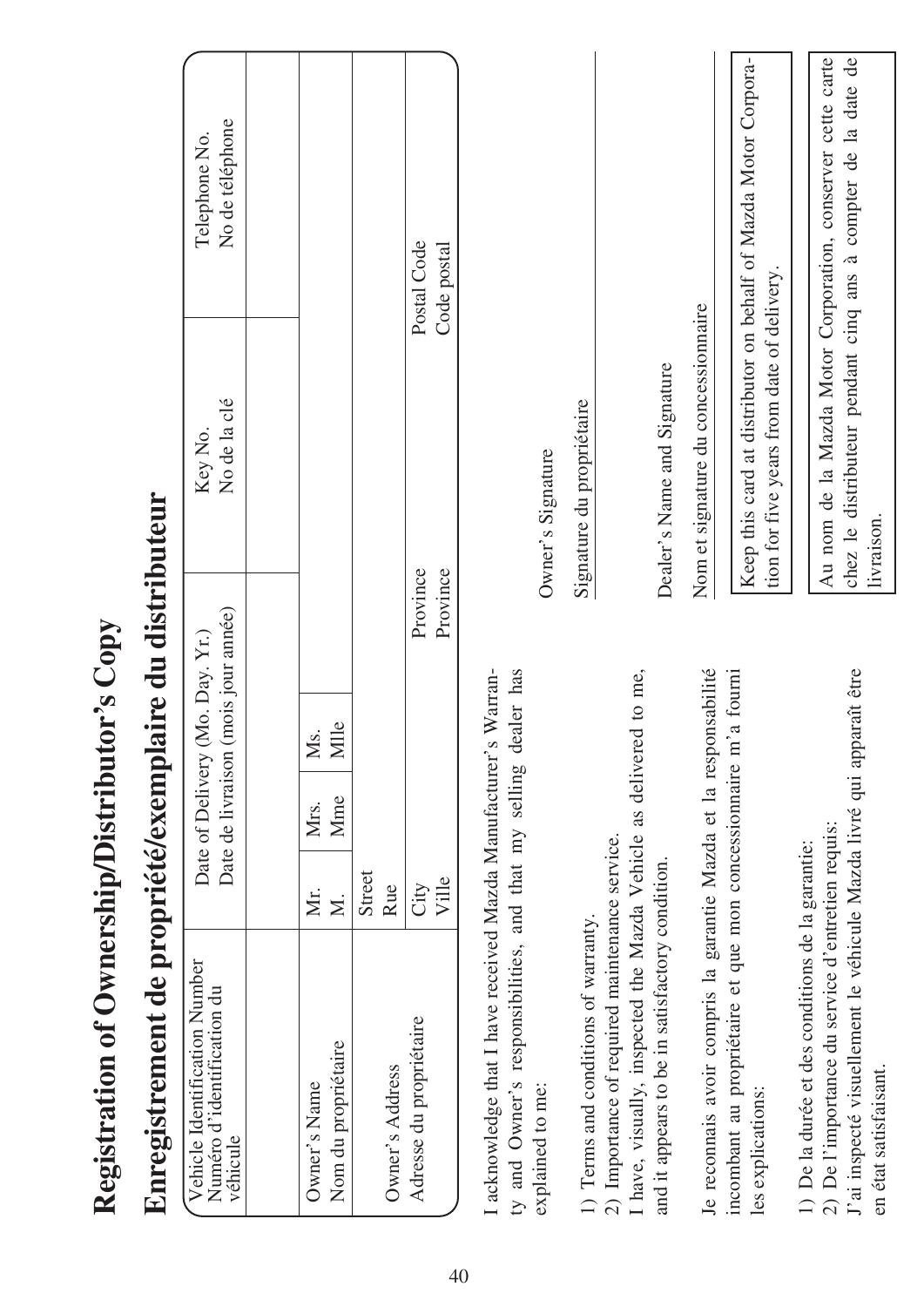| ĺ<br>$\zeta$                       |
|------------------------------------|
| <b>ANTIFACTOR</b><br>$\frac{1}{2}$ |
| :<br>L                             |
| $\sqrt{2}$<br>あいき あいこう             |
| ;<br>$\frac{1}{2}$<br>Ï            |
| $-2$                               |
| ĺ                                  |
| $\sim$ of $\sim$                   |
| )<br>ζ                             |

# Avis de transfert de garantie/exemplaire du propriétaire **Avis de transfert de garantie/exemplaire du propriétaire**

We hereby advise of the transfer of warranty from the original owner to the new owner below. We hereby advise of the transfer of warranty from the original owner to the new owner below.

Par la présente nous vous avisons du transfert de la garantie du premier propriétaire au nouveau propriétaire mentionné ci-dessous. Par la présente nous vous avisons du transfert de la garantie du premier propriétaire au nouveau propriétaire mentionné ci-dessous.

|               |                        |                    | km                                                                                                      |                       |                             | Postal Code | Code postal |                  |                             |        |         | Postal Code   | Code postal |                       |                      |              |  |
|---------------|------------------------|--------------------|---------------------------------------------------------------------------------------------------------|-----------------------|-----------------------------|-------------|-------------|------------------|-----------------------------|--------|---------|---------------|-------------|-----------------------|----------------------|--------------|--|
|               |                        |                    | Date de transfert<br>Date of Transfer                                                                   |                       |                             | Province    | Province    |                  |                             |        |         |               |             |                       |                      |              |  |
|               |                        |                    | Original Date of Delivery                                                                               |                       |                             | City        | Ville       |                  |                             |        |         | Province      | Province    |                       |                      |              |  |
|               |                        |                    |                                                                                                         | Ms.                   | Mlle                        |             |             | Ms.              | Mlle                        |        |         |               |             |                       |                      |              |  |
|               |                        |                    | 1ère date de vente                                                                                      | Mrs.                  | Mme                         |             |             | Mrs.             | Mme                         |        |         |               |             |                       |                      |              |  |
|               |                        |                    |                                                                                                         | Мr.                   | $\geq$                      | Street      | Rue         | Мr.              | Σ.                          | Street | Rue     | City<br>Ville |             |                       |                      |              |  |
|               |                        |                    |                                                                                                         |                       |                             |             |             |                  |                             |        |         |               |             |                       |                      |              |  |
| Dealer's Name | Nom du concessionnaire | Dealer's Signature | Signature du concessionnaire<br>Vehicle Identification Number<br>Numéro d'identification du<br>véhicule | Original Owner's Name | Nom du premier propriétaire | Address     | Adresse     | New Owner's Name | Nom du nouveau propriétaire |        | Address | Adresse       |             | New Owner's Signature | Signature du nouveau | propriétaire |  |
|               |                        |                    |                                                                                                         | From:                 | Ö                           |             |             |                  | ë ÷                         |        |         |               |             |                       |                      |              |  |

41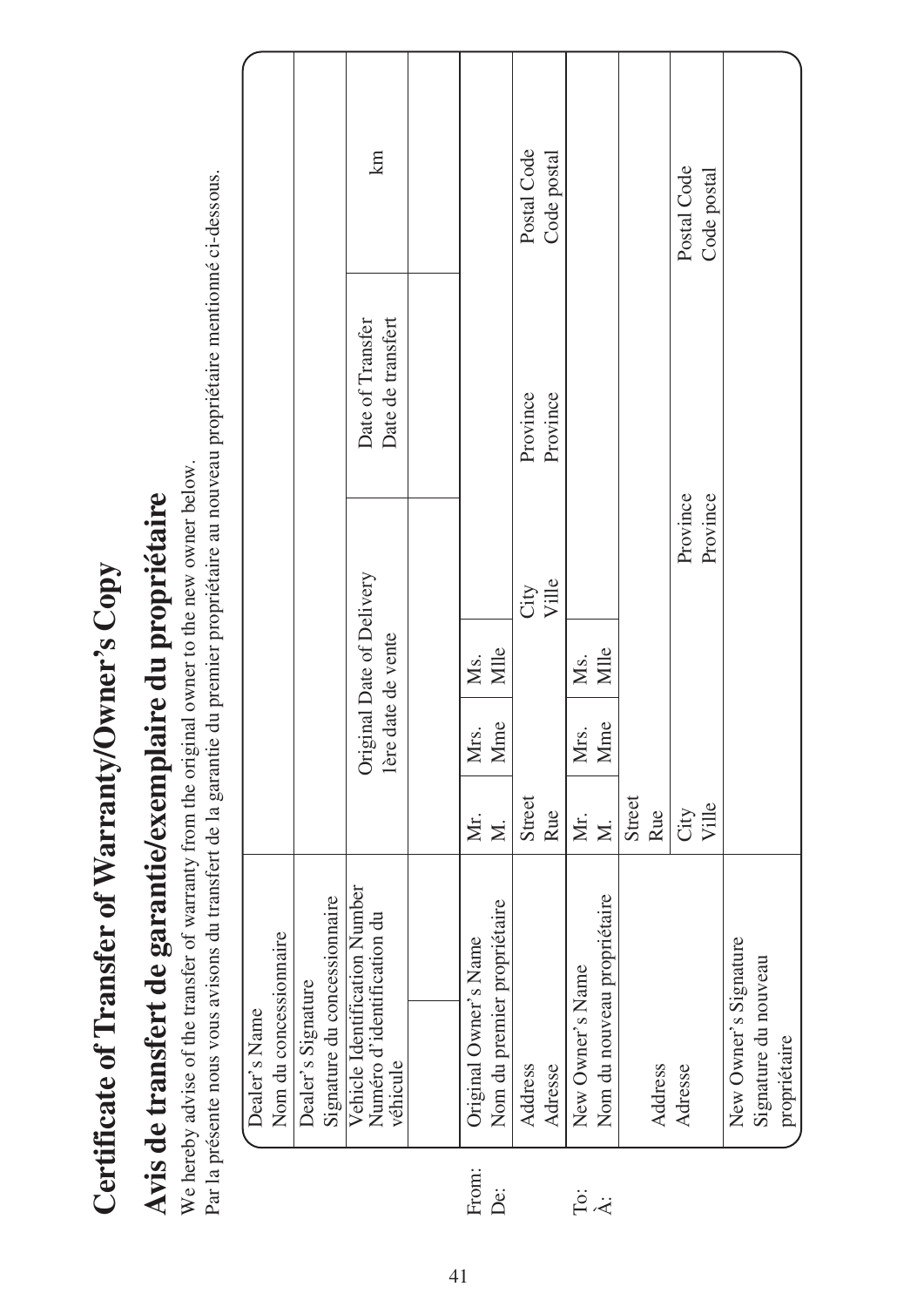| $\overline{a}$<br>$\zeta$                    |
|----------------------------------------------|
|                                              |
|                                              |
| $\frac{1}{4}$                                |
| ;                                            |
| $\overline{\phantom{a}}$<br>٢<br><b>CH-2</b> |
|                                              |
| ֚֚֚֚֚֚֚֚֚֚֚֚֡֡֓֡׆֧֧֧֬                        |
| <b>CHANGE</b><br>ì                           |
|                                              |
|                                              |

# Avis de transfert de garantie/exemplaire du concessionnaire **Avis de transfert de garantie/exemplaire du concessionnaire**

We hereby advise of the transfer of warranty from the original owner to the new owner below. We hereby advise of the transfer of warranty from the original owner to the new owner below.

Par la présente nous vous avisons du transfert de la garantie du premier propriétaire au nouveau propriétaire mentionné ci-dessous. Par la présente nous vous avisons du transfert de la garantie du premier propriétaire au nouveau propriétaire mentionné ci-dessous.

|                                         |                                                    | km                                                                      |                       |                             | Postal Code | Code postal |                  |                             |        |         | Postal Code | Code postal |                       |                      |              |
|-----------------------------------------|----------------------------------------------------|-------------------------------------------------------------------------|-----------------------|-----------------------------|-------------|-------------|------------------|-----------------------------|--------|---------|-------------|-------------|-----------------------|----------------------|--------------|
|                                         |                                                    | Date de transfert<br>Date of Transfer                                   |                       |                             | Province    | Province    |                  |                             |        |         |             |             |                       |                      |              |
|                                         |                                                    |                                                                         |                       |                             | City        | Ville       |                  |                             |        |         | Province    | Province    |                       |                      |              |
|                                         |                                                    |                                                                         | Ms.                   | Mlle                        |             |             | Ms.              | Mlle                        |        |         |             |             |                       |                      |              |
|                                         |                                                    | Original Date of Delivery<br>1ère date de vente                         | Mrs.                  | Mme                         |             |             | Mrs.             | Mme                         |        |         |             |             |                       |                      |              |
|                                         |                                                    |                                                                         | Мr.                   | $\geq$                      | Street      | Rue         | Мr.              | $\overline{\mathsf{x}}$     | Street | Rue     | City        | Ville       |                       |                      |              |
| Nom du concessionnaire<br>Dealer's Name | Signature du concessionnaire<br>Dealer's Signature | Vehicle Identification Number<br>Numéro d'identification du<br>véhicule | Original Owner's Name | Nom du premier propriétaire | Address     | Adresse     | New Owner's Name | Nom du nouveau propriétaire |        | Address | Adresse     |             | New Owner's Signature | Signature du nouveau | propriétaire |
|                                         |                                                    |                                                                         | jm:                   |                             |             |             |                  |                             |        |         |             |             |                       |                      |              |

From: De: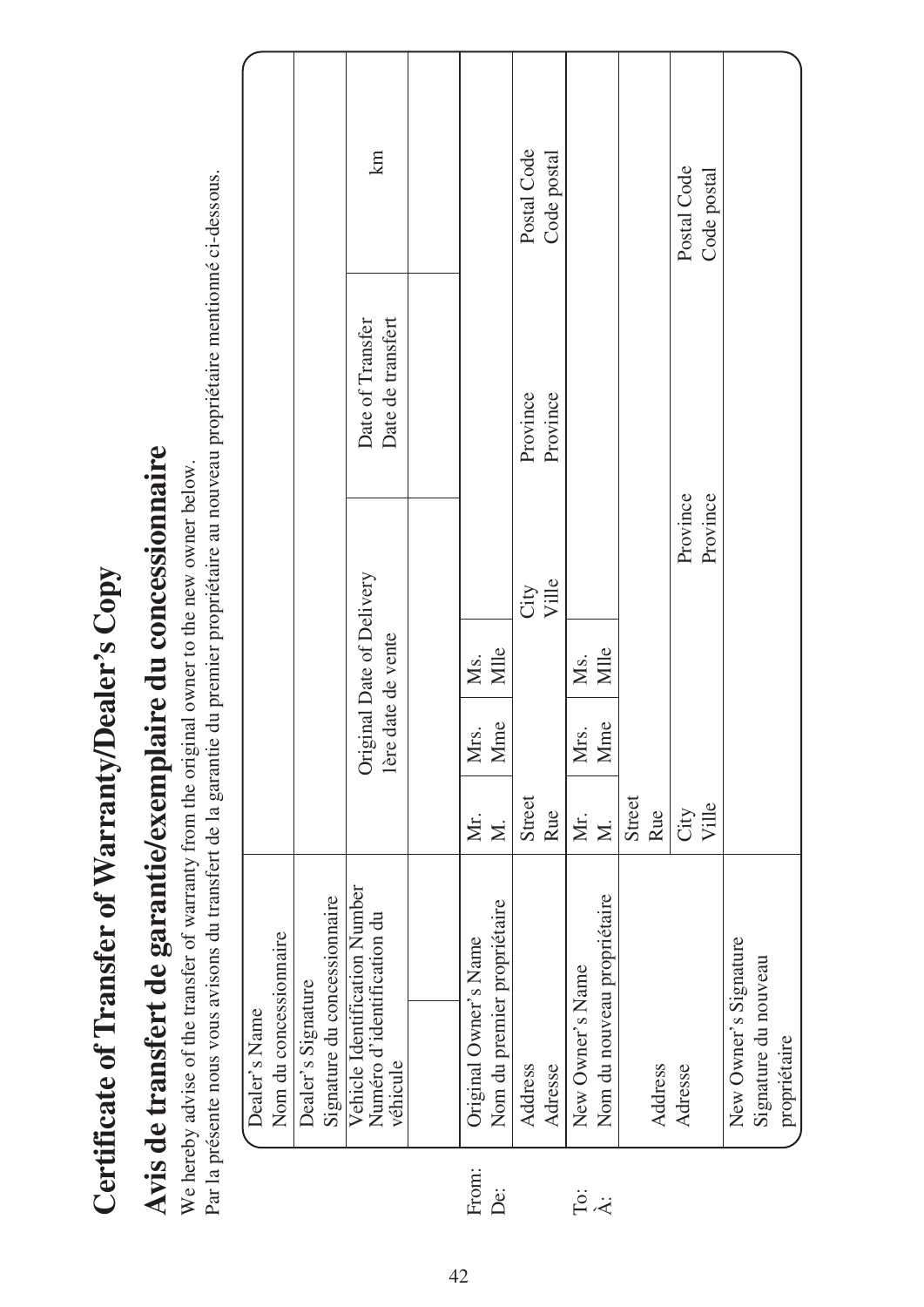|   | Dealer's Name                                                           |                         |      |                                                  |          |                                       |              |
|---|-------------------------------------------------------------------------|-------------------------|------|--------------------------------------------------|----------|---------------------------------------|--------------|
|   | Nom du concessionnaire                                                  |                         |      |                                                  |          |                                       |              |
|   | Dealer's Signature                                                      |                         |      |                                                  |          |                                       |              |
|   | Signature du concessionnaire                                            |                         |      |                                                  |          |                                       |              |
|   | Vehicle Identification Number<br>Numéro d'identification du<br>véhicule |                         |      | Original Date of Delivery<br>l'ère date de vente |          | Date de transfert<br>Date of Transfer | $\mathbb{E}$ |
|   |                                                                         |                         |      |                                                  |          |                                       |              |
| Ë | Original Owner's Name                                                   | Мr.                     | Mrs. | Ms.                                              |          |                                       |              |
|   | Nom du premier propriétaire                                             | $\overline{\mathsf{x}}$ | Mme  | Mille                                            |          |                                       |              |
|   | Address                                                                 | Street                  |      |                                                  | City     | Province                              | Postal Code  |
|   | Adresse                                                                 | Rue                     |      |                                                  | Ville    | Province                              | Code postal  |
|   | New Owner's Name                                                        | Мr.                     | Mrs. | Мs.                                              |          |                                       |              |
|   | Nom du nouveau propriétaire                                             | $\overline{\mathsf{x}}$ | Mme  | Mlle                                             |          |                                       |              |
|   |                                                                         | Street                  |      |                                                  |          |                                       |              |
|   | Address                                                                 | Rue                     |      |                                                  |          |                                       |              |
|   | Adresse                                                                 | City<br>Ville           |      |                                                  | Province |                                       | Postal Code  |
|   |                                                                         |                         |      |                                                  | Province |                                       | Code postal  |
|   | New Owner's Signature                                                   |                         |      |                                                  |          |                                       |              |
|   | Signature du nouveau                                                    |                         |      |                                                  |          |                                       |              |
|   | propriétaire                                                            |                         |      |                                                  |          |                                       |              |
|   |                                                                         |                         |      |                                                  |          |                                       |              |

Avis de transfert de garantie/exemplaire du distributeur **Avis de transfert de garantie/exemplaire du distributeur** Certificate of Transfer of Warranty/Distributor's Copy

**Certificate of Transfer of Warranty/Distributor's Copy**

We hereby advise of the transfer of warranty from the original owner to the new owner below. We hereby advise of the transfer of warranty from the original owner to the new owner below.

Par la présente nous vous avisons du transfert de la garantie du premier propriétaire au nouveau propriétaire mentionné ci-dessous. Par la présente nous vous avisons du transfert de la garantie du premier propriétaire au nouveau propriétaire mentionné ci-dessous.

From: De:

.<br>A: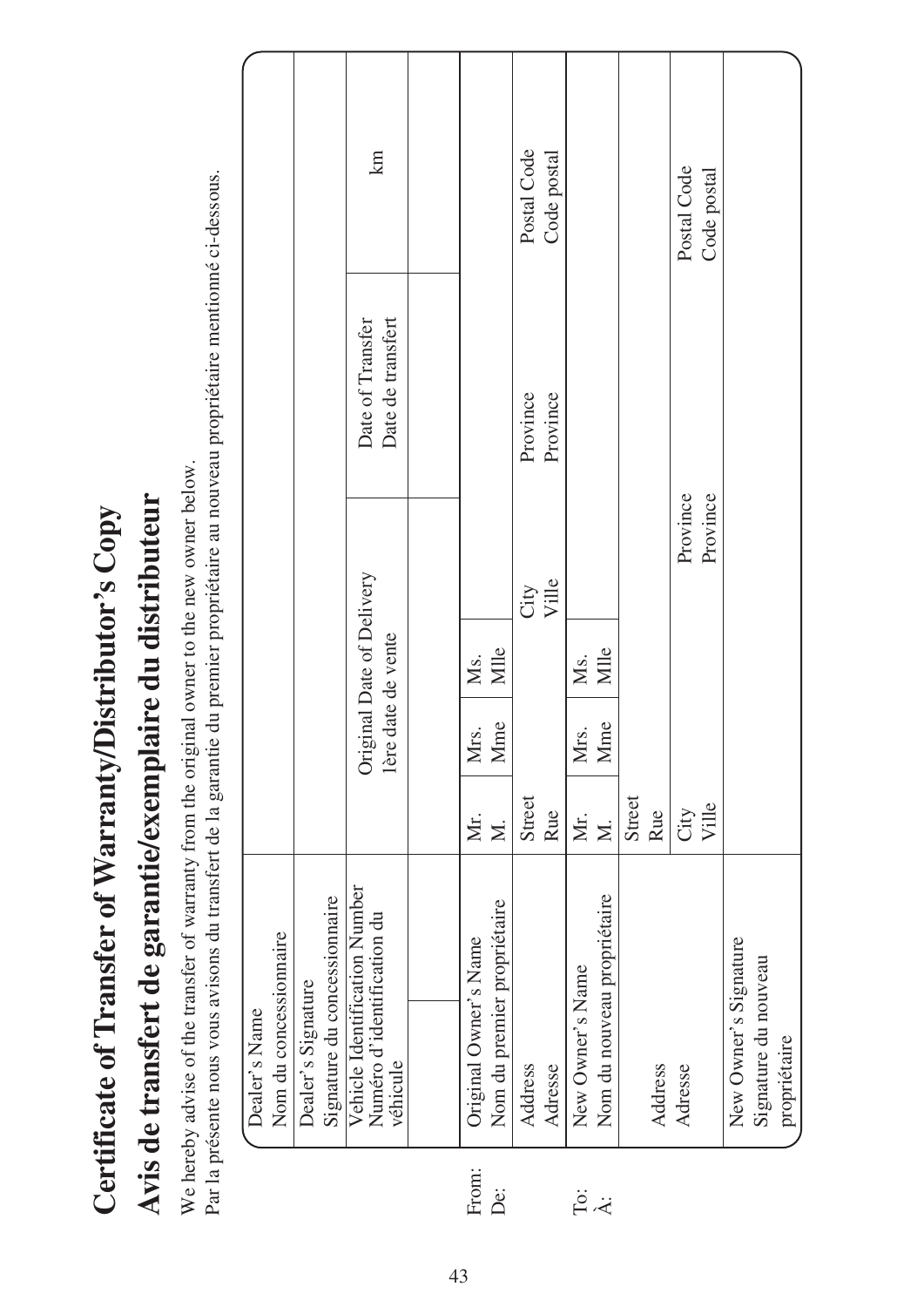|                |                                             |                     |                               |                                                    |                               |      |                                |                                                                 |                                                           |                                            | Vehicle                                                                                                                                                                             |
|----------------|---------------------------------------------|---------------------|-------------------------------|----------------------------------------------------|-------------------------------|------|--------------------------------|-----------------------------------------------------------------|-----------------------------------------------------------|--------------------------------------------|-------------------------------------------------------------------------------------------------------------------------------------------------------------------------------------|
| <b>INtrs</b>   |                                             |                     |                               |                                                    |                               |      |                                |                                                                 |                                                           |                                            |                                                                                                                                                                                     |
| <b>Mme</b>     |                                             |                     |                               |                                                    |                               |      |                                |                                                                 |                                                           |                                            |                                                                                                                                                                                     |
|                |                                             |                     |                               |                                                    |                               |      |                                |                                                                 |                                                           |                                            |                                                                                                                                                                                     |
|                |                                             |                     |                               |                                                    |                               |      |                                |                                                                 |                                                           |                                            |                                                                                                                                                                                     |
|                |                                             |                     |                               |                                                    |                               |      |                                |                                                                 |                                                           |                                            |                                                                                                                                                                                     |
| Street Address |                                             |                     |                               |                                                    |                               |      |                                |                                                                 |                                                           |                                            |                                                                                                                                                                                     |
|                |                                             |                     |                               |                                                    |                               |      |                                |                                                                 |                                                           |                                            |                                                                                                                                                                                     |
|                |                                             |                     |                               |                                                    |                               |      |                                |                                                                 |                                                           |                                            |                                                                                                                                                                                     |
|                |                                             |                     |                               |                                                    |                               |      |                                |                                                                 |                                                           |                                            |                                                                                                                                                                                     |
|                |                                             |                     |                               |                                                    |                               |      |                                |                                                                 |                                                           |                                            |                                                                                                                                                                                     |
|                |                                             |                     |                               |                                                    |                               |      |                                |                                                                 |                                                           |                                            |                                                                                                                                                                                     |
|                |                                             |                     |                               |                                                    |                               |      |                                |                                                                 |                                                           |                                            |                                                                                                                                                                                     |
|                |                                             |                     |                               |                                                    |                               |      |                                |                                                                 |                                                           |                                            |                                                                                                                                                                                     |
|                |                                             |                     |                               |                                                    |                               |      |                                |                                                                 |                                                           |                                            |                                                                                                                                                                                     |
|                |                                             |                     |                               |                                                    |                               |      |                                |                                                                 |                                                           |                                            |                                                                                                                                                                                     |
|                |                                             |                     |                               |                                                    |                               | Mois |                                | Jour                                                            |                                                           | Année                                      |                                                                                                                                                                                     |
|                | Last Name, First Name<br>Date de changement | <b>Miss</b><br>Mlle | Vehicle Identification Number | Numéro d'identification du véhicule<br>iCo<br>Ltée | Purchase date<br>Date d'achat |      | <b>Fleet</b><br><b>Flottes</b> | d'occasion, veuillez remplir cette carte et l'envoyer.<br>Month | as a used vehicle, please complete this form and mail it. | changement de propriétaire<br>$\mathbf{p}$ | In case of a change in your address or if you purchased your Mazda<br>En cas de changement d'adresse ou si vous avez acheté un véhicule Mazda<br>$\chi$ ear<br>Province<br>Province |

| $\Box$ hange of Address or Subsequent                                                 | wnership Notification    |  |              |                               |                |                                                        |                      |               |                        |  |
|---------------------------------------------------------------------------------------|--------------------------|--|--------------|-------------------------------|----------------|--------------------------------------------------------|----------------------|---------------|------------------------|--|
| changement de propriétaire<br>Notification de changement d'adresse ou de              |                          |  |              |                               |                |                                                        |                      |               |                        |  |
| $\overline{u}$<br>case                                                                |                          |  |              |                               |                | of a change in your address or if you purchased        |                      | your Mazda    | Vehicle                |  |
| 9.S<br>En cas de changement d'adresse ou si vous avez acheté un véhicule Mazda        |                          |  |              |                               |                | a used vehicle, please complete this form and mail it. |                      |               |                        |  |
| d'occasion, veuillez remplir cette carte                                              |                          |  |              |                               |                | et l'envoyer                                           |                      |               |                        |  |
| Nr                                                                                    | <b>Mrs</b>               |  | <b>IMiss</b> | $\overline{C}$                | <b>Fleet</b>   |                                                        |                      |               |                        |  |
| $\mathbb{K}$                                                                          | <b>Mme</b>               |  | Mlle         | Ltée                          | <b>Flottes</b> |                                                        |                      |               |                        |  |
|                                                                                       |                          |  |              |                               |                |                                                        |                      |               |                        |  |
| Nom, Prénom<br>Last Name, First Name                                                  |                          |  |              |                               |                |                                                        |                      |               |                        |  |
|                                                                                       |                          |  |              |                               |                |                                                        |                      |               |                        |  |
| Street Address<br>Rue                                                                 |                          |  |              |                               |                |                                                        |                      |               |                        |  |
|                                                                                       |                          |  |              |                               |                |                                                        |                      |               |                        |  |
| City<br>Ville                                                                         |                          |  |              |                               |                |                                                        |                      |               | Province<br>Province   |  |
|                                                                                       |                          |  |              |                               |                |                                                        |                      |               |                        |  |
| Postal Code                                                                           |                          |  |              |                               |                |                                                        |                      |               |                        |  |
| Code postal                                                                           |                          |  |              |                               |                |                                                        |                      |               |                        |  |
|                                                                                       |                          |  |              |                               |                |                                                        |                      |               |                        |  |
| Numéro d'identification du véhicule<br>Vehicle Identification Number                  |                          |  |              |                               |                |                                                        |                      |               |                        |  |
| Change                                                                                | Date de changement       |  |              | Purchase date<br>Date d'achat |                |                                                        |                      |               |                        |  |
|                                                                                       |                          |  |              |                               |                | Mois<br>Month                                          | Jour<br>$\mathbf{D}$ | Année<br>Year |                        |  |
| recall information should such<br>The above information is very important in order to |                          |  |              | a situation occur.            |                |                                                        |                      |               | contact you concerning |  |
| contacter pour informations, si nécessaire<br>Les                                     | renseignements ci-dessus |  |              | sont très                     |                | importants pour permettre de                           |                      |               | snox                   |  |
|                                                                                       |                          |  |              |                               |                |                                                        |                      |               |                        |  |